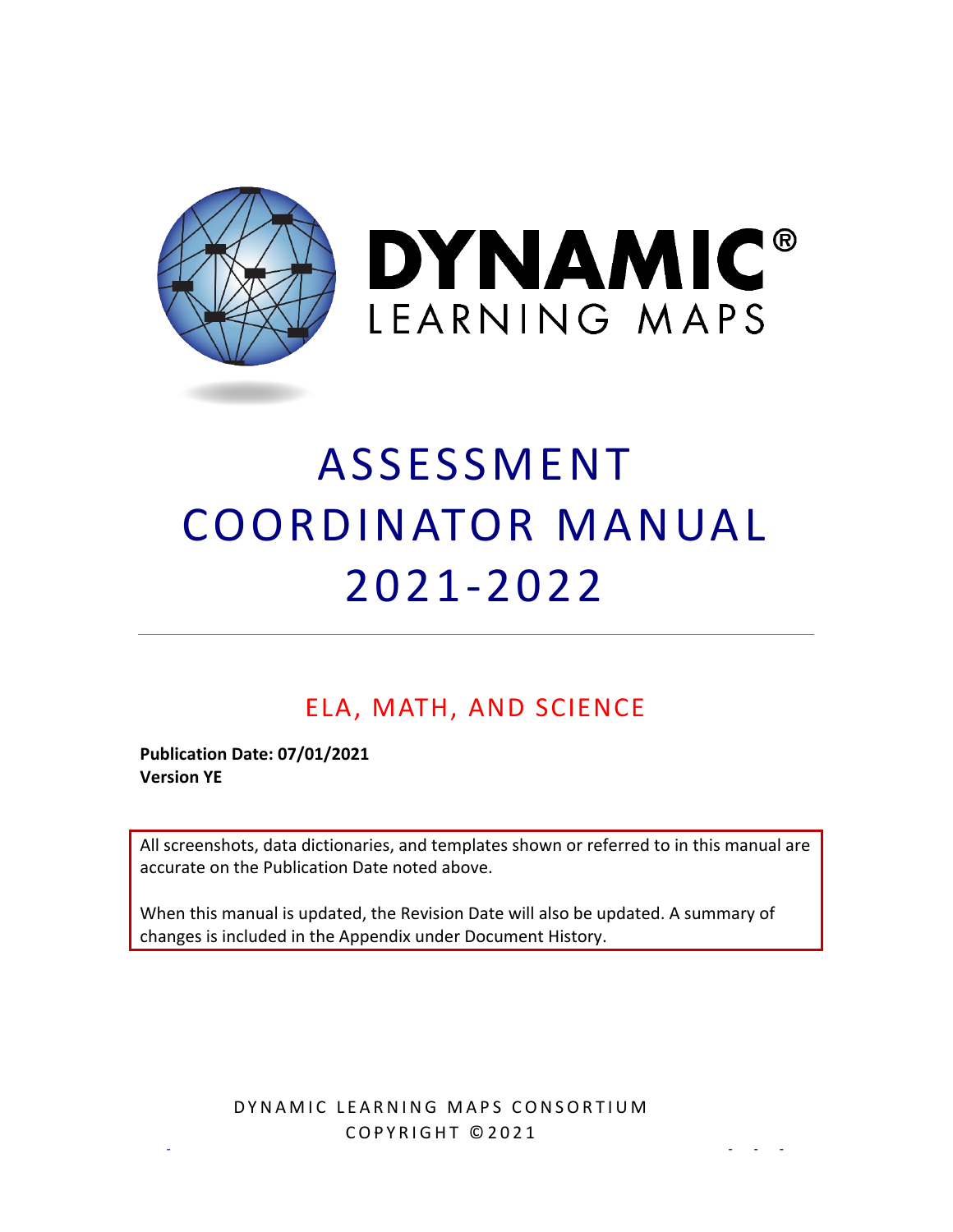#### <span id="page-1-0"></span>FINDING HELP

When the information in this manual and resources from your state Dynamic Learning Maps® (DLM®) webpage do not lead to solutions, these contacts can provide additional support.

HINT: Print this page and keep it handy!

#### **Table 1**

*Where to Find Help* 

| <b>Local Technology</b><br>Representative        | <b>State Education Agency</b>                                     | The DLM Service Desk*<br>1-855-277-9751 (toll-free)<br>or DLM-support@ku.edu |
|--------------------------------------------------|-------------------------------------------------------------------|------------------------------------------------------------------------------|
| Kite <sup>®</sup> Student Portal<br>installation | How to use Student Portal<br>and Educator Portal                  | Data issues (rosters,<br>enrollment, etc.)                                   |
| General computer support                         | Training requirements                                             |                                                                              |
| Internet availability                            | Assessment questions                                              |                                                                              |
| Display resolution                               | Assessment scheduling                                             |                                                                              |
| Issues with sound,<br>headphones, speakers, etc. | <b>Test invalidation</b><br>requirements                          |                                                                              |
|                                                  | Student Individualized<br>Education Program (IEP)<br>requirements |                                                                              |
|                                                  | Test window dates,<br>extensions, requirements,<br>etc.           |                                                                              |
|                                                  | Testlet resets (may take up<br>to 72 hours)                       |                                                                              |

<span id="page-1-1"></span>\*When contacting the DLM Service Desk:

- **Do not send any Personally Identifiable Information** (PII) for a student via email or Educator Portal Live Chat. This is a federal violation of the Family Education Rights and Privacy Act (FERPA). PII includes information such as a student's name or state identification number. Each state has unique PII requirements. Check with your assessment coordinator to find out what student information can be legally emailed or submitted using Live Chat.
- Do send:
	- o your contact information (email address and name)
	- o your school's name (include the district if contacting state-level personnel)
	- o error messages, including the testlet number if applicable to the problem
	- $\circ$  the Service Desk ticket number when following up on a previously submitted issue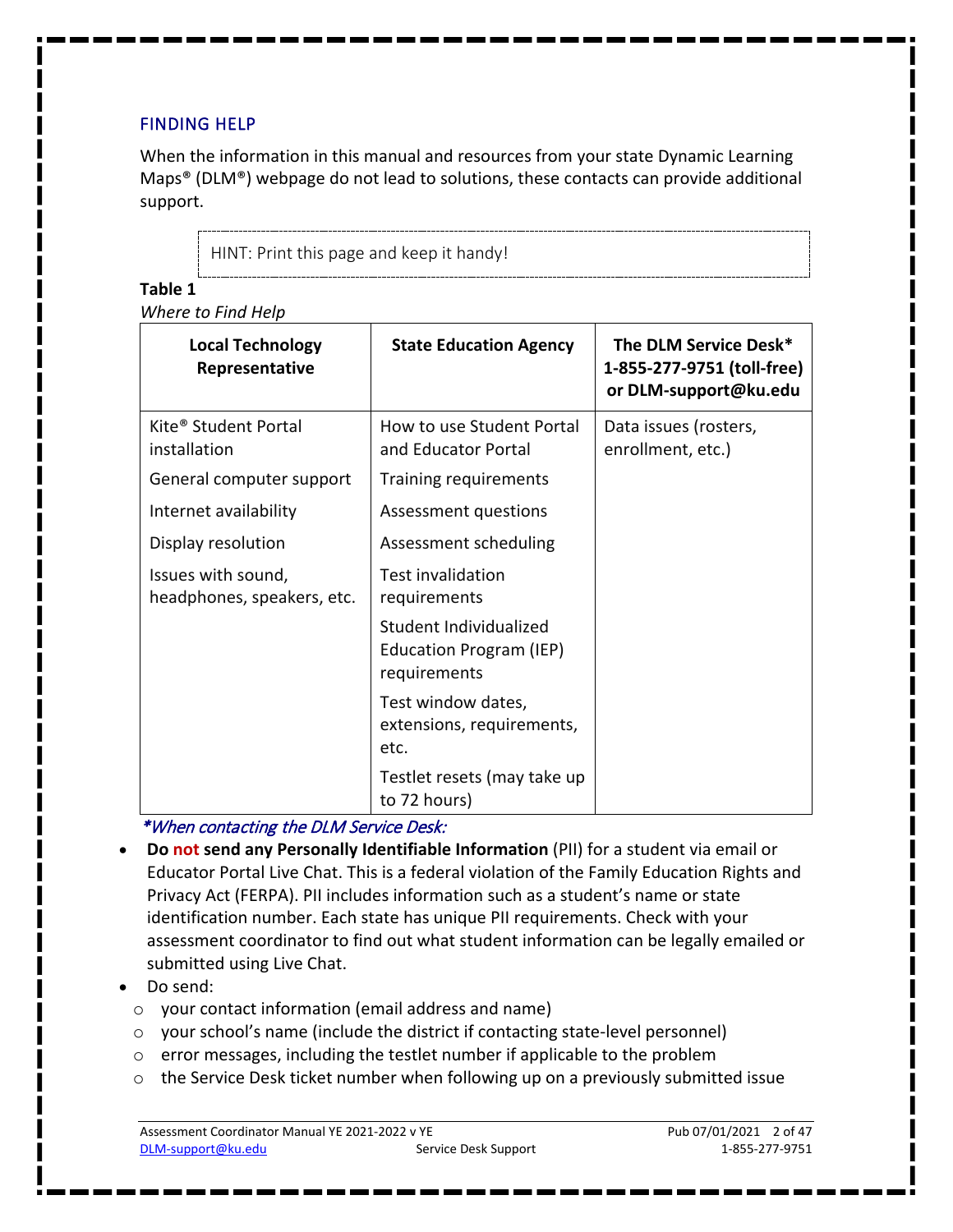# ASSESSMENT COORDINATOR MANUAL  $2021 - 2022$

# **CONTENTS**

| About the Dynamic Learning Maps Alternate Assessment System 18                            |     |
|-------------------------------------------------------------------------------------------|-----|
|                                                                                           |     |
| The Dynamic Learning Maps Foundation for English Language Arts and Mathematics 18         |     |
|                                                                                           |     |
|                                                                                           |     |
|                                                                                           |     |
|                                                                                           |     |
|                                                                                           |     |
|                                                                                           |     |
|                                                                                           |     |
|                                                                                           |     |
|                                                                                           |     |
|                                                                                           |     |
|                                                                                           |     |
|                                                                                           |     |
|                                                                                           |     |
|                                                                                           |     |
|                                                                                           |     |
|                                                                                           |     |
|                                                                                           |     |
|                                                                                           |     |
|                                                                                           |     |
|                                                                                           |     |
|                                                                                           |     |
| PREPARE FOR THE DYNAMIC LEARNING MAPS ASSESSMENT ADMINISTRATION28                         |     |
|                                                                                           | .28 |
|                                                                                           |     |
|                                                                                           |     |
| Fall District Training and Helplet Videos for Assessment Coordinators, Data Managers, and |     |
|                                                                                           |     |
|                                                                                           |     |
|                                                                                           |     |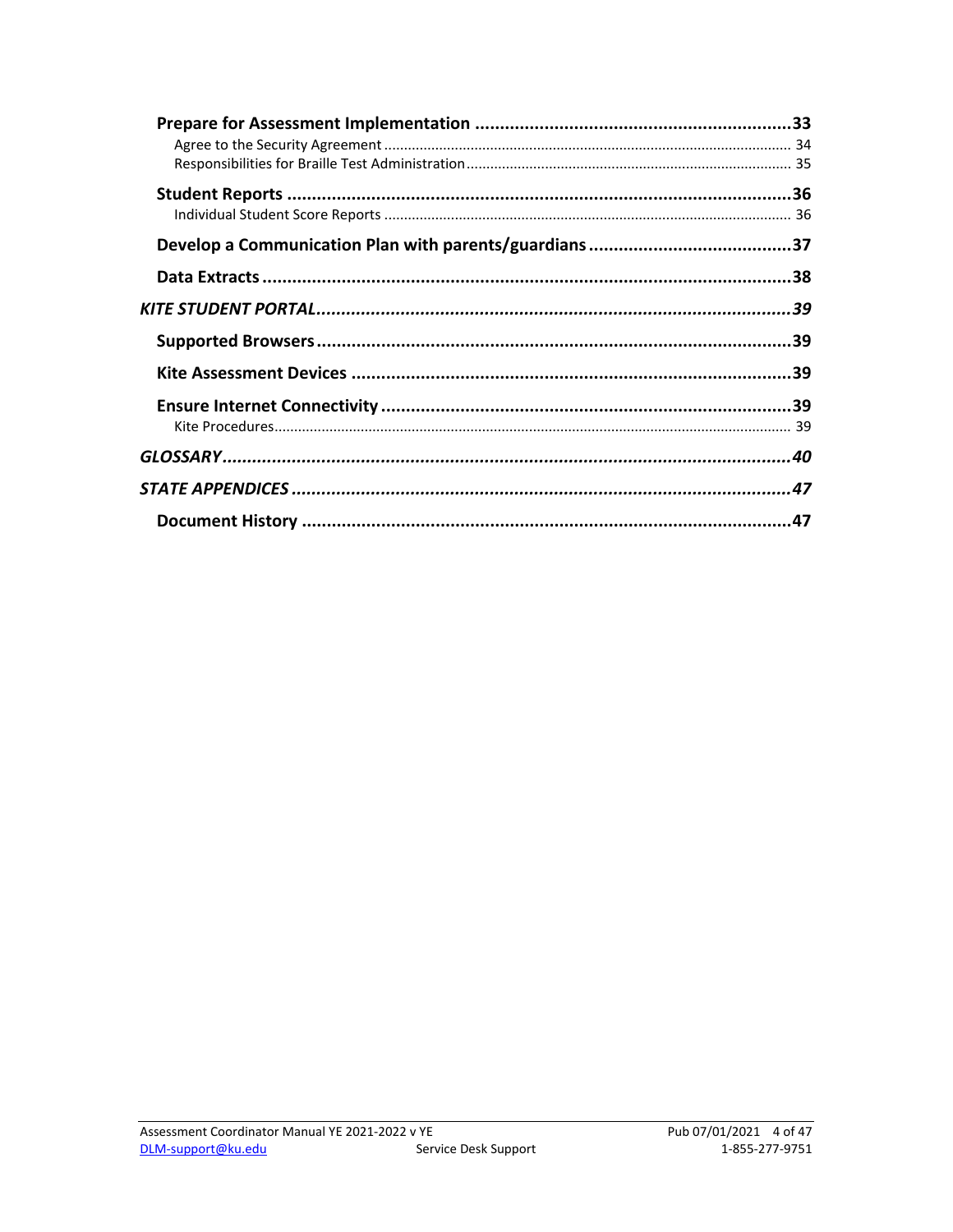#### <span id="page-4-0"></span>AUDIENCE AND PURPOSE

The ASSESSMENT COORDINATOR MANUAL for the Dynamic Learning Maps® (DLM®) alternate assessment provides assessment coordinators with information to support data managers, technology personnel, and test administrators (e.g., educators, examiners, proctors, or teachers) in preparing for the assessment. Assessment coordinators oversee the assessment process and serve as the main point of contact between the following:

- o State assessment administrator
- o Regional coordinators in states that have regions
- o The DLM Service Desk agents
- o District and building educators

#### <span id="page-4-1"></span>ADDITIONAL RESOURCES

 To learn about updates to assessment coordinator resources such as this manual, subscribe to [Test Updates](http://dynamiclearningmaps.org/test-updates) on the DLM website.

#### <span id="page-4-2"></span>WHAT'S NEW IN THIS VERSION

Information about these topics has been added or enhanced in this version.

#### **Table 2**

#### *What's New*

| Topic                                                                                             | <b>Starting Page</b> |
|---------------------------------------------------------------------------------------------------|----------------------|
| Update about Security Agreement                                                                   | 34                   |
| Mention of a new role in states that have regions: Regional Test<br>Coordinator and Regional User |                      |
| General edits throughout                                                                          | Throughout           |

To learn about updates to test administration resources such as this manual, subscribe to [Test Updates on the DLM website.](https://dynamiclearningmaps.org/test-updates)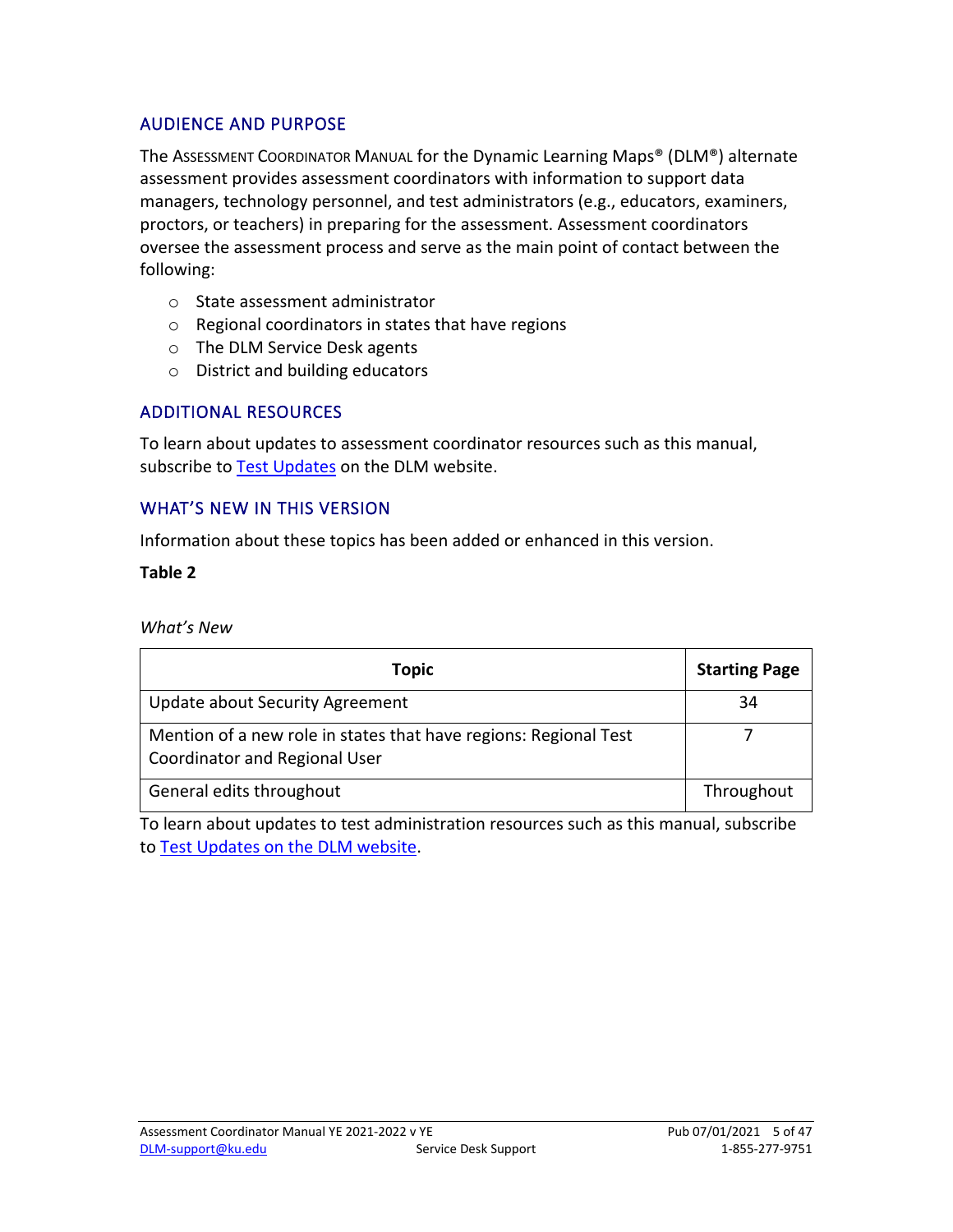# INTRODUCTION

<span id="page-5-0"></span>This manual provides information and a checklist to assist the assessment coordinator in supporting district staff and educators participating in Dynamic Learning Maps® (DLM®) assessment. This manual includes policies (e.g., test security and procedures) and outlines the roles and responsibilities the DLM Alternate Assessment Consortium has defined for participants.

The DLM Consortium has defined four participant roles in test delivery. These titles are used throughout the assessment administration manuals and training resources.

- Test administrator
- Assessment coordinator
- Data manager
- Technology personnel

One person may fill multiple roles.

 specifically written for data managers and technology personnel are available on each Information about the roles of data manager and technology personnel is included in this manual only as it supports assessment coordinators in their activities. Resources state's page on the DLM website. The roles and responsibilities of the people administering testlets are addressed in the TEST ADMINISTRATION MANUAL.

How a state defines the tasks and titles may vary. First, assessment coordinators should check the state page on the DLM website to see if the state has provided additional information.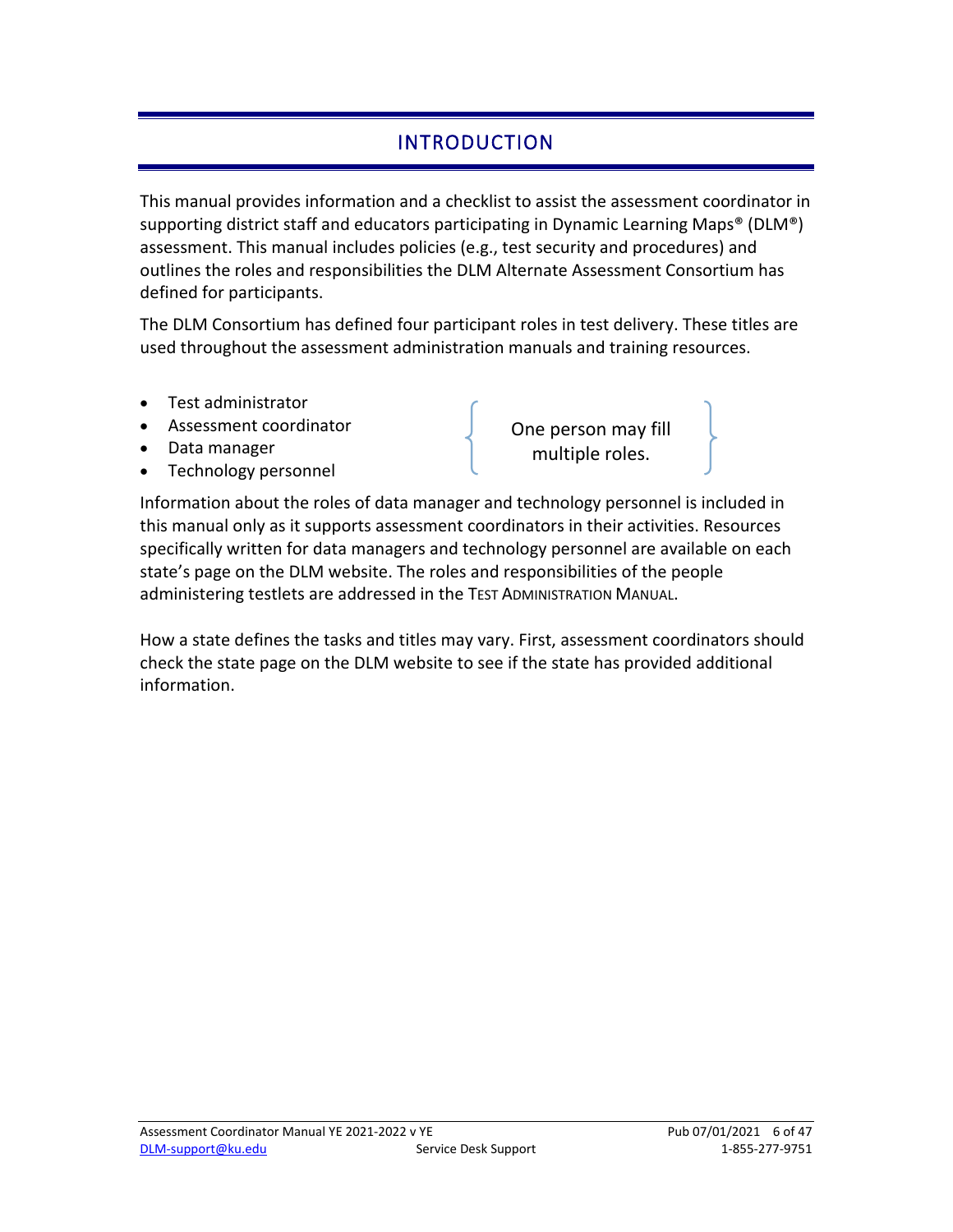#### **Table 3**

|  | <b>Tasks for Participant Roles</b> |
|--|------------------------------------|
|--|------------------------------------|

<span id="page-6-0"></span>

| <b>Title</b>                  | <b>Task Summary</b>                                                                                                                                                                                                                                                                                                                                                                                                                                  |  |
|-------------------------------|------------------------------------------------------------------------------------------------------------------------------------------------------------------------------------------------------------------------------------------------------------------------------------------------------------------------------------------------------------------------------------------------------------------------------------------------------|--|
|                               | The assessment coordinator is presumed to work at the<br>district level and is the main point of contact between<br>the state department, the DLM Service Desk, and the<br>district. Some states also have regional coordinators<br>with which the district assessment coordinator also<br>communicates. Regional coordinators may also use the<br>information in this manual.                                                                       |  |
| <b>Assessment Coordinator</b> | The key duties of the assessment coordinator are<br>overseeing the assessment process, including managing<br>staff and educator roles and responsibilities, developing<br>and implementing a comprehensive training plan,<br>developing a schedule for assessment implementation,<br>monitoring and supporting assessment preparations<br>and administration, and developing a plan to facilitate<br>communication with parents/guardians and staff. |  |
| Data Manager                  | The data manager is presumed to work at the district or<br>building level but may be at a higher level.<br>The key duty of the data manager is to maintain<br>educator, student, and roster data. The assessment<br>coordinator and data manager work together<br>throughout the year. These roles may be<br>interchangeable in some states.                                                                                                         |  |
| <b>Technology Personnel</b>   | The technology personnel are presumed to work at the<br>district or building level but may have a position at a<br>higher level. The technology personnel do not always<br>have or need access in Educator Portal, but it they do,<br>they can be assigned a District User role in Educator<br>Portal.                                                                                                                                               |  |
|                               | The key duties of the technology personnel are to<br>prepare the network and assessment devices for<br>assessment administration.                                                                                                                                                                                                                                                                                                                    |  |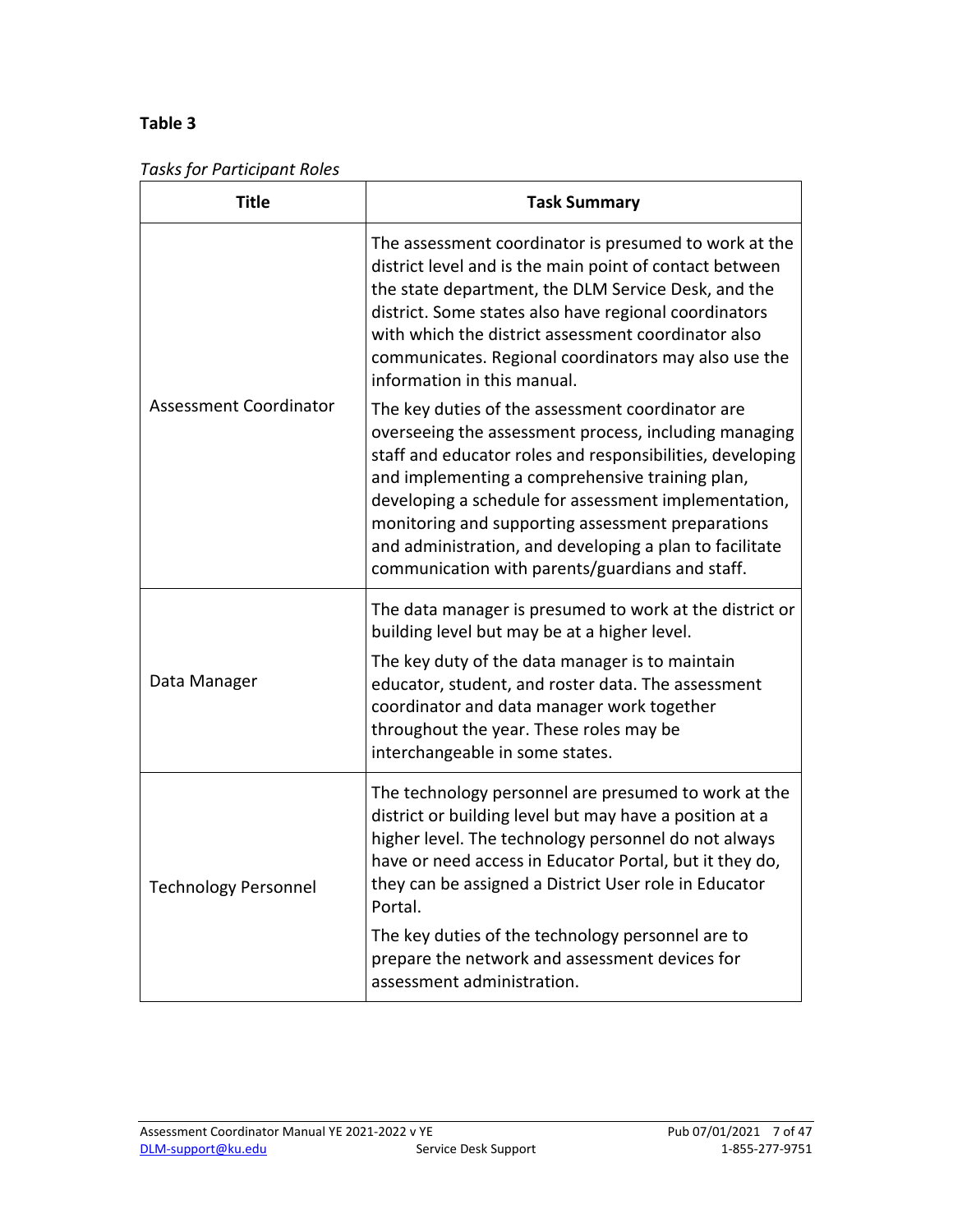| Title                     | <b>Task Summary</b>                                                                                                                                                                                                                                                                                                                                                                                                                                                                                                                                                                                                                                                                            |  |
|---------------------------|------------------------------------------------------------------------------------------------------------------------------------------------------------------------------------------------------------------------------------------------------------------------------------------------------------------------------------------------------------------------------------------------------------------------------------------------------------------------------------------------------------------------------------------------------------------------------------------------------------------------------------------------------------------------------------------------|--|
| <b>Test Administrator</b> | The test administrator is an educator with the role of<br>teacher (TEA) in Educator Portal who is responsible for<br>working with Individualized Education Program (IEP)<br>teams to select and enter the accessibility supports for<br>each student into the Personal Needs and Preferences<br>(PNP) Profile in Educator Portal. The test administrator<br>is also responsible for completing the First Contact<br>survey for each student, completing Required Test<br>Administrator Training, reviewing and verifying student<br>data, preparing students for assessment, instructing<br>students on the Essential Elements, and administering<br>the DLM alternate assessment to students. |  |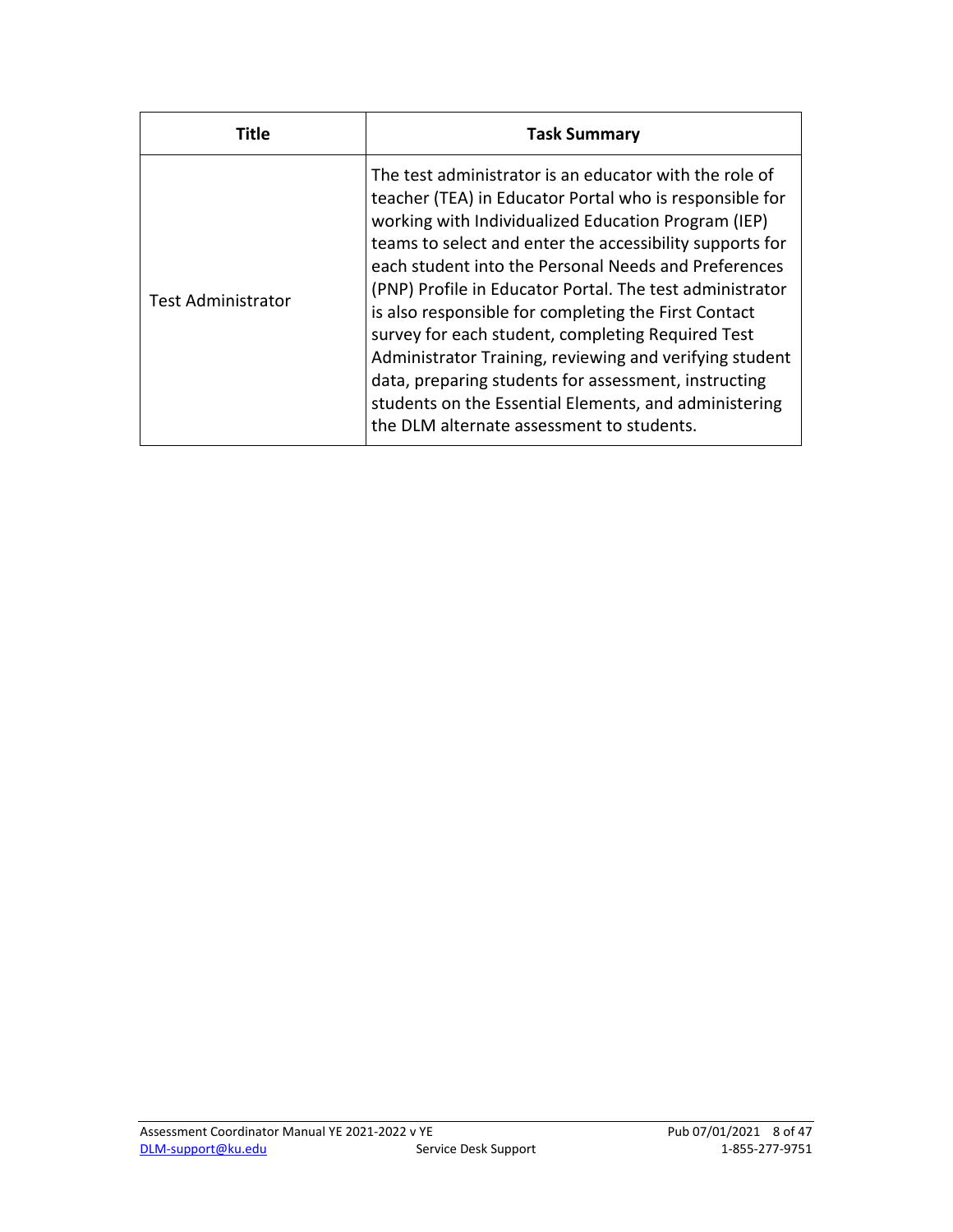#### <span id="page-8-0"></span>CHECKLISTS FOR ASSESSMENT COORDINATORS

HINT: Print these pages for your convenience!

 The following checklists detail the critical steps for assessment coordinators to use. Refer to them when reading this manual and preparing the school or district for the DLM alternate assessment. Follow the links provided for more information to quickly navigate to topics in this guide or to access other resources.

The checklists are organized into four sets of tasks for different parts of the school year. Information about each task is developed in more detail later in this manual.

Table 4. [Before Beginning Assessments](#page-8-1)  Table 5. [Instructionally Embedded Assessments \(Optional\)](#page-14-0)  Table 6. [Spring Assessment Window](#page-15-0)  Table 7. [Prepare for Next Year](#page-16-0) 

#### <span id="page-8-1"></span>**Table 4**

#### *Before Beginning Assessments*

| ☑ | Tasks                                                                                                                                                                                                                                                                                                                        | <b>Resources</b>                                                                                                                              |
|---|------------------------------------------------------------------------------------------------------------------------------------------------------------------------------------------------------------------------------------------------------------------------------------------------------------------------------|-----------------------------------------------------------------------------------------------------------------------------------------------|
|   | 1. Use the resources on the state's DLM webpage to<br>become familiar with the DLM Alternate Assessment<br>System, user roles and responsibilities, and the<br>procedures and materials needed to prepare for the<br>assessment, including the DLM support resources.                                                        | The DLM website, For<br>States > state page ><br><b>Filter for Assessment</b><br>Coordinator                                                  |
|   | 2. Activate your Educator Portal account by following<br>the instructions in the Kite® activation email. See the<br>section about User Roles in the Data Management<br>Manual to understand the permissions for each role<br>in Educator Portal. (If you already have an active<br>Educator Portal account, skip this step.) | See the section<br><b>Activate Educator</b><br>Portal Account in the<br><b>EDUCATOR PORTAL USER</b><br><b>GUIDE</b><br><b>Educator Portal</b> |
|   | 3. Work with the State Assessment Administrator to<br>activate accounts equal to or above the district test<br>coordinator level.                                                                                                                                                                                            |                                                                                                                                               |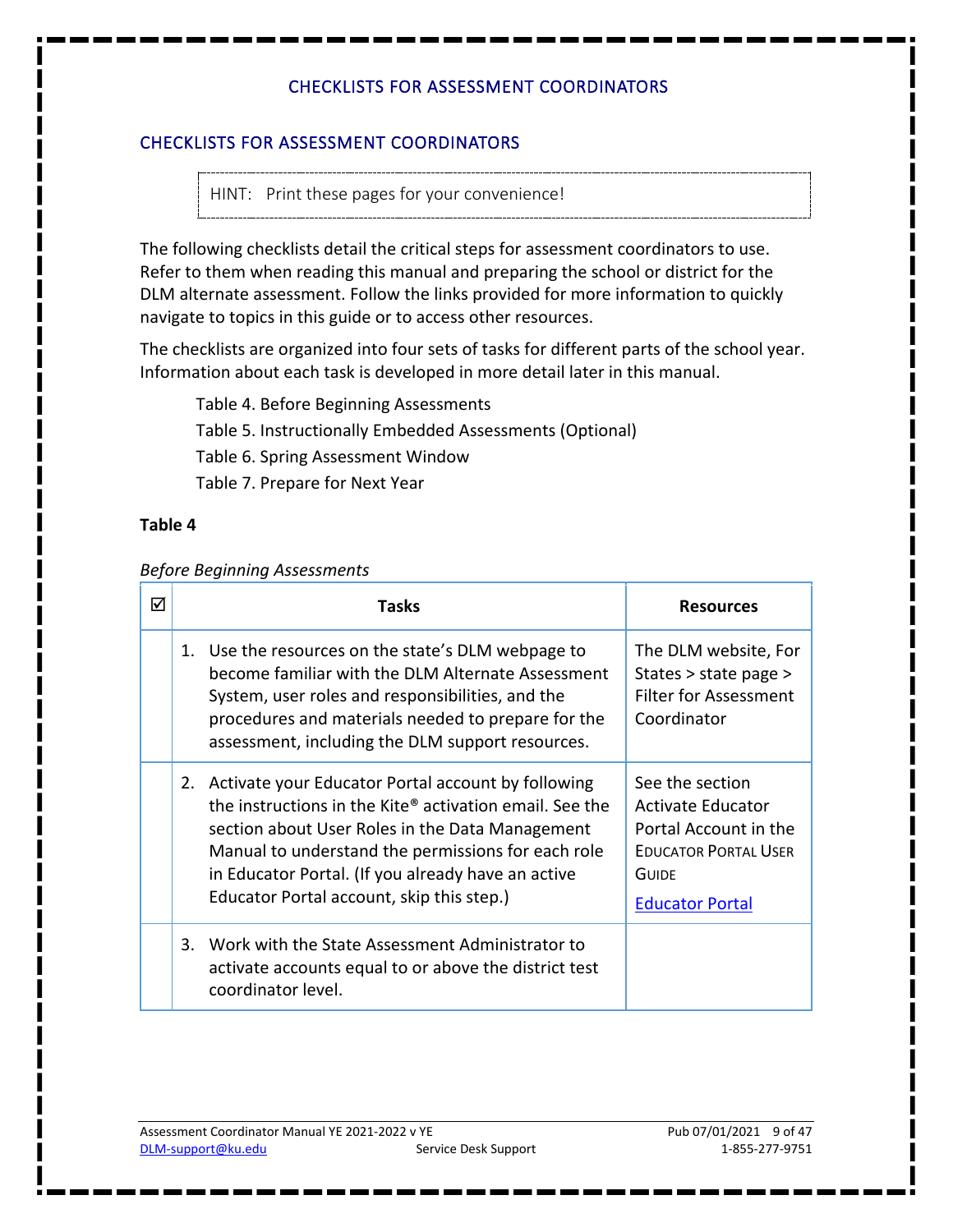| ☑ |                      | <b>Tasks</b>                                                                                                                                                                                                                                                                                                                                                                                                                                                                                                                                                                                                                                            | <b>Resources</b>                                                                                                                                                    |
|---|----------------------|---------------------------------------------------------------------------------------------------------------------------------------------------------------------------------------------------------------------------------------------------------------------------------------------------------------------------------------------------------------------------------------------------------------------------------------------------------------------------------------------------------------------------------------------------------------------------------------------------------------------------------------------------------|---------------------------------------------------------------------------------------------------------------------------------------------------------------------|
|   |                      | Agree to the annual security<br>4.<br>agreement in Educator Portal.<br>Users will have no access to data in<br>Educator Portal until they agree to the<br>security agreement each year.<br>Review the Security Agreement extract in Educator<br>Portal to monitor the test administrators' completion<br>of the agreement.                                                                                                                                                                                                                                                                                                                              |                                                                                                                                                                     |
|   |                      | 5. Sign up for the DLM Test Updates during the year.                                                                                                                                                                                                                                                                                                                                                                                                                                                                                                                                                                                                    | The DLM website, For<br>States > state page<br>>Test Updates                                                                                                        |
|   | 6.                   | Participate in DLM district level trainings. State<br>administrators may also provide their own training<br>for assessment coordinators.                                                                                                                                                                                                                                                                                                                                                                                                                                                                                                                | The DLM website,<br>States > state page ><br>Filter for Role:<br>Assessment<br>Coordinator > Filter<br>for Resource<br>Category: District<br><b>Staff Resources</b> |
|   | 7.<br>a.<br>b.<br>c. | Manage district and school staff roles and<br>responsibilities.<br>Identify staff to fill the roles of technology<br>personnel and data manager as needed.<br>Designate backup personnel for each role.<br>Identify educators who will serve as test<br>administrators for the DLM alternate<br>assessment.<br>Make sure each person is aware of their roles<br>and responsibilities and the timeline of<br>events, including firm deadlines for required<br>steps.<br>d. Make sure the technology personnel, data<br>manager, and test administrators understand<br>the DLM assessment policies and procedures,<br>as well as state-specific policies. | Checklists for data<br>managers, technology<br>personnel, and test<br>administrators from<br>role-specific manuals                                                  |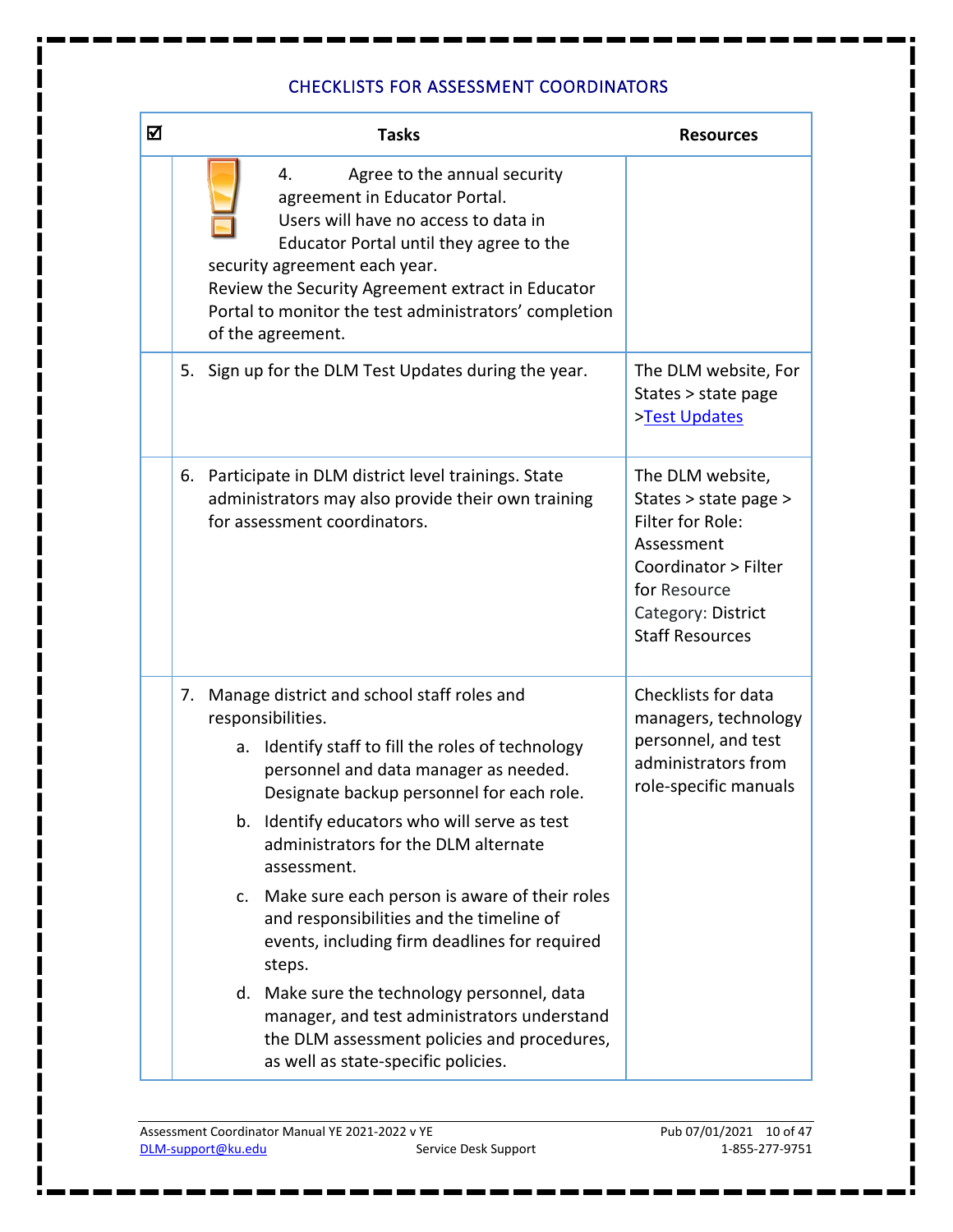| ☑ | <b>Tasks</b> |                                                                                                                                                                                                                        | <b>Resources</b>                                                      |  |
|---|--------------|------------------------------------------------------------------------------------------------------------------------------------------------------------------------------------------------------------------------|-----------------------------------------------------------------------|--|
|   |              | 8. Develop and implement a comprehensive training<br>plan or implement your state's training plan for<br>district staff and test administrators.                                                                       | Checklists for data<br>managers, technology<br>personnel, and test    |  |
|   |              | a. Review the checklists for data managers,<br>technology personnel, and test<br>administrators.                                                                                                                       | administrators from<br>role-specific manuals                          |  |
|   |              | b. Encourage data managers and technology<br>personnel to attend the DLM district training.                                                                                                                            | The DLM training for<br>data managers and                             |  |
|   |              | c. Facilitate Required Test Administrator<br>Training, as appropriate.                                                                                                                                                 | technology personnel                                                  |  |
|   |              | d. Monitor educator completion of all parts of<br>Required Test Administrator Training and the<br>security agreement by using the Training<br>Status extract and the Security Agreement<br>extract in Educator Portal. | The DLM Website ><br><b>Training Courses</b><br>See the section       |  |
|   |              | e. Identify additional training or resource needs<br>specific to local DLM participants and develop<br>resources to address needs.                                                                                     | Develop and<br>Implement a<br>Comprehensive<br>Training Plan, page 28 |  |
|   | f.           | Encourage and monitor participation in the<br>DLM professional development for<br>instruction.                                                                                                                         | of this manual                                                        |  |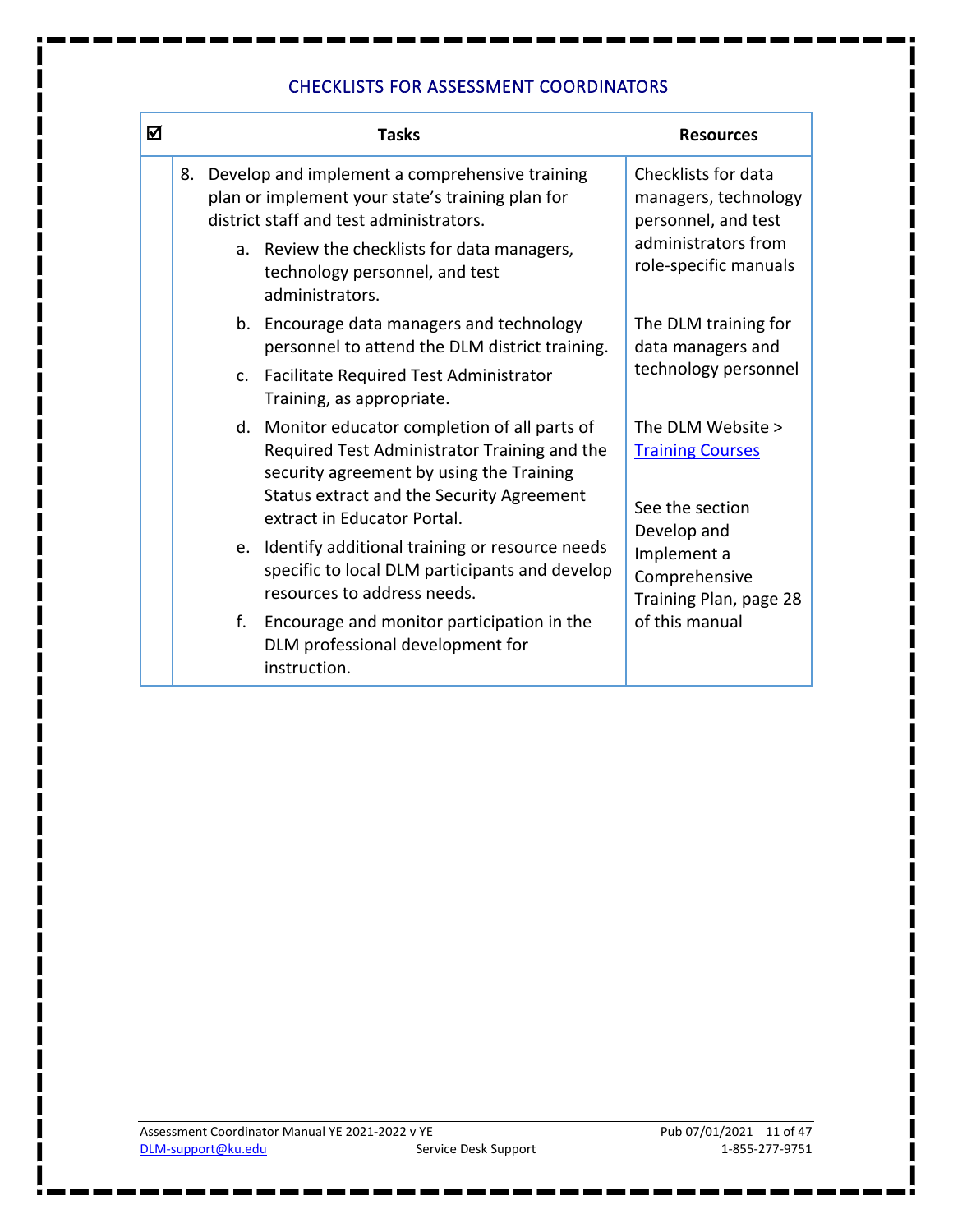| ☑ |    | Tasks                                                                                                                                                   | <b>Resources</b>                                                      |
|---|----|---------------------------------------------------------------------------------------------------------------------------------------------------------|-----------------------------------------------------------------------|
|   | 9. | Prepare for assessment implementation.<br>a. Initiate communication among district staff.                                                               | The DLM website,<br><b>States &gt; Test Updates</b>                   |
|   |    | b. Serve as the point of contact to the DLM<br>Service Desk.                                                                                            |                                                                       |
|   |    | c. Determine how you will receive<br>communications from the state or regional<br>representatives for information that is specific<br>to your district. | <b>Educator Portal</b><br><b>EDUCATOR PORTAL USER</b><br><b>GUIDE</b> |
|   |    | d. Monitor creation of Educator Portal user<br>accounts.                                                                                                | See the section                                                       |
|   |    | e. Follow up as needed to ensure deadlines are<br>met for test administrators to activate<br>accounts and complete training.                            | Prepare for<br>Assessment<br>Implementation,                          |
|   |    | f. Establish an assessment security plan and<br>monitor adherence to the DLM- and state-<br>specific test-security policies.                            | page 33 of this<br>manual                                             |
|   |    | g. Troubleshoot issues as they arise.                                                                                                                   |                                                                       |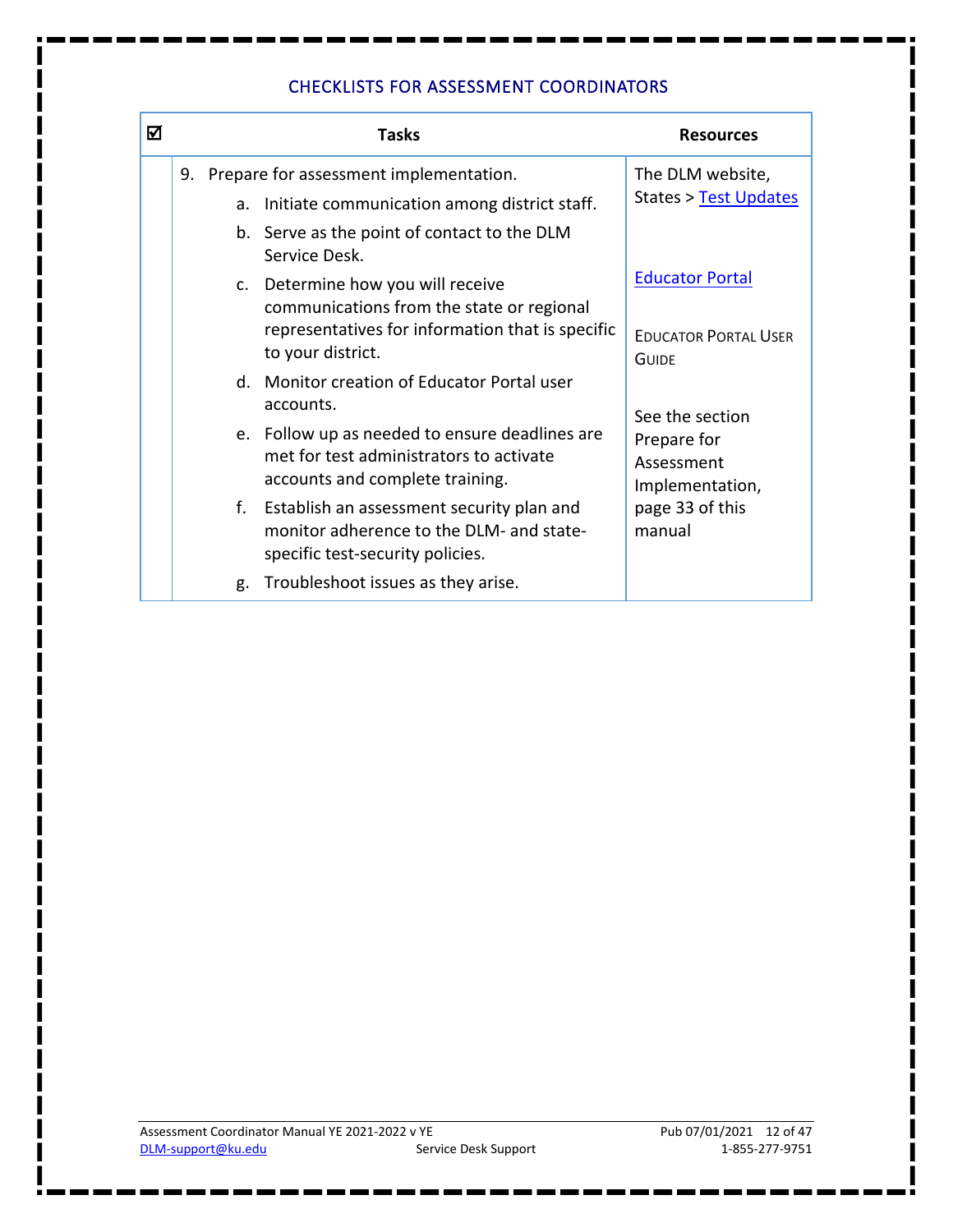| ☑ | <b>Tasks</b>                                                          |                                                                                                                                                                                                                                                                 | <b>Resources</b>                                                          |
|---|-----------------------------------------------------------------------|-----------------------------------------------------------------------------------------------------------------------------------------------------------------------------------------------------------------------------------------------------------------|---------------------------------------------------------------------------|
|   | 1. Monitor and support assessment preparations<br>and administration. |                                                                                                                                                                                                                                                                 | <b>Educator Portal</b>                                                    |
|   |                                                                       | a. Remind technology personnel, data<br>managers, and test administrators about<br>important deadlines.                                                                                                                                                         | <b>EDUCATOR PORTAL USER</b><br><b>GUIDE</b>                               |
|   |                                                                       | b. Inform educators about the state's policy for<br>students who are hospitalized or homebound,<br>as needed.                                                                                                                                                   | Participation<br>Guidelines on the                                        |
|   |                                                                       | c. Ensure every student who is supposed to<br>participate in the DLM alternate assessment is<br>enrolled in Educator Portal and rostered to<br>the correct test administrator for the<br>appropriate subjects for the student's grade.                          | DLM website<br>Your state page on<br>the DLM website                      |
|   |                                                                       | d. Support test administrators and data<br>managers in conducting data verification and<br>revision within the two windows.                                                                                                                                     |                                                                           |
|   |                                                                       | e. Use the PNP Settings extract to monitor<br>completion of the Personal Needs and<br>Preferences (PNP) Profile.                                                                                                                                                | <b>Guide to Practice</b><br>Activities and<br><b>Released Testlets on</b> |
|   | f.                                                                    | Use the First Contact Survey extract or the<br><b>Student Roster and First Contact Survey</b><br>Status extract to verify students have a<br>submitted First Contact survey.                                                                                    | the DLM website                                                           |
|   | g.                                                                    | Assist test administrators with technology<br>preparations (e.g., making sure assistive<br>devices are compatible with Student Portal)<br>and the assessment environment is made<br>ready (e.g., computer lab scheduling) as<br>needed.                         |                                                                           |
|   |                                                                       | h. Use the practice and released testlets to<br>ensure computers are configured correctly,<br>i.e., the minimum screen resolution required<br>for Student Portal is 1024x768. Other<br>computer requirements are found at the Kite<br>Suite on the DLM website. |                                                                           |
|   | i.                                                                    | Ensure student's usernames and passwords<br>for Student Portal are printed. The DLM<br>Consortium assumes test administrators are                                                                                                                               |                                                                           |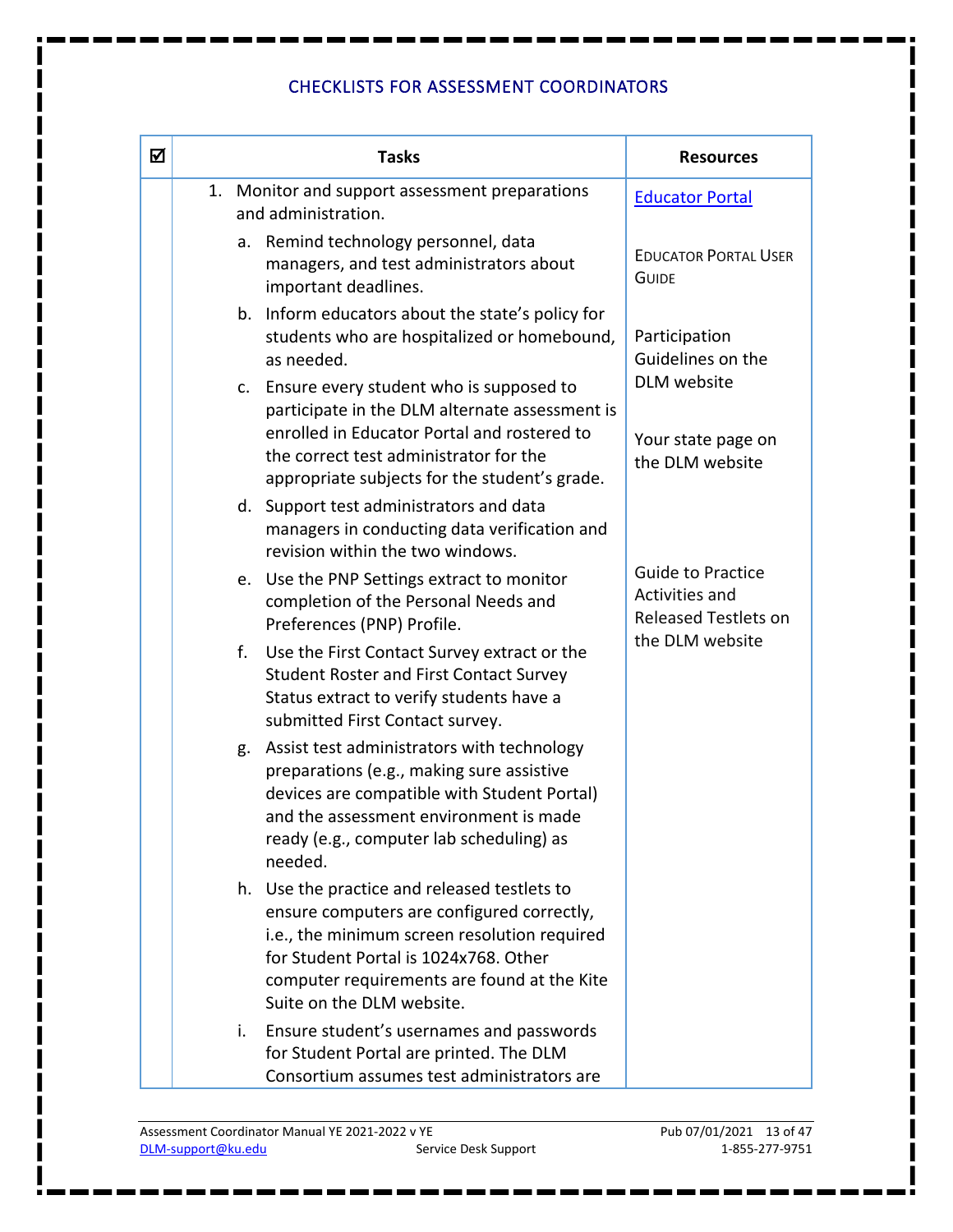| ☑ | <b>Tasks</b>                                                                                                                                                                                     | <b>Resources</b>                                                                |
|---|--------------------------------------------------------------------------------------------------------------------------------------------------------------------------------------------------|---------------------------------------------------------------------------------|
|   | responsible. Usernames and passwords are<br>the same for every subject in both windows.<br>These credentials are secure and should be<br>securely destroyed after completion of<br>testing.      |                                                                                 |
|   | 11. Develop a plan to facilitate communication with<br>parents/guardians, building, and district staff or<br>follow your state-developed communication plan.<br>Schedule meetings, as necessary. | The DLM Webpage ><br>About DLM > DLM<br>Assessments ><br><b>Information for</b> |
|   | a. Consider what parents/guardians and building<br>and district staff will need and want to know<br>about the DLM assessments.                                                                   | <b>Parents</b><br>See the section                                               |
|   | b. Determine the frequency of communication<br>to various audiences.                                                                                                                             | Develop a<br>Communication Plan,                                                |
|   | c. Deliver communication to various audiences<br>according to the timeline in the<br>communication plan.                                                                                         | page 37 of this<br>manual                                                       |
|   | d. Relay new information from the DLM<br>Consortium, the state, and the district to<br>appropriate audiences as needed.                                                                          |                                                                                 |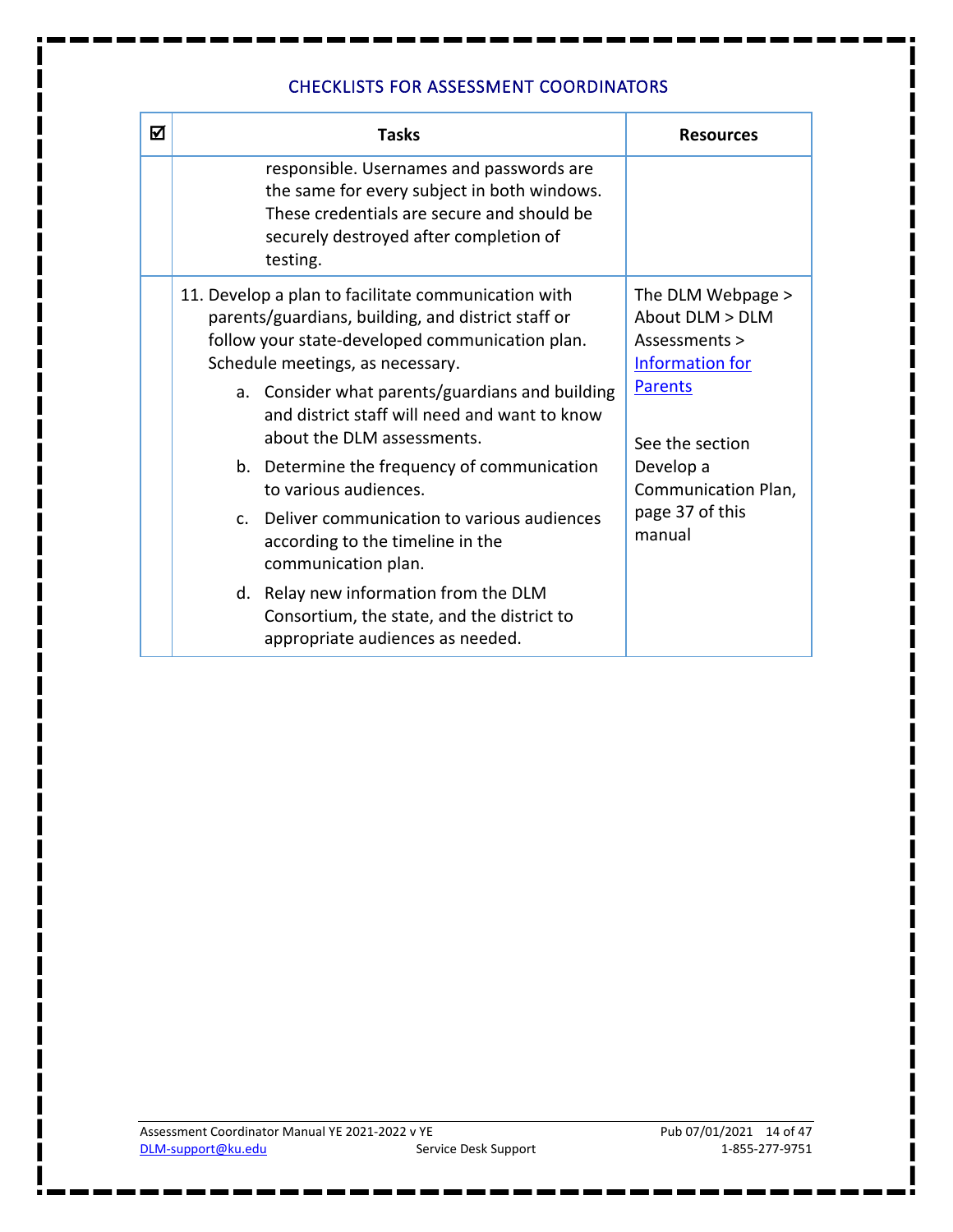#### <span id="page-14-0"></span>**Table 5**

| ⋈ |    | <b>Tasks</b>                                                                                                                                                                                                     | <b>Resources</b>                            |
|---|----|------------------------------------------------------------------------------------------------------------------------------------------------------------------------------------------------------------------|---------------------------------------------|
|   | 1. | Monitor and support test administration.<br>a. Facilitate communication between the DLM<br>staff and district staff during the assessment                                                                        | <b>TEST ADMINISTRATION</b><br><b>MANUAL</b> |
|   |    | $window(s)$ .<br>b. Learn how to use the Instruction and<br>Assessment Planner by viewing the helplet<br>video or following the step-by-step guidance                                                            | <b>EDUCATOR PORTAL USER</b><br>GUIDE        |
|   |    | in the EDUCATOR PORTAL USER GUIDE.<br>c. Monitor assessment activity in the Instruction<br>and Assessment Planner, including the fall<br><b>Essential Elements Status Report for an</b><br>individual student.   | <b>Educator Resource</b><br><b>Videos</b>   |
|   |    | d. Monitor all students in a district or building by<br>using the DLM Test Administration Monitoring<br>extract prior to the end of the spring<br>assessment window.                                             |                                             |
|   |    | e. Serve as the first point of contact for test<br>administrators, answering questions about the<br>assessment. Troubleshoot issues as they arise.<br>Serve as the point of contact for the DLM<br>Service Desk. |                                             |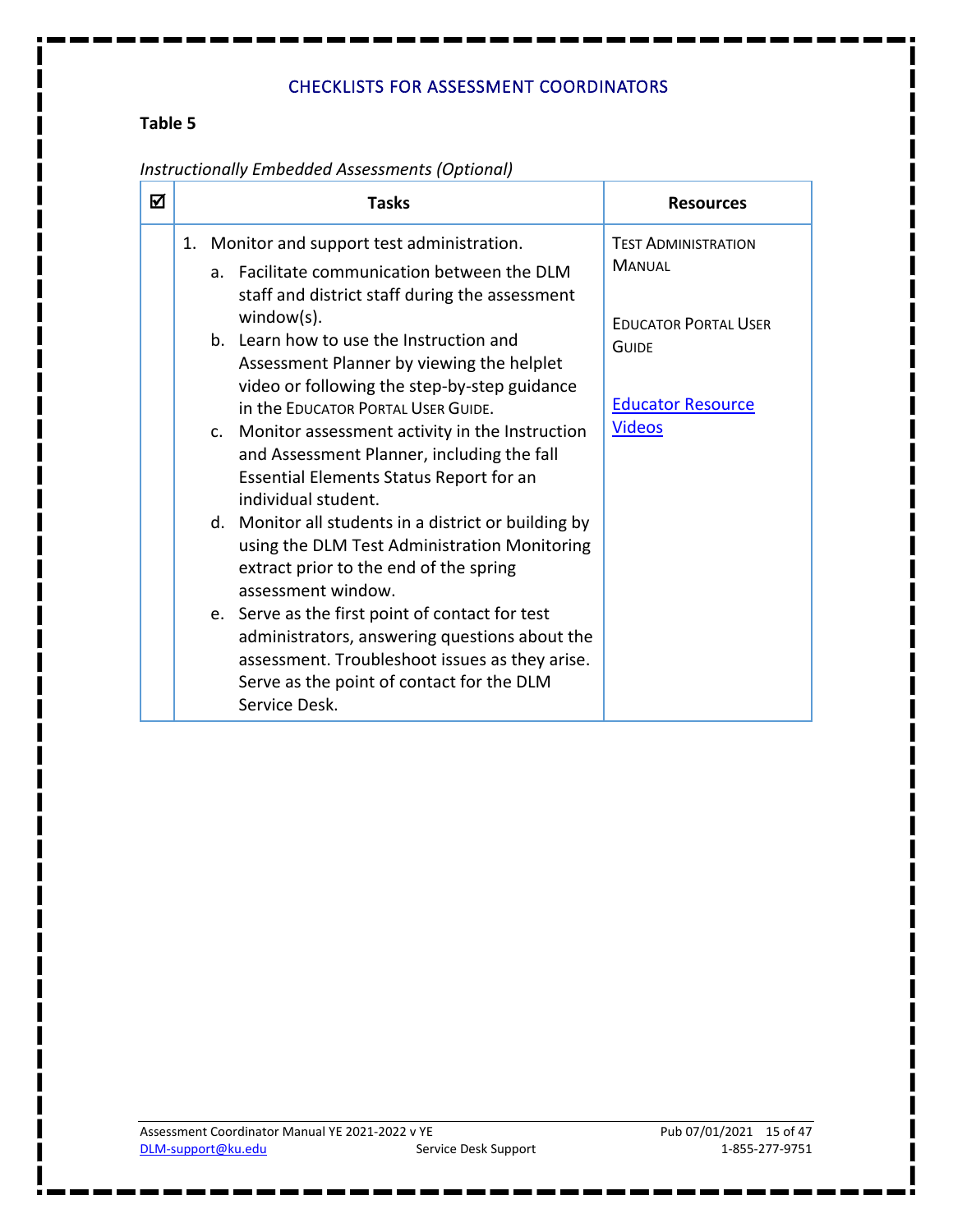#### <span id="page-15-0"></span>**Table 6**

#### *Spring Assessment Window*

| ☑ |                                                                                                        | <b>Tasks</b>                                                                                                                                                                                                                                                                                                           | <b>Resources</b>                            |
|---|--------------------------------------------------------------------------------------------------------|------------------------------------------------------------------------------------------------------------------------------------------------------------------------------------------------------------------------------------------------------------------------------------------------------------------------|---------------------------------------------|
|   | 1. Substantiate assessment readiness.<br>a. Verify that student demographic<br>information is correct. |                                                                                                                                                                                                                                                                                                                        | <b>TEST ADMINISTRATION</b><br><b>MANUAL</b> |
|   |                                                                                                        | b. Verify the PNP Profile is completed and<br>saved, as needed.                                                                                                                                                                                                                                                        | <b>EDUCATOR PORTAL USER</b><br><b>GUIDE</b> |
|   |                                                                                                        | c. Ensure the First Contact survey has<br>been submitted. Students will not be<br>assigned testlets unless the First<br>Contact survey is completed and<br>submitted.<br>d. Use the First Contact survey file in Educator<br>Portal to monitor responses for each<br>student and the date the survey was<br>submitted. |                                             |
|   | 2.                                                                                                     | Monitor and support test administration.                                                                                                                                                                                                                                                                               |                                             |
|   | a <sub>z</sub>                                                                                         | Facilitate communication between the DLM<br>staff and test administrators during the<br>assessment window.                                                                                                                                                                                                             |                                             |
|   |                                                                                                        | b. Ensure testing has been completed before<br>the end of the assessment window. Use the<br><b>DLM Test Administration Monitoring</b><br>extract.                                                                                                                                                                      |                                             |
|   |                                                                                                        | c. Serve as the first point of contact for test<br>administrators, answering questions about<br>the assessment. Troubleshoot issues as they<br>arise.                                                                                                                                                                  |                                             |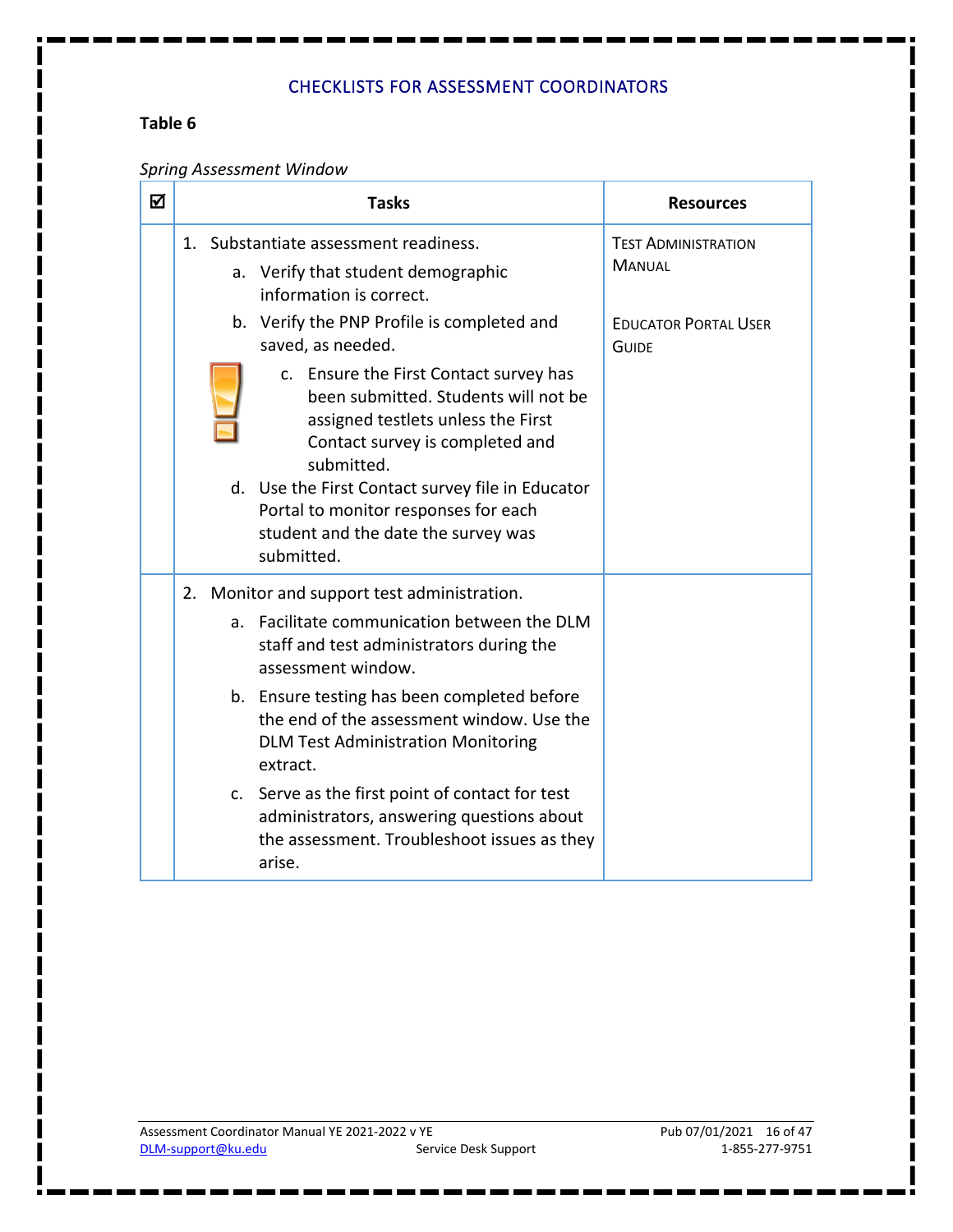#### <span id="page-16-0"></span>**Table 7**

#### *Prepare for Next Year*

| ☑ | <b>Tasks</b>                                                                                                                                                                                                         | <b>Resources</b>                                                                                                                |
|---|----------------------------------------------------------------------------------------------------------------------------------------------------------------------------------------------------------------------|---------------------------------------------------------------------------------------------------------------------------------|
|   | 1. Prepare assessment coordinator plans for next<br>year (develop calendar, design communication<br>plan, schedule required training, etc.).                                                                         |                                                                                                                                 |
|   | 2. Support test administrators in preparing for the<br>next year (evaluate the PNP Profiles, review<br>blueprints for the next grade, etc.). Familiarize<br>teachers with the mini-maps to help with<br>instruction. | <b>TEST ADMINISTRATION</b><br><b>MANUAL</b><br><b>EDUCATOR PORTAL USER</b><br>GUIDE<br>DLM website > State<br>page > Blueprints |
|   | 3. Contact the State Assessment Administrator for<br>the coming year's test windows.                                                                                                                                 |                                                                                                                                 |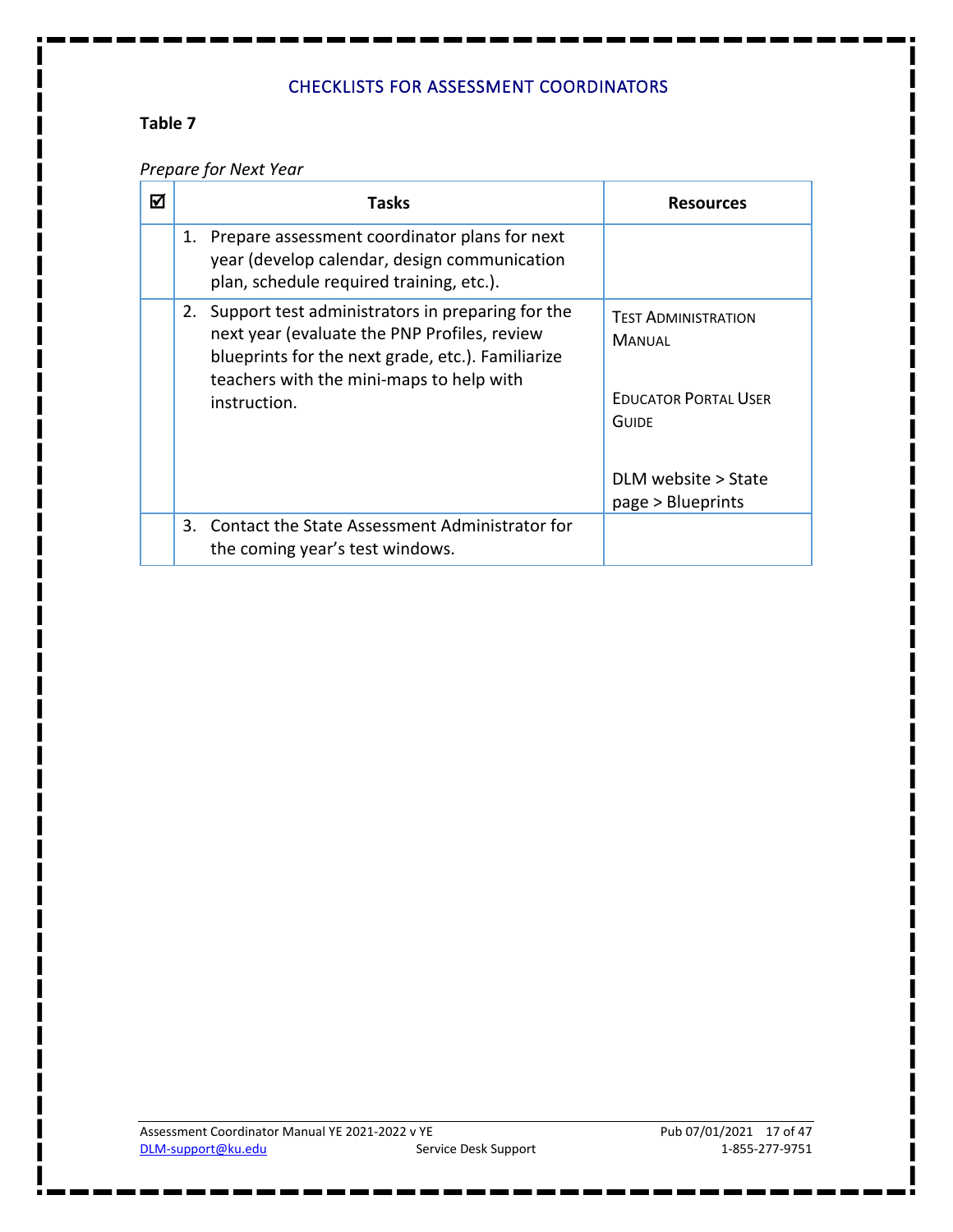#### <span id="page-17-0"></span>ABOUT THE DYNAMIC LEARNING MAPS ALTERNATE ASSESSMENT SYSTEM

 state determines the subjects and grades that are assessed. The DLM Alternate The Dynamic Learning Maps® (DLM®) Alternate Assessment System assesses what students with the most significant cognitive disabilities know and can do in DLM subjects in grades 3–8 and high school. The department of education policy in each Assessment System provides accessibility by design and is guided by the core beliefs that all students are to have access to challenging, grade-level content and that test administrators must adhere to the highest levels of integrity in providing instruction and in administering assessments based on this challenging content.

#### <span id="page-17-1"></span>**STUDENTS**

As defined by the U.S. Department of Education, students with the most significant cognitive disabilities have a disability or multiple disabilities that especially affect intellectual functioning and adaptive behaviors. When adaptive behaviors are significantly affected, the individual is unlikely to develop the skills needed to live independently and to function safely in daily life. The DLM alternate assessment is designed for students for whom general education assessments, even with accommodations, are not appropriate.

 complexity. Check your state's participation guidelines for eligibility requirements. Students taking the DLM alternate assessment require extensive direct instruction and substantial supports to achieve measurable gains. These students learn academic content aligned to grade-level content standards, but at a reduced depth, breadth, and

#### <span id="page-17-2"></span>THE DYNAMIC LEARNING MAPS FOUNDATION FOR ENGLISH LANGUAGE ARTS AND MATHEMATICS

The DLM learning map models are highly connected representations of how academic skills are acquired, as reflected in research literature. Both ELA and mathematics have a fully developed learning map model. ELA and mathematics are assessed in each grade 3– 8 and high school.

 progressions by including multiple and alternate pathways through which students may develop content knowledge. As of June 2021, the ELA map has more than 2,000 nodes. Nodes in the maps represent discrete knowledge, skills, and understandings in either English language arts (ELA) or mathematics, as well as important foundational skills that provide a foundation for academic skills. The maps go beyond traditional learning The mathematics map has more than 2,300 nodes. More than 150 foundational nodes are associated with both subject maps. Between the nodes in the three combined maps are more than 10,000 connections.

#### <span id="page-17-3"></span>**SCIENCE DEVELOPMENT**

In 2014, five DLM member states began a two-phase development of a science assessment following the DLM model. Since that time, most of the consortium states have joined the effort.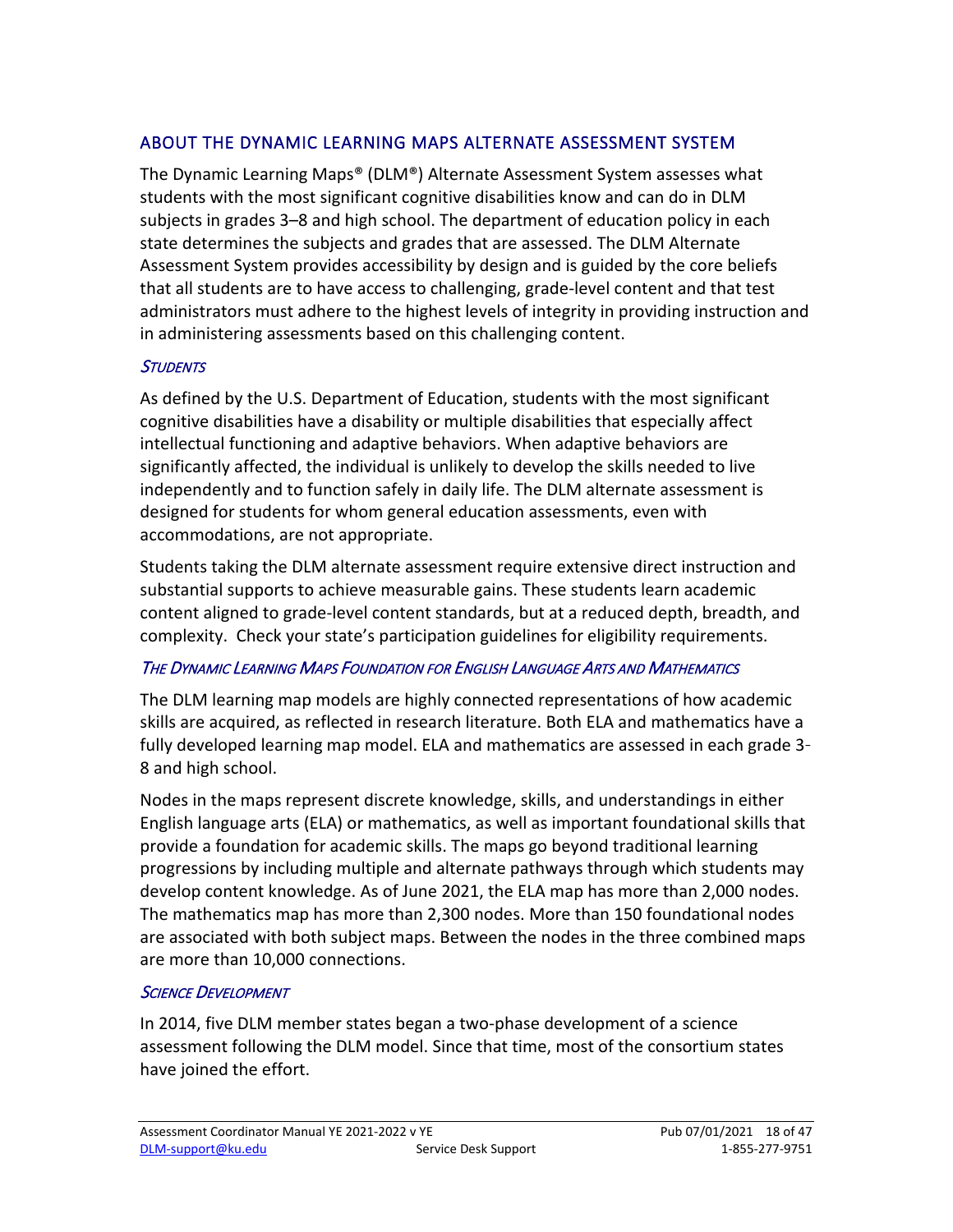Phase I of science development included a 2016 spring operational assessment based on science. Additionally, several professional development products supporting science instruction have been developed and more are in progress. alternate science content standards at three levels of complexity in three grade bands. Phase II, which is in progress, includes the development of a learning map model for

#### <span id="page-18-0"></span>ESSENTIAL ELEMENTS

The DLM content standards for ELA, mathematics, and science are called Essential Elements. The purpose of the Essential Elements is to build a bridge from the gradelevel content standards in each state to the academic expectations for students with the most significant cognitive disabilities.

#### <span id="page-18-1"></span>ELA AND MATHEMATICS ESSENTIAL ELEMENTS

 ELA and mathematics Essential Elements are linked to the common core state standards. ELA and mathematics learning map models each have small sections with one or more related nodes that represent critical concepts or skills needed to learn the Essential Element for the subject. These small sections are at different levels of complexity and are called linkage levels.

#### ELA AND MATHEMATICS LINKAGE LEVELS

The DLM alternate assessment provides testlets for ELA and mathematics at five linkage levels. The Target linkage level is based on nodes that align to the knowledge and skills described by the Essential Element and indicate a student's performance in relationship to the grade-level target. Then, multiple pathways on the map were carefully inspected to identify nodes that link to the Target linkage level, both preceding and extending beyond it.

The least complex linkage level is called Initial Precursor. Testlets developed at the Initial Precursor linkage level reflect foundational nodes in the DLM map, which are skills and understandings necessary for learning subsequent academic content (e.g., "focus attention"). Testlets at this level are typically intended for students who do not yet have symbolic communication. Initial Precursor testlets are administered by the test administrator, who follows the instructions within the testlet, observes the student's behavior, and then records the student's responses in the testlet in Student Portal.

 the multiple pathways in the DLM learning map model that identify significant Two additional linkage levels are between the Initial Precursor and the Target linkage levels: Distal Precursor and Proximal Precursor. These linkage levels reflect nodes along milestones en route to the Target linkage level. The Successor linkage level extends beyond the Target linkage level.

The Distal linkage level testlets may also be teacher-administered. The Precursor, Target, and Successor linkage levels are typically computer-delivered, although sometimes, depending on the skills being assessed, they also may be teacheradministered testlets.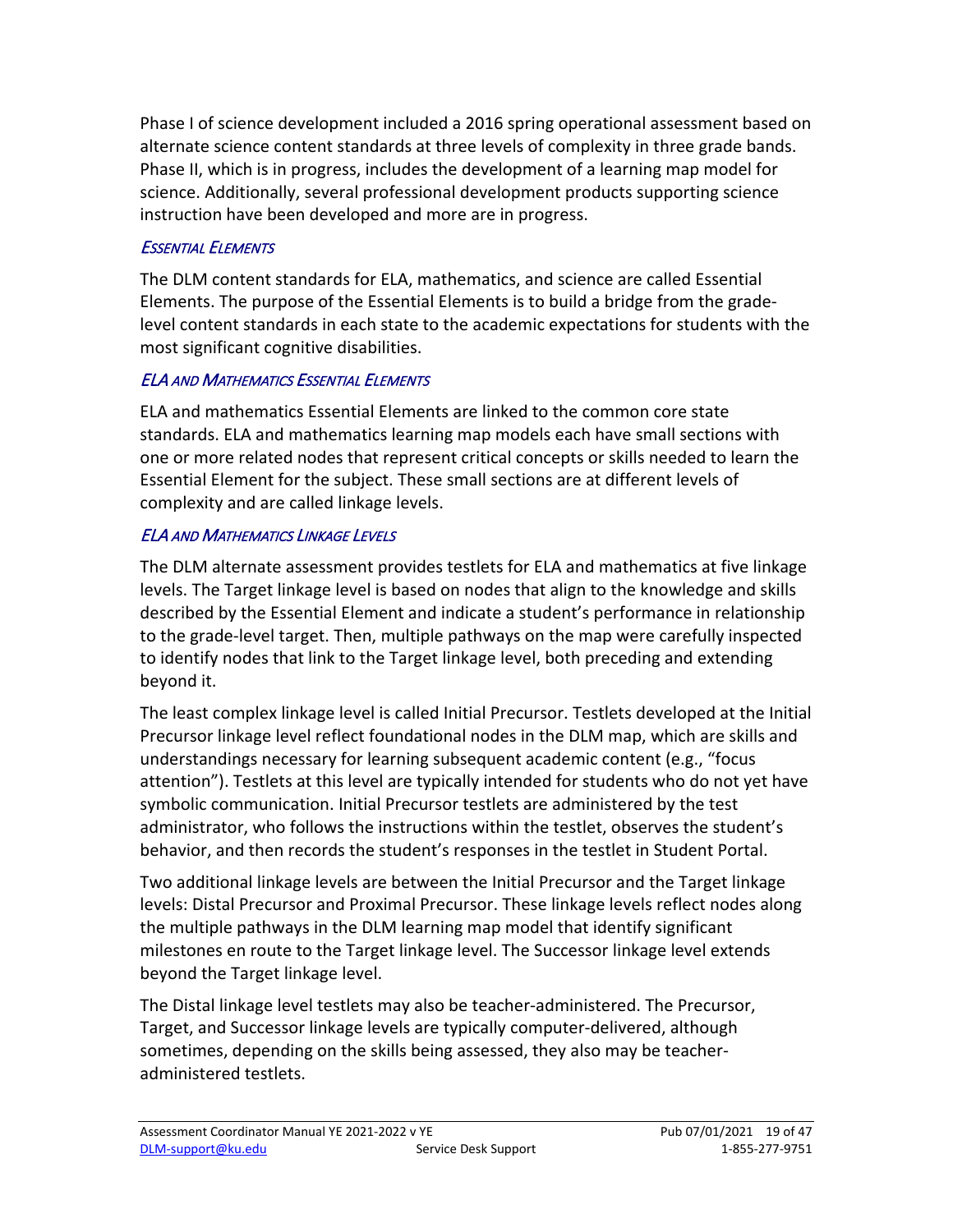#### <span id="page-19-0"></span>**SCIENCE ESSENTIAL ELEMENTS**

The science Essential Elements are specific statements of knowledge and skills and are linked to grade-level expectations identified in the National Research Council's Framework for K-12 Science Education. These Essential Elements include science and engineering practices.

 by the end of each grade band instead of standards for each grade level like ELA and The science Essential Elements are described in grade-band performance expectations mathematics:

- grade 5 for the 3–5 elementary grade band
- grade 8 for the 6–8 middle school grade band
- grade 11 for the 9–11 high school grade band

#### SCIENCE LINKAGE LEVELS

 Essential Elements have only three linkage levels instead of five. Since the learning map model for science is not fully developed at this time, some differences occur between science and ELA and mathematics; for example, science

 The Target linkage level is the highest for science. Testlets at the Target linkage level are science standards. The other two science linkage levels are lower in depth, breadth, and written at the level of the Essential Element and are aligned to each state's grade-level complexity than the Target linkage level.

The Initial linkage level is the lowest and is typically intended for students who do not yet have symbolic communication. Testlets at this linkage level are teacheradministered. The Precursor linkage level is between the Initial and the Target linkage level. The Precursor and Target linkage levels are usually computer-delivered, although sometimes, depending on the skills being assessed, could also be teacher-administered.

#### <span id="page-19-1"></span>ASSESSMENT SYSTEM DESIGN AND DELIVERY

#### <span id="page-19-2"></span>**BLUEPRINTS**

 assessments and were selected by DLM consortium state education leaders along with Elements in the blueprints for each subject. Testing blueprints are a subset of Essential Elements that are used to develop DLM staff. In the spring assessment window, students are tested over all Essential

 The ELA blueprints contain Essential Elements from specific ELA claims and conceptual area for each grade. The mathematics blueprints contain Essential Elements from contain Essential Elements from specific science domains and core ideas by grade band. specific mathematics claims and conceptual areas by grade. The science blueprints Science blueprints are in two versions. The blueprint used in your state is on your state's DLM website.

• Blueprint Science Phase 1 General (used in most states)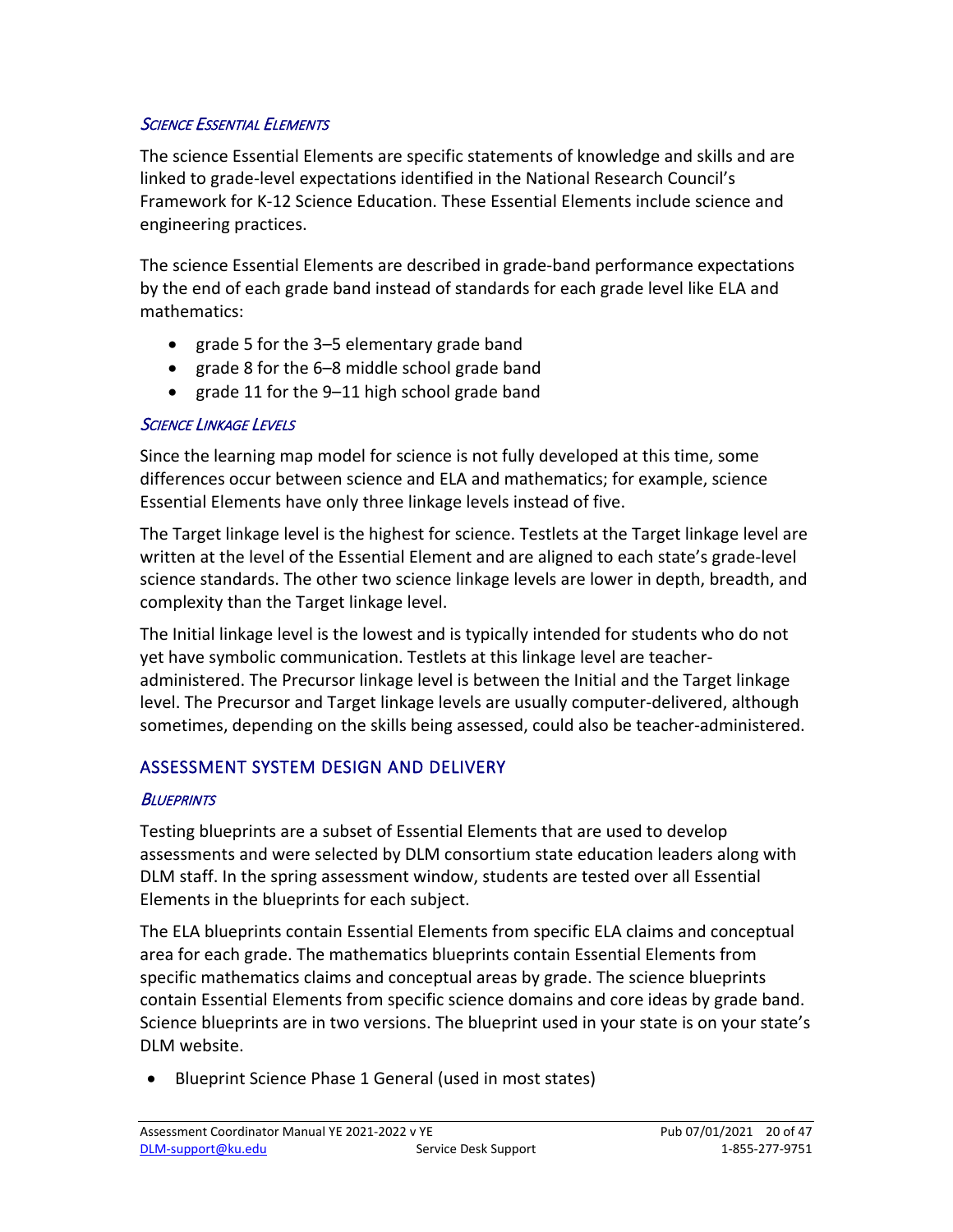• Blueprint Science Phase 1 with Biology (used in Delaware, District of Columbia, and Maryland only)

#### <span id="page-20-0"></span>**DLM TESTLETS**

 and provide a better estimate of a student's knowledge, skills, and understanding of the ADMINISTRATION MANUAL, readers will find a description of specific item types used in the which assesses all writing Essential Elements together in one testlet. Assessments are given in short testlets, which include three to nine items, depending on the subject. Together, the items increase the instructional relevance of the assessment Essential Elements than can be achieved by a single assessment item. In the TEST testlets. Each testlet assesses only one Essential Element, except for the writing testlet,

#### <span id="page-20-1"></span>ELA AND MATHEMATICS ENGAGEMENT ACTIVITY

 texts that are adapted from grade-level themes but at reduced depth, breadth, and ELA testlets begin with an engagement activity. Reading testlets are designed around complexity compared to general education grade-level texts. The DLM texts are written to support assessment of the specific knowledge and skills described in the nodes at an appropriate level of challenge.

During a reading testlet, students participate in two readings of a text. The first reading is a shared reading activity that familiarizes students with the entire text and serves as an engagement activity. The second reading includes items that are either embedded within the text or sometimes placed at the end of the text. Embedded items are most often used because they reduce cognitive load and reliance on long-term memory.

 items about their observations. The engagement activity for the writing testlet is During writing assessments, the test administrator follows a standardized procedure in which the student selects and writes about a topic, which serves as the engagement activity. The test administrator observes the student's writing and then responds to described in detail in the TEST ADMINISTRATION MANUAL.

 Mathematics testlets are shorter than the ELA testlets. The mathematics engagement activity is presented at the beginning of the testlet and gives context that is carried throughout the testlet. The items in the testlet address the engagement activity.

#### <span id="page-20-2"></span>**SCIENCE ENGAGEMENT ACTIVITIES**

 types. Each science testlet bundles together an engagement activity at the beginning of the testlet followed by three to five items. Science engagement activities can be one of four

 Essential Element topic. • The first type is simply a single screen with one or two pictures along with a short sentence that introduces the science topic to be assessed. The items in this testlet will not assess the engagement screen itself but, instead, will assess the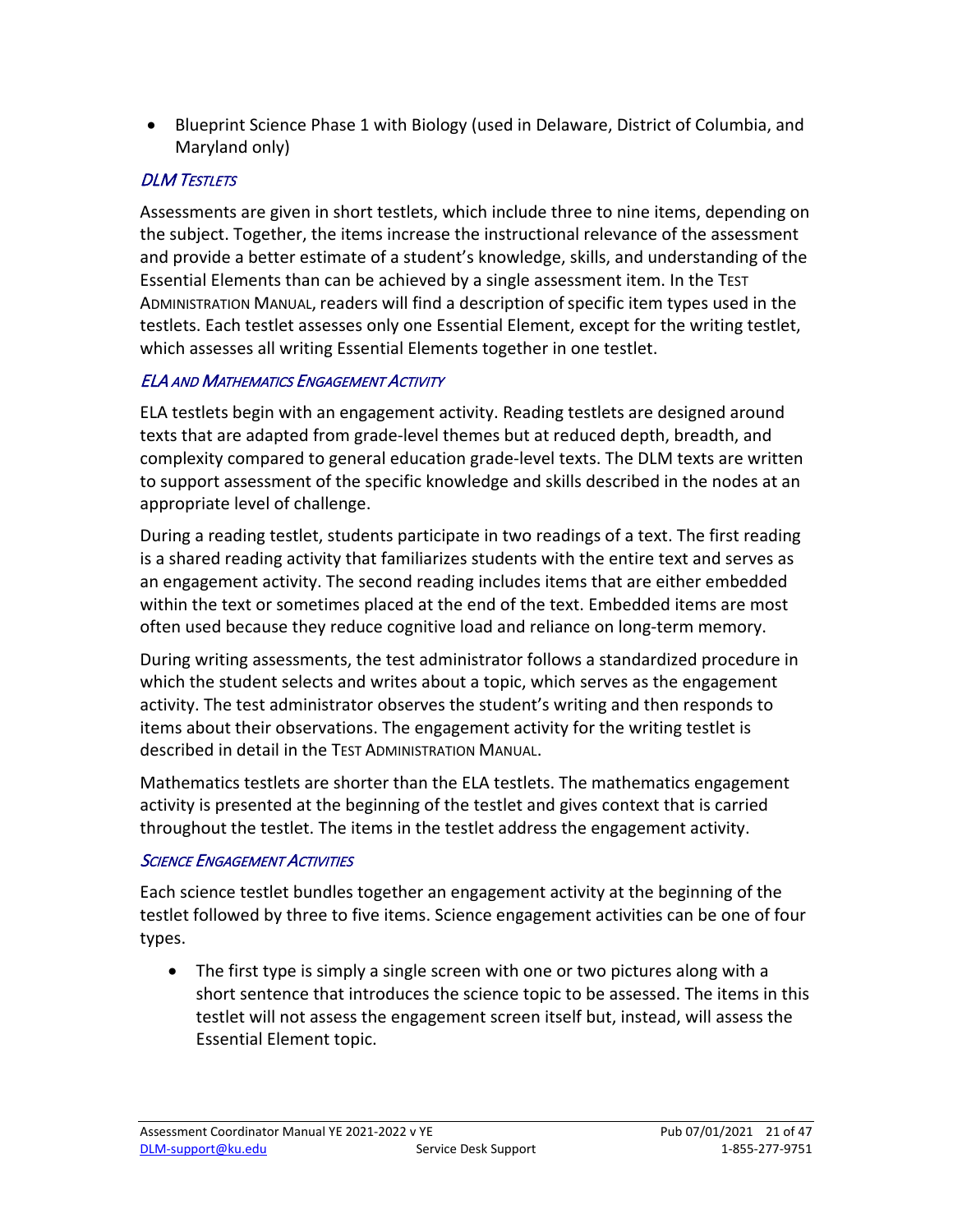- • A second type describes a scenario which taps prior knowledge or experience, as well as the Essential Element topic. introduces the concept to be addressed, and/or provides context for the items. The items in this testlet type will assess information in the engagement activity
- A third type may be designed around a science story featuring an experiment or classroom activity that is presented twice, with items embedded within or at the end of the second presentation of the activity. The items in this testlet type will assess information in the engagement activity and in the Essential Element topic.
- video, so it appears the option to change the volume of the audio is available. Element topic. • The last type is a short silent video (up to 30 seconds) and is only found in the upper grade bands and the upper linkage levels. Students will access the short video and then respond to three items that include still-frame photos from the video. The entire video clip is completely soundless. However, even without audio, the video player will display the speaker icon and volume setting on the The items in this testlet type assess information in the video and in the Essential

#### <span id="page-21-0"></span>FIRST CONTACT SURVEY

 information about each student who is eligible for the DLM alternate assessments. The academic performance. The survey must be submitted before beginning testing. The First Contact survey must be submitted each year and is typically the responsibility of the test administrator, although the assessment coordinator has permission in Educator Portal to complete it. The survey is used to collect data and background survey goes beyond basic demographic information and includes items on communication, assistive technology devices, motor and sensory impairments, and

academic performance. The survey must be submitted before beginning testing.<br>The purpose of the survey is to collect data that is then analyzed using a complex algorithm. The data from the survey is used differently in the two assessment windows, which will be described shortly.

 assessment coordinator's responsibility is to provide guidance to test administrators and The First Contact survey is discussed in the Required Test Administrator Training, and all the items in the survey are in the appendix of the TEST ADMINISTRATION MANUAL. The to make sure they have successfully submitted each student's survey before the opening of the assessment window.

 to be tested will be delayed 24 hours from the time the survey is submitted. NOTE: If the First Contact Survey is submitted after the opening of the spring assessment window, the linkage level assignment of the first Essential Element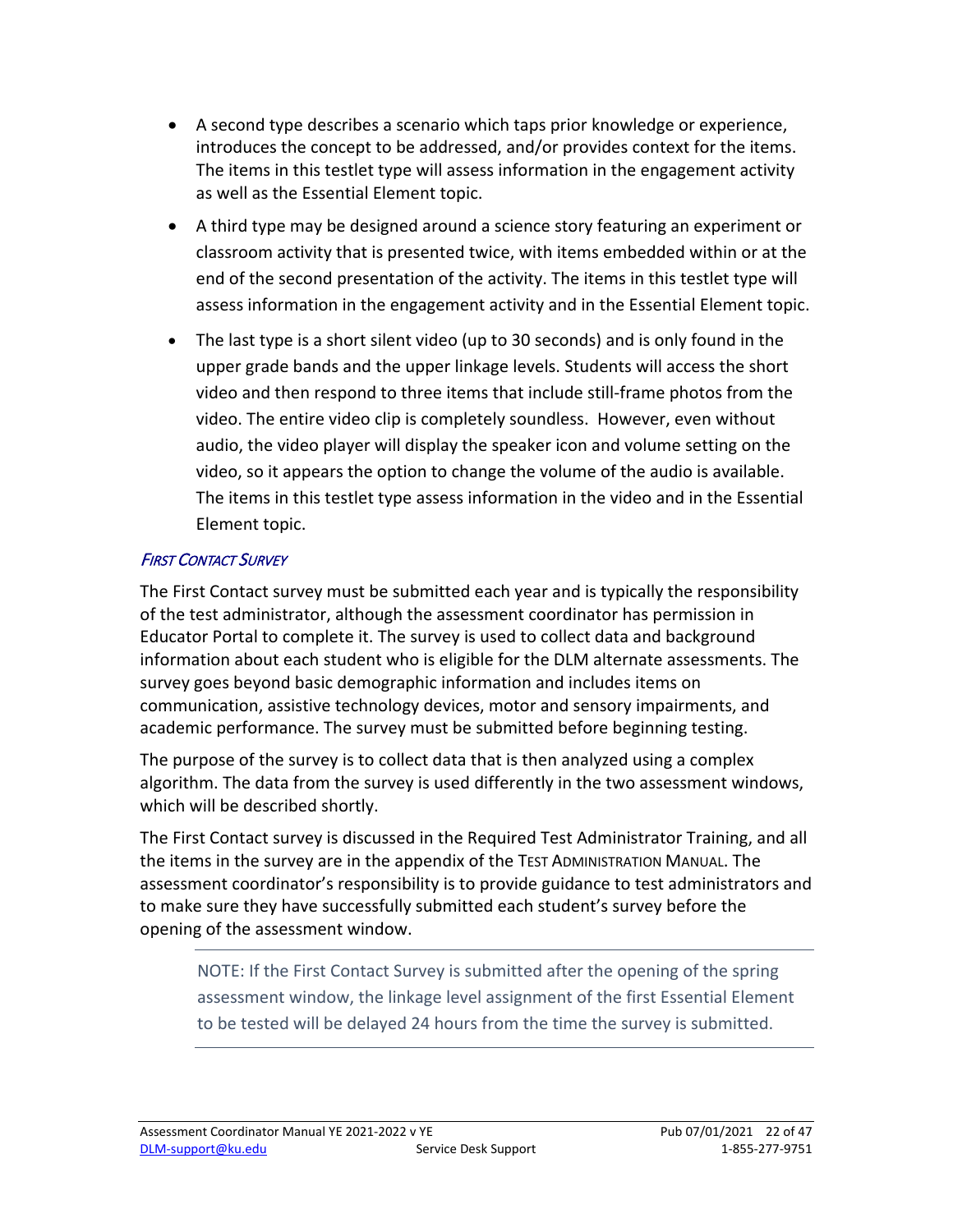#### <span id="page-22-0"></span>PERSONAL NEEDS AND PREFERENCES PROFILE

The Personal Needs and Preference (PNP) Profile is a section of Educator Portal where test administrators can choose supports that help make testlets more accessible for each student. Information in the ACCESSIBILITY MANUAL will be very useful to the test administrator when selecting appropriate settings. Not every student will need special settings. The assessment coordinator's responsibility is to provide guidance to test administrators and to use the PNP Setting extract to monitor settings.

#### <span id="page-22-1"></span>OPTIONAL INSTRUCTIONALLY EMBEDDED ASSESSMENTS

 Instructionally embedded testlets are available for students to take during the fall and winter months in a special **optional** window. Test administration tasks are in the Contact survey data described earlier. However, in this optional window, the level of Instruction and Assessment Planner section of Educator Portal. The system uses the First complexity for each Essential Elements is **recommended**, not assigned. The test administrator can accept the recommendation or select another. Also, complete coverage of the test blueprints is not required. Testing results are not included in the end-of-year Individual Student Score Reports.

#### <span id="page-22-2"></span>REQUIRED SPRING ASSESSMENT WINDOW

 **assigns** the linkage level of the **first** testlet. The testlets are adaptive for all subjects, and Required testlets are delivered during the spring assessment window. Test administration tasks are in the Test Management section of Educator Portal. The system the linkage level of subsequent testlets are assigned based on the performance results of the previous testlets. Testing results are provided in the end-of-year Individual Student Score Reports.

#### <span id="page-22-3"></span>**PRACTICE ACTIVITIES AND RELEASED TESTLETS**

 activities and released testlets. The Dynamic Learning Maps® (DLM®) Alternate Assessment System provides educators and students with the opportunity to prepare for assessments by using practice

- • **Practice activities** are designed to familiarize users with the way testlets look in the Kite® Student Portal. One activity is for educators and the other is for students.
- **Released testlets** are like real DLM testlets in content and format. A released testlet is a publicly available, sample DLM assessment.

Information on accessing practice activities and released testlets using demo student accounts is included in the TEST ADMINISTRATION MANUAL. Additionally, this information is found in the GUIDE TO PRACTICE ACTIVITIES AND RELEASED TESTLETS.

#### <span id="page-22-4"></span>**SCHEDULING AND DURATION IN MINUTES FOR EACH TESTLET**

The test administrator is responsible for scheduling testing. Testlets may be taken separately across multiple assessment sessions as long as the blueprint requirements in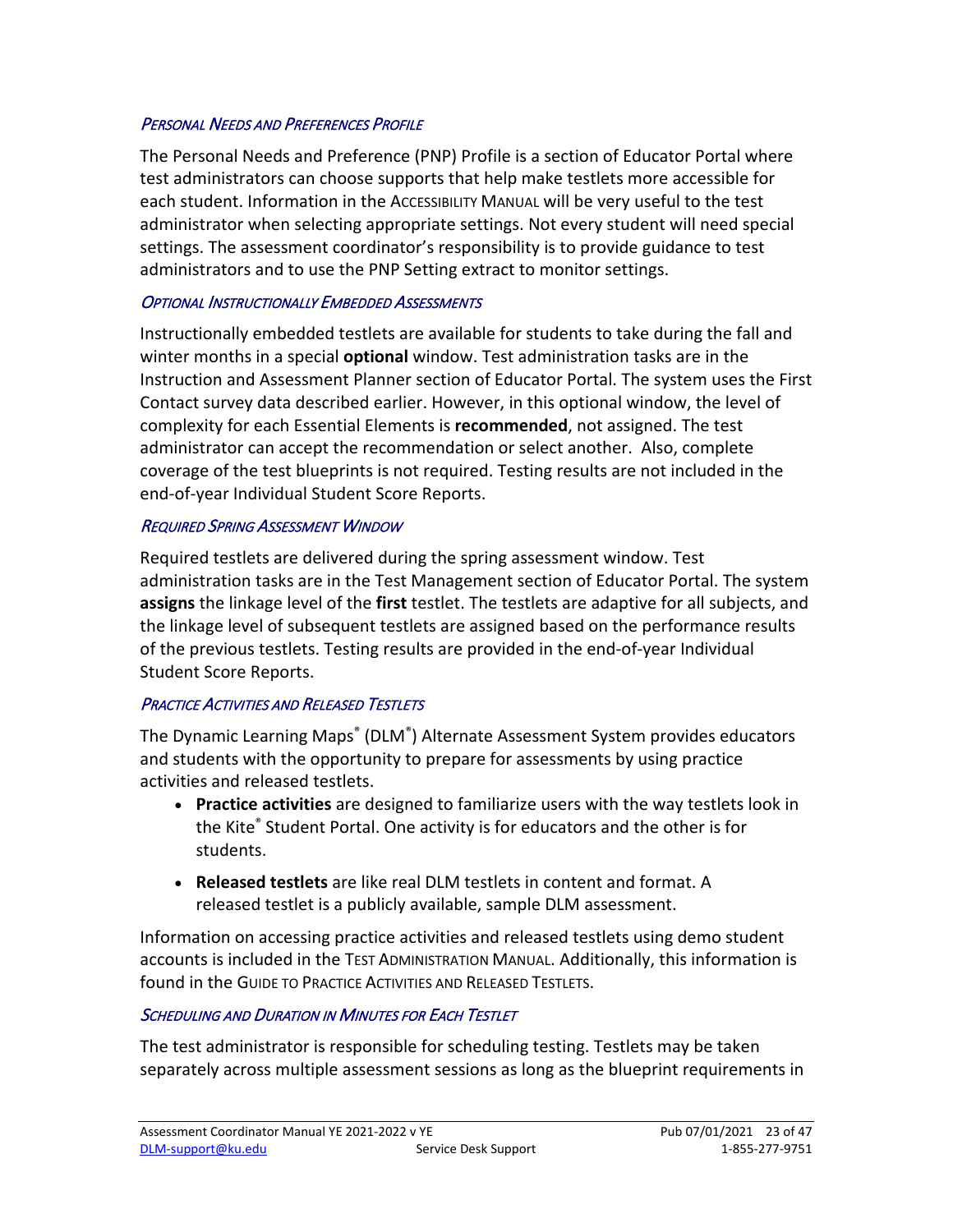time for each individual testlet varies depending on the subject and the student. [Table 8](#page-23-0)  each subject are met during the required spring assessment window. The amount of provides the approximate number of minutes for each testlet by subject.

#### <span id="page-23-0"></span> **Table 8**

| Subject               | <b>Average Overall Duration in Minutes</b> |  |  |
|-----------------------|--------------------------------------------|--|--|
| English language arts | $70 - 90$                                  |  |  |
| <b>Mathematics</b>    | $35 - 60$                                  |  |  |
| Science               | $45 - 135$                                 |  |  |

 *Required Spring Assessment Duration by Subject* 

NOTE: The times listed do not include test administrator preparation time for the assessments, which may include embossing braille testlets, gathering materials, printing picture-response cards, etc.

#### NUMBER OF TESTLETS FOR SPRING ASSESSMENT

 [Table 9](#page-23-1) shows the number of operational testlets required during the spring assessment. It is organized by grade for each subject area.

#### <span id="page-23-1"></span>**Table 9**

| Number of Expected Testlets by Grade and Subject |  |  |
|--------------------------------------------------|--|--|
|                                                  |  |  |

| Grade | <b>ELA</b><br><b>Testlets</b> | <b>Mathematics</b><br><b>Testlets</b> | <b>Science</b><br><b>Testlets</b> | <b>Field Test</b><br><b>Testlets</b> |
|-------|-------------------------------|---------------------------------------|-----------------------------------|--------------------------------------|
| 3     | 9                             | 8                                     | 9                                 | 0 or 1                               |
| 4     | 9                             | 8                                     | 9                                 | 0 or 1                               |
| 5     | 9                             | 8                                     | 9                                 | $0$ or $1$                           |
| 6     | 9                             | 7                                     | 9                                 | 0 or 1                               |
| 7     | 9                             | 7                                     | 9                                 | 0 or 1                               |
| 8     | 9                             | 8                                     | 9                                 | 0 or 1                               |
| 9     | 9                             | 7                                     | $9*$                              | $0$ or $1$                           |
| 10    | 9                             | 8                                     | $9*$                              | $0$ or $1$                           |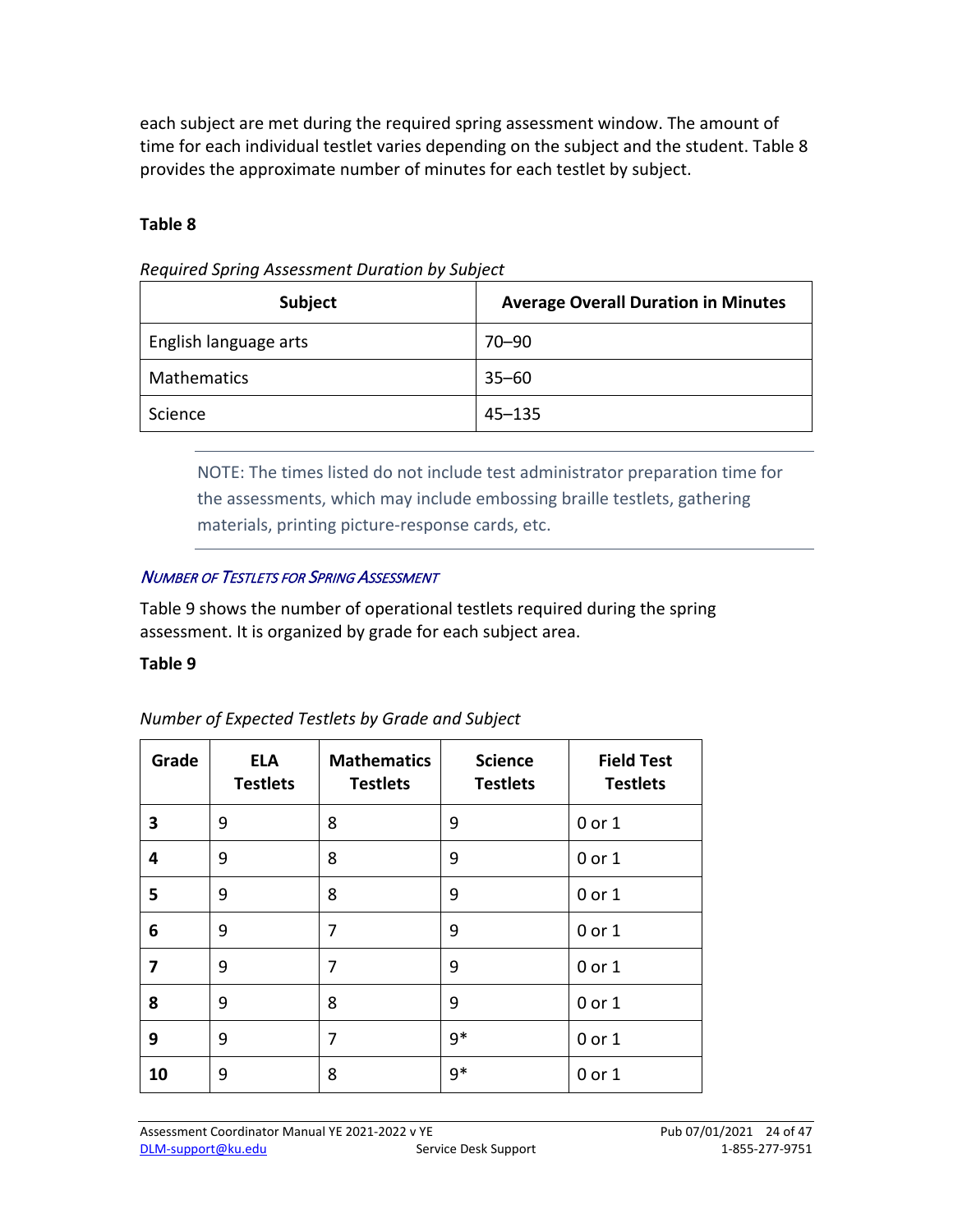| Grade | ELA<br><b>Testlets</b> | <b>Mathematics</b><br><b>Testlets</b> | <b>Science</b><br><b>Testlets</b> | <b>Field Test</b><br><b>Testlets</b> |
|-------|------------------------|---------------------------------------|-----------------------------------|--------------------------------------|
| 11    | 9                      | 6                                     | $9*$                              | 0 or 1                               |
| 12    | q                      |                                       | $9*$                              | 0 or 1                               |

 \*In states testing end-of-instruction biology in high school, students will receive 10 total testlets.

#### **FIELD TEST TESTLETS**

 may be one linkage level above, one linkage level below, or the same linkage level as the Field test testlets for ELA, mathematics, and science are delivered during the spring assessment window after the blueprint requirements have been met. The student may receive one or zero field tests in each subject. The linkage level of the field test testlet operational testlet that was taken for that Essential Element.

Testing results from field test testlets are **not** included in the end-of-year Individual Student Score Reports.

## <span id="page-24-0"></span>ABOUT THE KITE® SUITE AND EDUCATOR PORTAL

The Kite system was designed to deliver the next generation of large-scale assessments and was tailored to meet the needs of students with the most significant cognitive disabilities. Students and educators each use a different part.



Students have accounts in **Kite Student Portal**.

 Student Portal. Students have their own unique username and password. Kite Student Portal is the customized secure interface used to deliver the assessment to students. Educators and staff do **not** have accounts in

Either the student signs in, or their test administrator signs in for them.

 prevents students from using other apps while Student Portal is in use. Once Student Portal is launched, other websites or other applications cannot be accessed during the assessment. Student Portal on iPads has an auto-lock feature that



Staff and educators have accounts in **Kite Educator Portal**.

 Educator Portal is the administrative application through which staff and educators manage student data and retrieve reports and extracts. Users can access Educator Portal online using [a supported browser.](https://dynamiclearningmaps.org/supported-web-browsers-kite-educator-portal) For information on how to work within Educator Portal, see the EDUCATOR PORTAL USER GUIDE on the DLM website.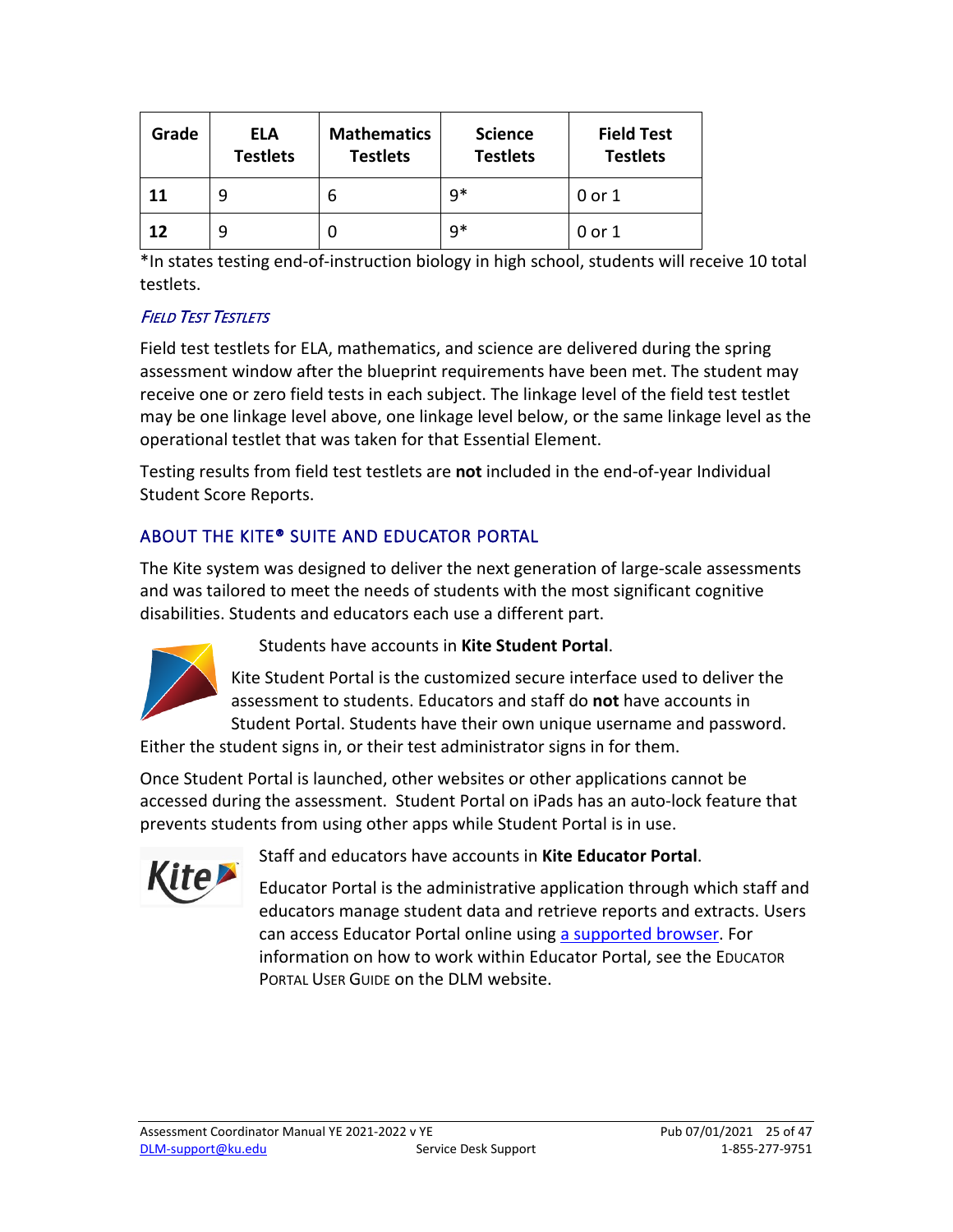#### <span id="page-25-0"></span>HOW TO USE THE DLM WEBSITE

Additional resources for test administrators, assessment coordinators, data managers, and technology personnel are available on the DLM website. Resources are provided by the DLM Consortium, and state-specific resources may also be available.

To access resources for each state and role, follow these steps:

- 1. Access the **DLM website**.
- 2. Hover over **For States** in the blue banner to reveal a dropdown list of states.
- 3. Select your state.

HINT: Bookmark the page or save it to your favorites for quick access later.

#### <span id="page-25-1"></span>RESOURCES ON THE DLM WEBSITE

 [Table 10](#page-25-2) lists DLM resources and their main purpose. These resources are available on most state webpages.

#### <span id="page-25-2"></span> **Table 10**

#### *Purpose of DLM Resources*

| <b>Resource</b>                                  | <b>Purpose</b>                                                                                                                                                                                                                           |
|--------------------------------------------------|------------------------------------------------------------------------------------------------------------------------------------------------------------------------------------------------------------------------------------------|
| <b>Assessment Coordinator</b><br>Manual (PDF)    | Supports the assessment coordinator in preparing<br>district and school staff for assessment                                                                                                                                             |
| Data Management Manual<br>(PDF)                  | Supports the data manager in gathering, editing,<br>and uploading data via Educator Portal for users,<br>students, and rosters                                                                                                           |
| <b>Technology Specifications</b><br>Manual (PDF) | Supports the technology personnel in preparing<br>schools for the technology needs of the DLM<br>alternate assessment                                                                                                                    |
| <b>Test Administration Manual</b><br>(PDF)       | Supports test administrators in preparing<br>themselves and students for assessments; expands<br>the knowledge base for the assessment coordinator<br>on specific topics                                                                 |
| <b>Accessibility Manual (PDF)</b>                | Provides guidance to state, regional, district, and<br>building educators, and Individualized Education<br>Program (IEP) teams on the selection and use of<br>accessibility supports available for use when testing<br>in Student Portal |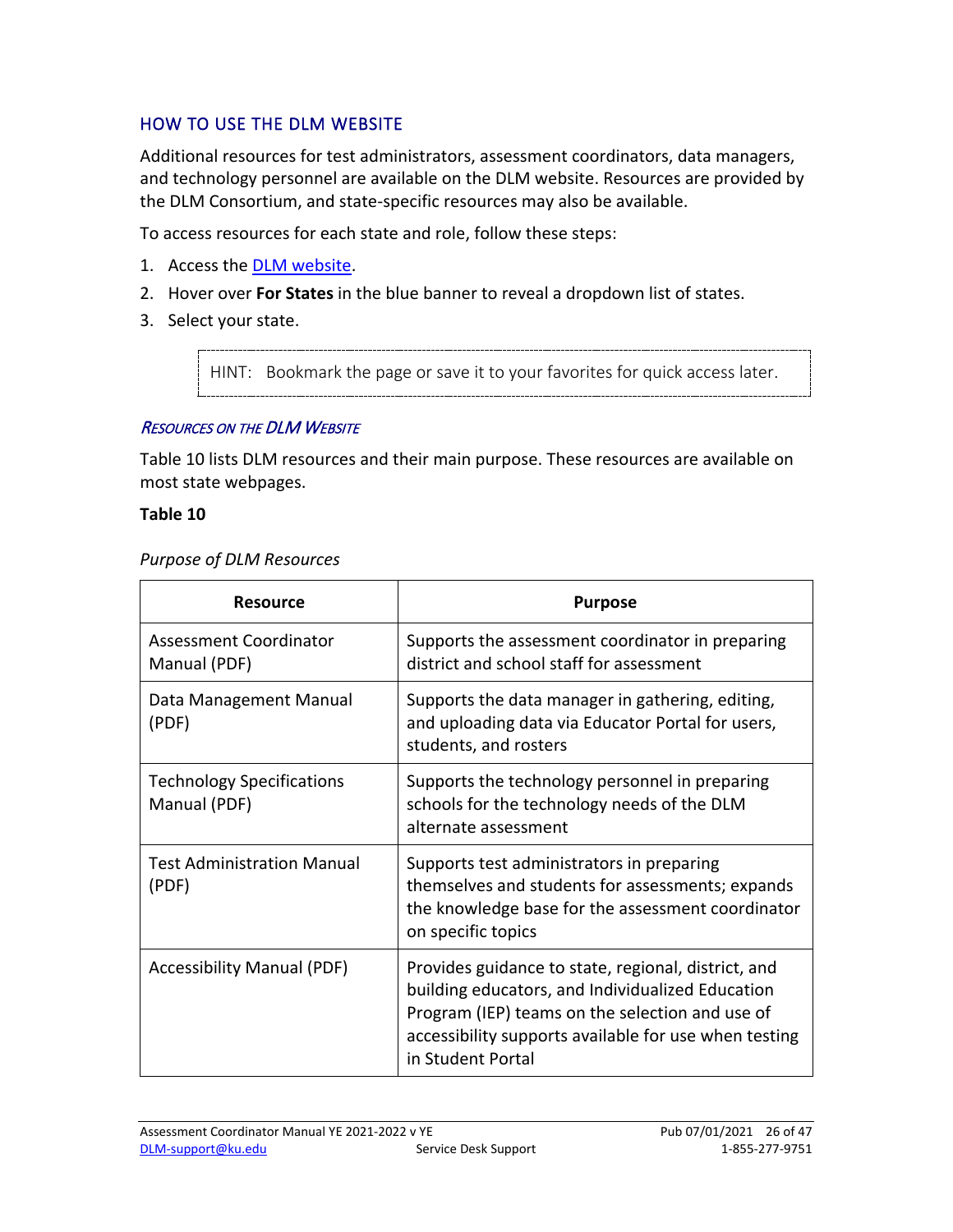| <b>Resource</b>                                                          | <b>Purpose</b>                                                                                                                                |
|--------------------------------------------------------------------------|-----------------------------------------------------------------------------------------------------------------------------------------------|
| Educator Portal User Guide<br>(PDF)                                      | Supports educators in navigating Educator Portal to<br>access assessment information, including student<br>data and reports                   |
| <b>Guide to DLM Required Test</b><br><b>Administrator Training (PDF)</b> | Guides test administrators through required<br>training modules and post-tests and how to access<br>them in the DLM Training Courses website. |
| Guide to Practice Activities &<br><b>Released Testlets (PDF)</b>         | Supports the test administrator in accessing<br>practice activities in Student Portal using demo<br>student accounts                          |
| <b>Test Updates Page</b>                                                 | Provides breaking news on test administration<br>activities. Register for Test Updates on the DLM<br>website.                                 |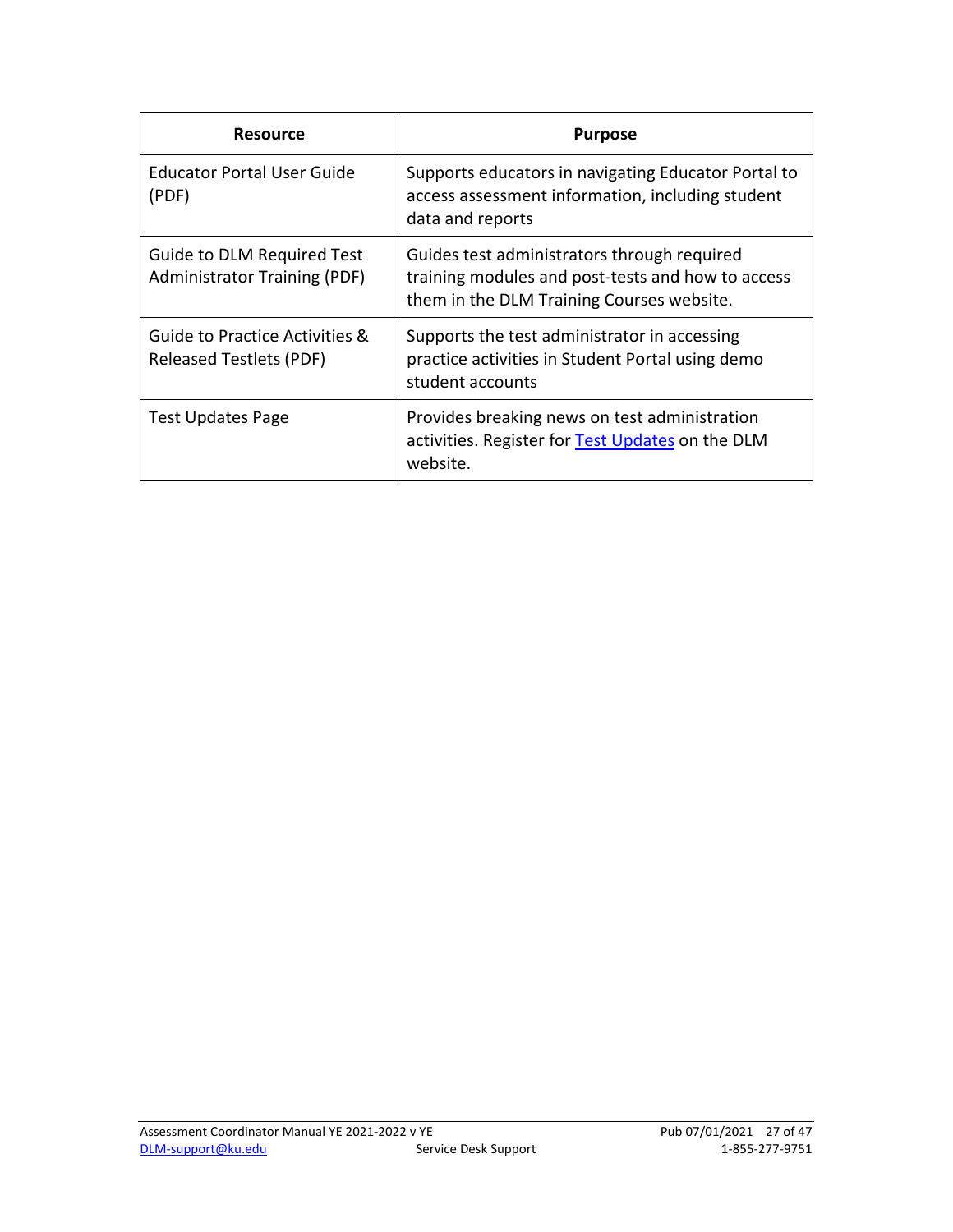# <span id="page-27-0"></span>PREPARE FOR THE DYNAMIC LEARNING MAPS ASSESSMENT ADMINISTRATION

#### <span id="page-27-1"></span>**OVERVIEW**

The key duties of the assessment coordinator are to

- oversee the assessment process, including managing staff and educator roles and responsibilities
- develop and implement a comprehensive training plan
- develop a schedule for assessment implementation
- monitor and support assessment preparations and administration
- develop a communication plan with parents/guardians and staff

NOTE: In some cases, responsibilities will be determined by plans and communications decided at the state level.

The Dynamic Learning Maps® (DLM®) Consortium suggests preparing for DLM test administration through careful planning, implementation, and monitoring.

#### <span id="page-27-2"></span>DEVELOP AND IMPLEMENT A COMPREHENSIVE TRAINING PLAN

HINT: The district assessment coordinator is the primary contact for all roles in each district. Test administrators, data managers, and technology personnel are directed to contact their district assessment coordinator for a training plan tailored specifically to their state and district.

The DLM Consortium suggests developing a training plan to support assessment efforts for test administrators, data managers, and technology personnel. Consider the resources described in this section when developing a plan.

#### <span id="page-27-3"></span>FALL DISTRICT TRAINING AND HELPLET VIDEOS FOR ASSESSMENT COORDINATORS, DATA MANAGERS, AND TECHNOLOGY PERSONNEL

 windows. It is available on each state's DLM website. The training includes • A prerecorded Fall District Training is available on each state's DLM website. This 45 minute training combines information for assessment coordinators, data managers, and technology personnel into one training to prepare for them for the assessment PowerPoint slides, transcripts, and a Frequently Asked Questions document. At the end of the training, participants are offered an opportunity to register for a live-chat question and answer session at a scheduled time.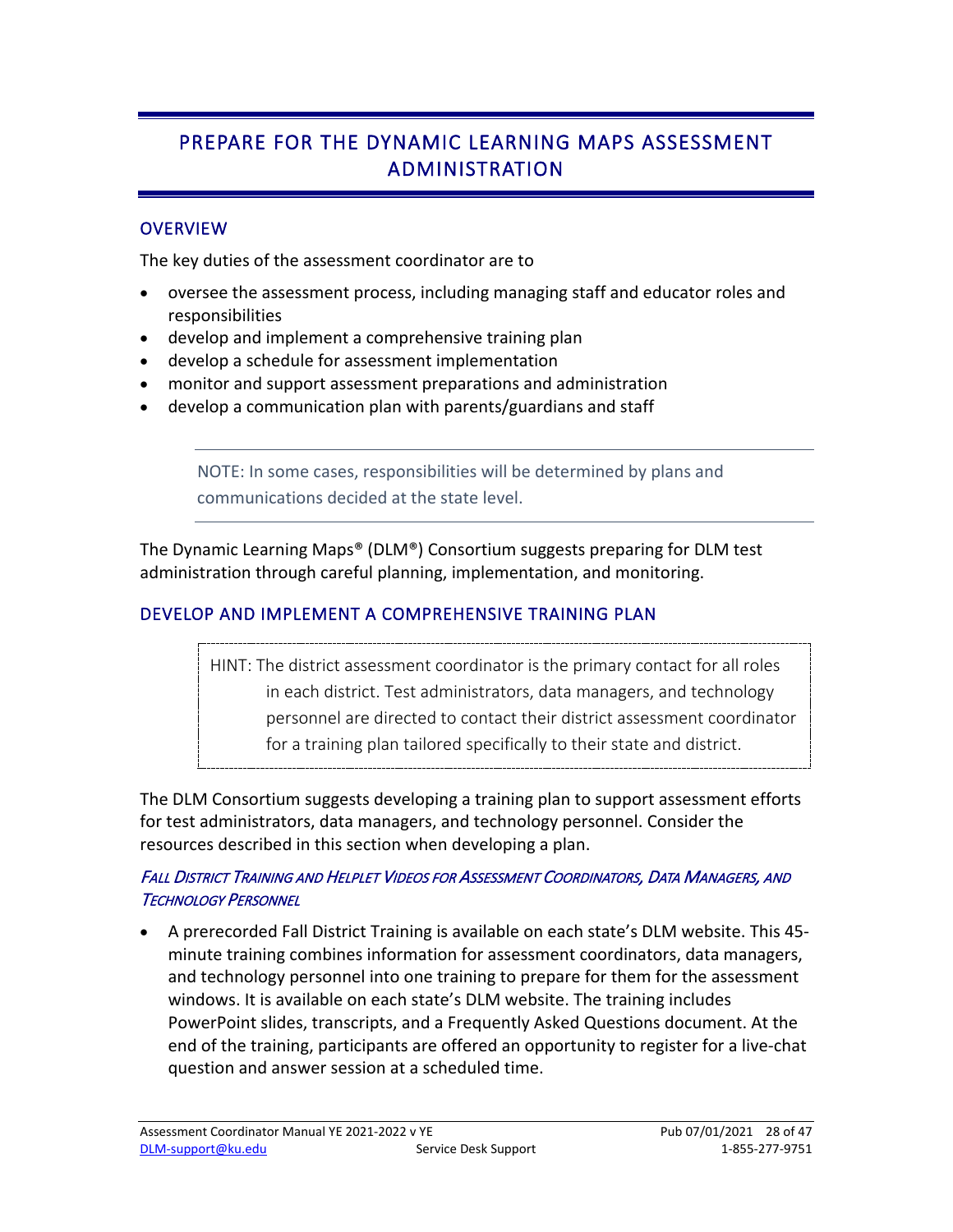• Many one- to five-minute helplet videos are available on how to do specific tasks in Educator Portal, such as How to Get Started in Educator Portal and the Personal Learning Profile Training to help test administrators complete the PNP Profile and the First Contact survey.

> HINT: All resources listed above are located on [the DLM website;](https://dynamiclearningmaps.org/) none are in Educator Portal.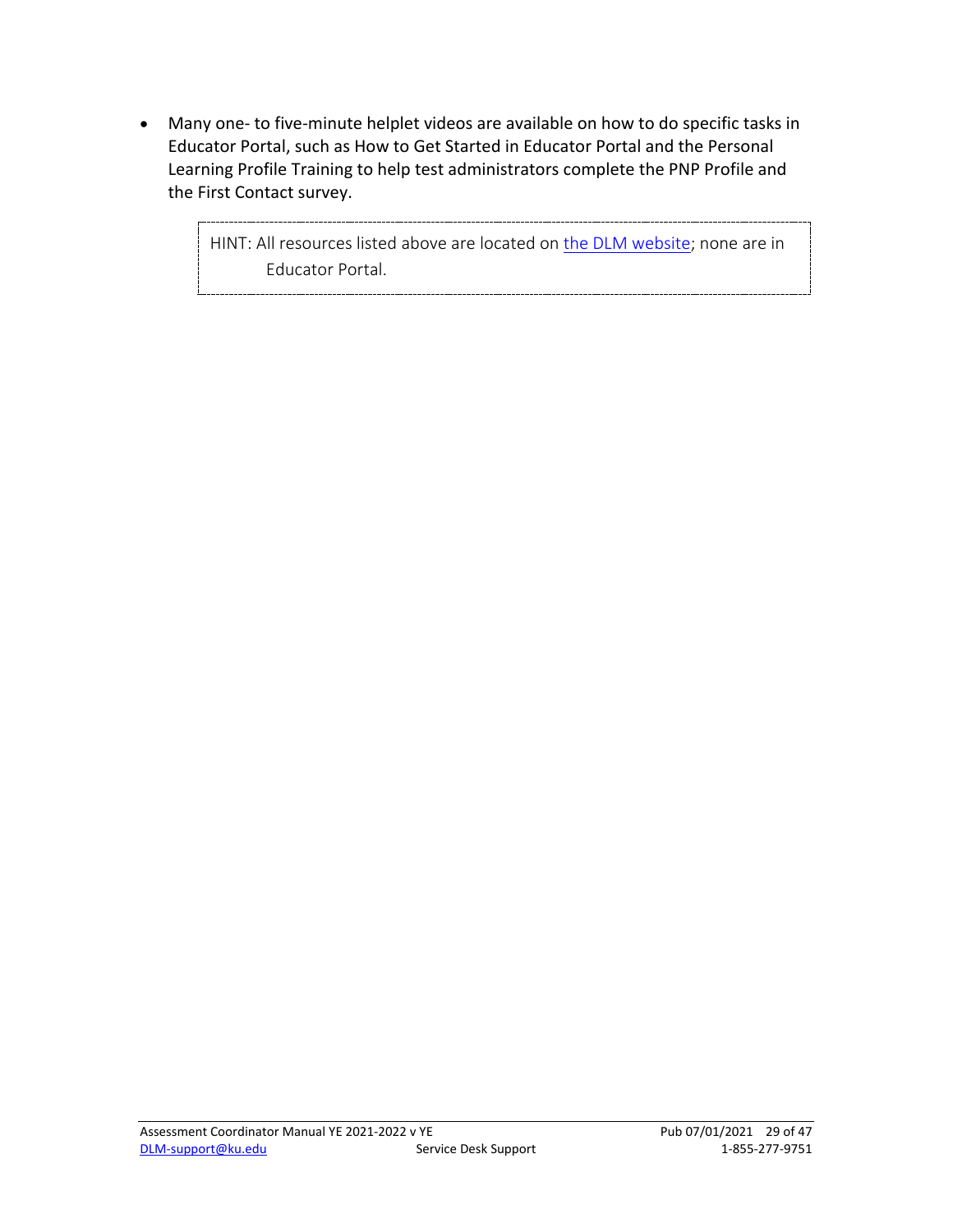#### <span id="page-29-0"></span>RESOURCES FOR TEST ADMINISTRATORS

 The DLM Consortium provides required training modules, professional development instructional support, and supplemental training helplets for test administrators. [Table](#page-29-1)  [11](#page-29-1) compares these three categories.

#### <span id="page-29-1"></span> **Table 11**

| <b>Required Test</b><br><b>Administrator Training</b> |                                                                                                                                                                                                                                                                                                                                                                                                      | <b>Professional Development</b><br>for Instruction                |                                                                                                                                                                                                                                                                                                                                                                                              |                        | <b>Supplemental Training</b>                                                                                                                                                                                                                                       |
|-------------------------------------------------------|------------------------------------------------------------------------------------------------------------------------------------------------------------------------------------------------------------------------------------------------------------------------------------------------------------------------------------------------------------------------------------------------------|-------------------------------------------------------------------|----------------------------------------------------------------------------------------------------------------------------------------------------------------------------------------------------------------------------------------------------------------------------------------------------------------------------------------------------------------------------------------------|------------------------|--------------------------------------------------------------------------------------------------------------------------------------------------------------------------------------------------------------------------------------------------------------------|
| $\bullet$<br>$\bullet$<br>$\bullet$<br>$\bullet$      | Critical content for<br>managing and<br>delivering the DLM<br>alternate assessment is<br>covered.<br>Test administrators will<br>not be able to deliver<br>testlets until training is<br>completed.<br>State administrators<br>decide which format(s)<br>to offer for new test<br>administrator training:<br>self-directed,<br>facilitated, or both.<br>All returning test<br>administrator training | $\bullet$<br>assessment.<br>$\bullet$<br>$\bullet$<br>presymbolic | The modules support<br>academic instruction<br>for students who take<br>the DLM alternate<br>Most modules are<br>created for students at<br>the Target linkage level.<br>Teachers who have<br>students who take<br>testlets at the lower<br>linkage levels will need<br>to adjust the module<br>information for them.<br>Several modules are<br>especially for students<br>with foundational | $\bullet$<br>$\bullet$ | The helplet training<br>videos includes a<br>variety of topics to<br>supplement use of the<br>DLM materials and help<br>users become more<br>familiar with Educator<br>Portal navigation tools.<br>Watching helplet<br>training videos is<br>strongly recommended. |
| $\bullet$                                             | is self-directed only.<br>Successful completion<br>$\bullet$<br>is a score of 80% or<br>higher on the post-<br>tests.                                                                                                                                                                                                                                                                                | professional<br>is strongly                                       | communication.<br>Watching the<br>development modules<br>recommended.<br>State and district<br>administrators may<br>recommend or require<br>specific modules.<br>State administrators<br>decide which format(s)                                                                                                                                                                             |                        |                                                                                                                                                                                                                                                                    |

*Available Training and Professional Development*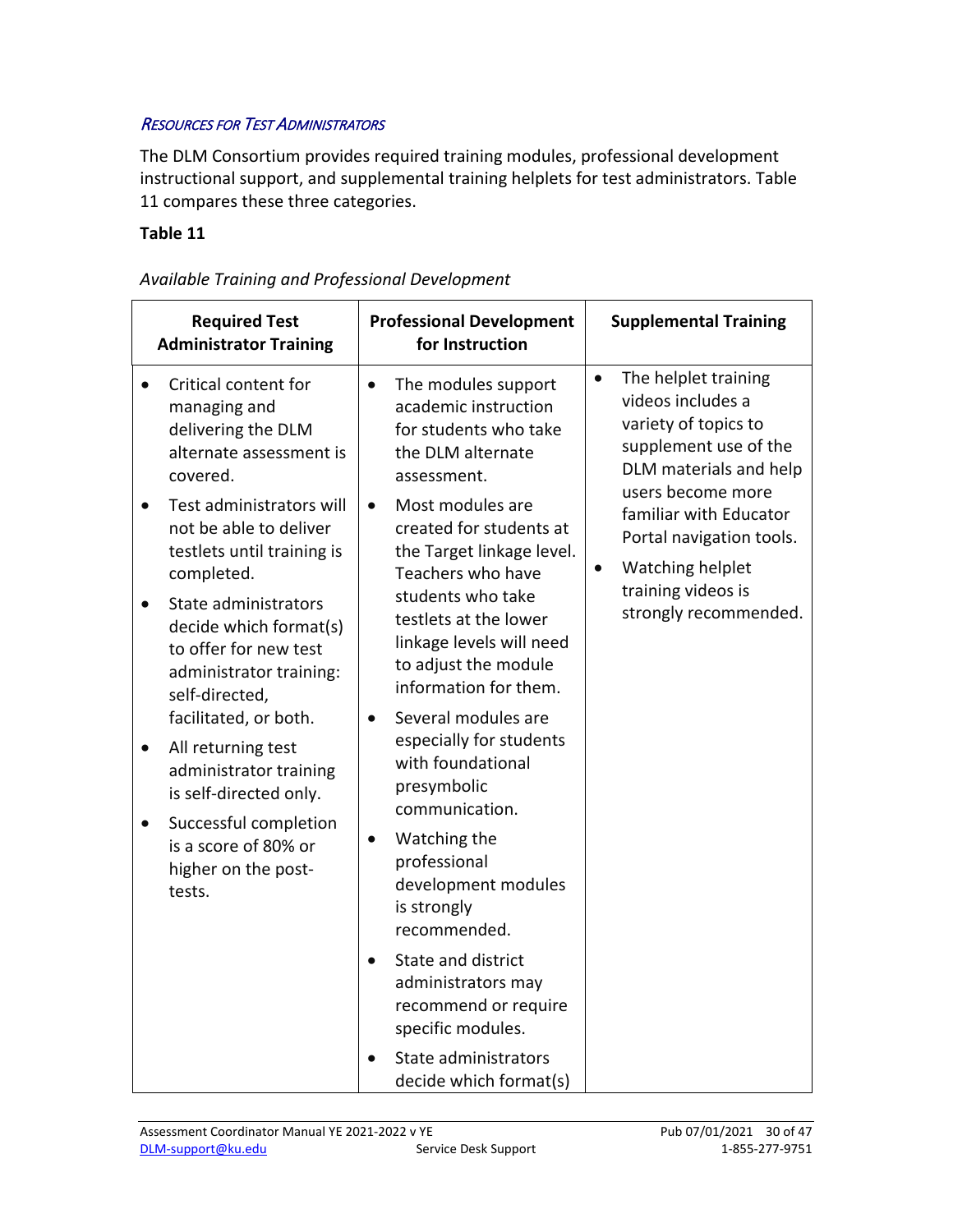| <b>Required Test</b><br><b>Administrator Training</b> | <b>Professional Development</b><br>for Instruction | <b>Supplemental Training</b> |
|-------------------------------------------------------|----------------------------------------------------|------------------------------|
|                                                       | to offer-self-directed,<br>facilitated, or both.   |                              |

#### Required Test Administrator Training

 assessment. In addition to test administrators, state administrators may require other educators such as the district and building assessment coordinators to take the training. State policy determines the roles that take the required training course, the courses that Training is required for all test administrators who will administer the DLM alternate are offered, and the format of the courses. The training covers all three DLM subjects, test security, and information about Educator Portal.

All users who are assigned the teacher role in Educator Portal are referred to as test administrators and must take Required Test Administrator Training. The first year, they must take the course for new test administrators, and they must successfully complete four modules with a passing score of 80% or higher on each module's post-test before administering the DLM alternate assessment. Total training time is estimated at about 2.5 hours. State administrators may also include additional training modules, such as professional development modules.

 preceding year, that test administrator will be placed in the new course again. During subsequent years, the state administrators decide whether to require returning test administrators to complete the new training course or the returning training course. In states where the returning training course is offered, user records in Educator Portal are used to identify a returning test administrator. If a test administrator administered the DLM alternate assessment in the past, but not in the immediately

NOTE: Sometimes, state administrators require all test administrators to take the new training course additional years.

#### Professional Development for Instructional Support

 DLM Consortium offers a variety of content and multiple methods to access the Professional development for instruction is strongly encouraged. If wishing to incorporate professional development for instruction into a district training plan, the materials.

- • The DLM Consortium staff have created online professional development learning modules. These modules provide information and strategies to help educators instruct students.
	- $\circ$  Each online, self-directed module lasts approximately 30-45 minutes and focuses on a single topic related to the instruction of students with the most significant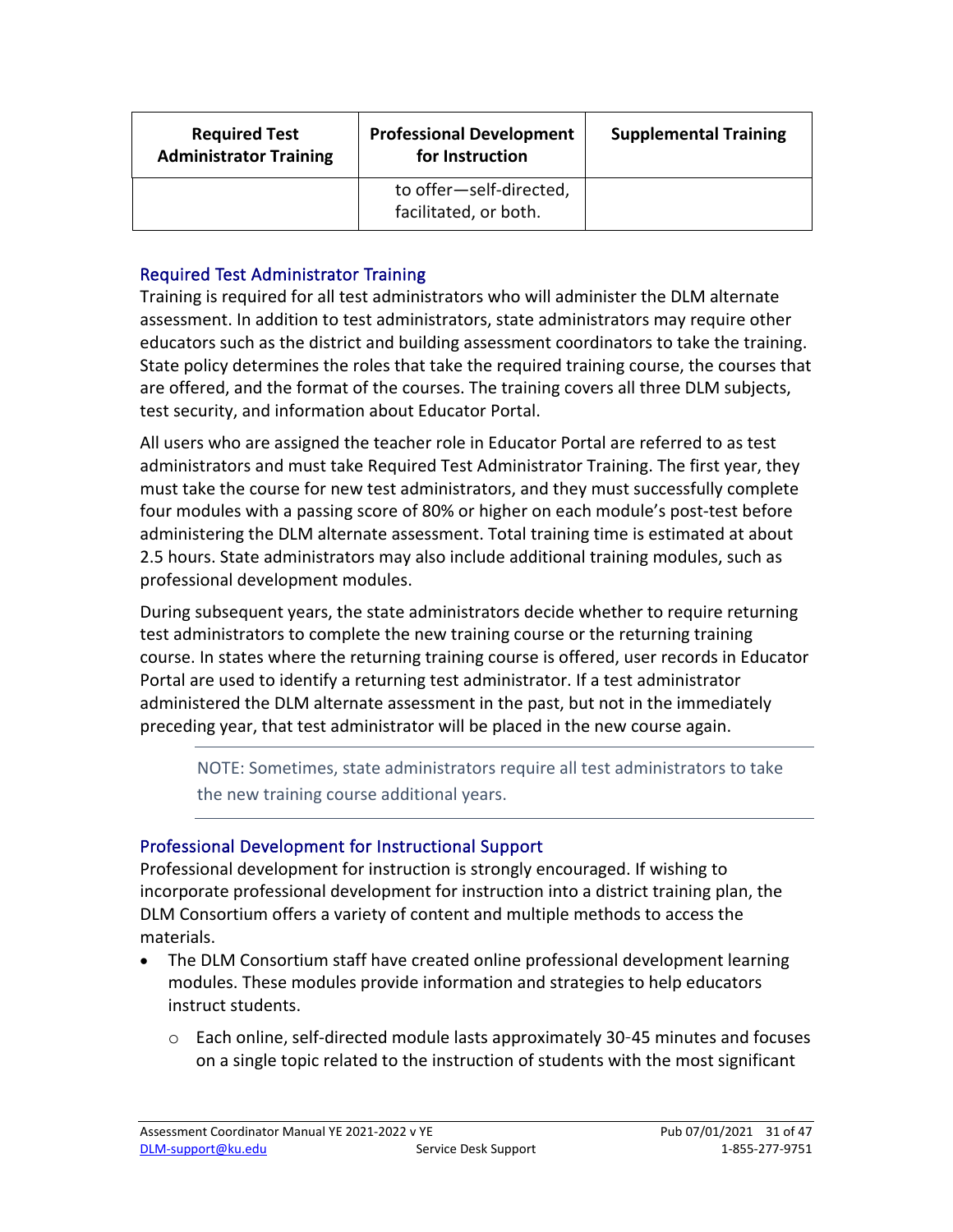cognitive disabilities. Post-tests accompany the modules followed by certificates of completion that are emailed to the participant.

- o Facilitated modules for groups cover the same content as self-directed modules. The facilitator is provided with materials to support them in addressing a group of test administrators.
- development. Some states give continuing education credits for the DLM professional development modules. If these credits are available in your state, ask the teachers to print the certificate of completion that was emailed to them and provide the documentation to you. o Most educators are required to participate in regular, ongoing professional
- <span id="page-31-0"></span>o Access the modules on the **professional development website**.

[The DLM Instructional Supports Facebook page](https://www.facebook.com/groups/495523254149676/) encourages collaboration among educators across the consortium.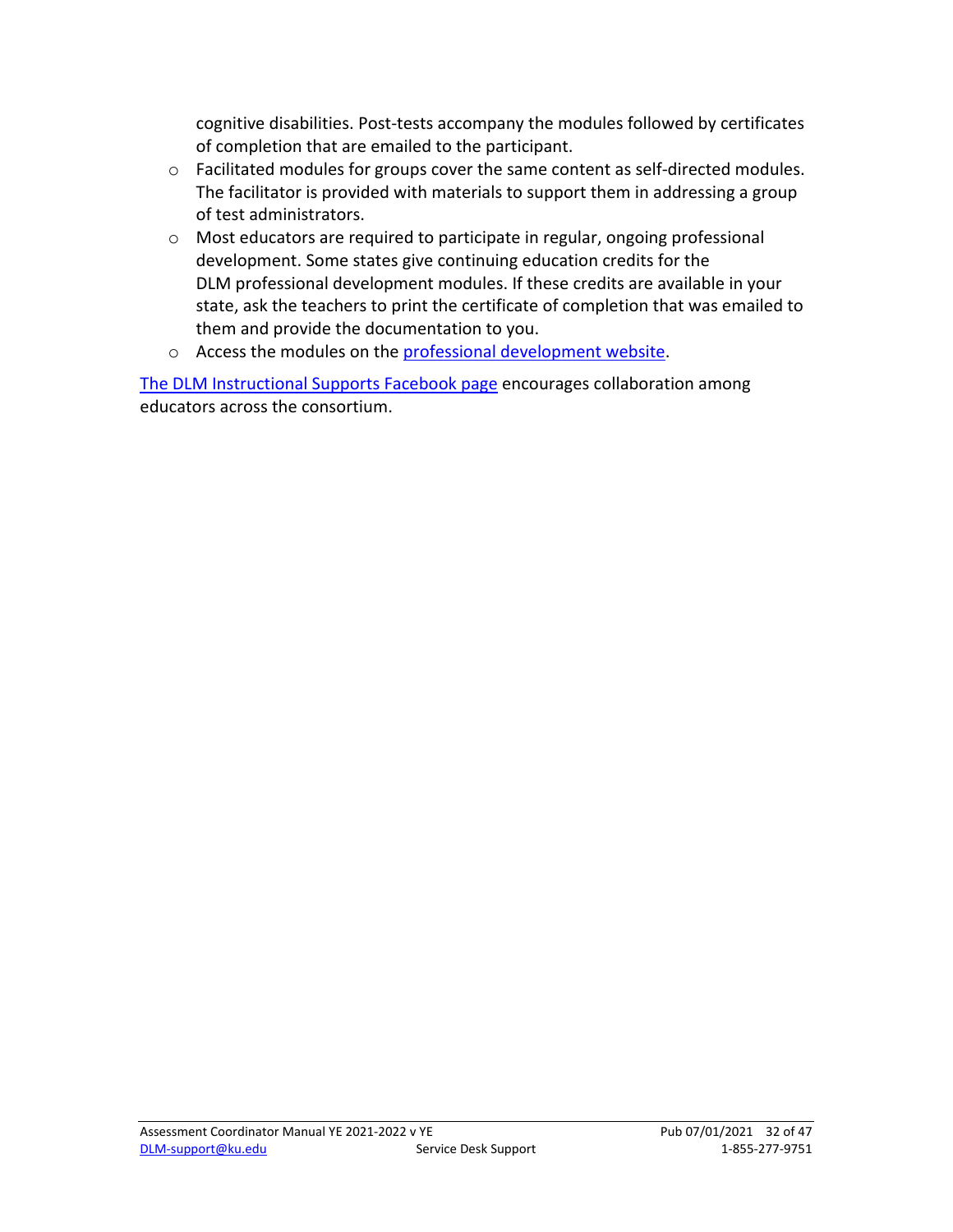#### <span id="page-32-0"></span>PREPARE FOR ASSESSMENT IMPLEMENTATION

- To prepare for assessment implementation, consider these tasks:
	- o Initiate communication among district staff.
	- o Encourage staff to sign up for Test Updates on the DLM website.
	- $\circ$  Determine how communications will be facilitated between state department staff, the district, and test administrators.
	- $\circ$  Ensure educators understand they are not to email student PII information or secure testing materials.
	- $\circ$  Use Educator Portal extracts and files to monitor assessment administration readiness.
	- o Download the User extract to monitor roles and to determine whether an account should be active, pending, or inactive in Educator Portal. Users who should no longer have an active account for the district should be inactivated. They cannot be removed.
	- $\circ$  Use the Training Status extract to monitor the date training was successfully completed.
	- o Use the First Contact File to monitor whether each student has a completed First Contact Survey.
	- $\circ$  Use the PNP Settings extract to monitor each student and whether the settings are appropriate for the student. Note: not every student needs special settings in the PNP Profile.
	- $\circ$  Establish an assessment security plan and monitor adherence to the DLM and state-specific test-security policies. Consider these tasks when developing a plan:
		- o Designate the assessment location(s); a quiet, private environment is best.
		- o Adhere to state and district policies for assessment security.
		- o Troubleshoot issues if security issues arise.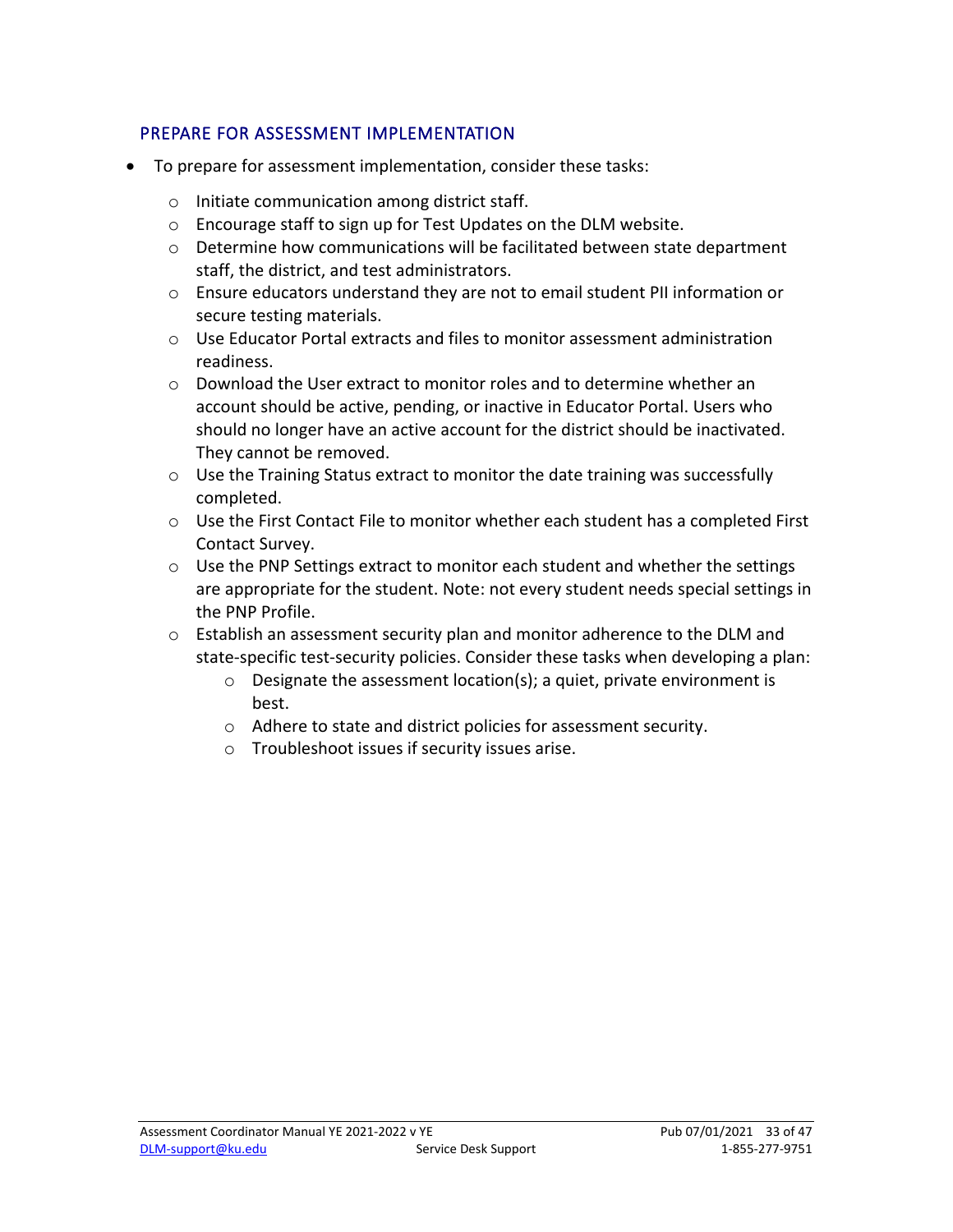#### <span id="page-33-1"></span><span id="page-33-0"></span>AGREE TO THE SECURITY AGREEMENT

DLM alternate assessments are secure assessments. Test administrators have a unique opportunity to administer new items and assessments. Therefore, users must agree to the security agreement.

 Each year, during the first week of August, the security agreement from the previous year expires. All Educator Portal users must renew their DLM security agreement before they will have access to any data in Educator Portal. The security agreement covers five security policies.

[Figure 1](#page-33-2) displays the text of the security agreement is provided below.

<span id="page-33-2"></span>**Figure 1** 

*Security Agreement* 

|          |                               |                        |                                                                                                                                                                                              | <b>My Profile</b>         |                               |                                                                                                                                                                                                                                                                                                                                                                                                                                                                                                                                                                                                                                                                                                                                                                                                     |                 |  |
|----------|-------------------------------|------------------------|----------------------------------------------------------------------------------------------------------------------------------------------------------------------------------------------|---------------------------|-------------------------------|-----------------------------------------------------------------------------------------------------------------------------------------------------------------------------------------------------------------------------------------------------------------------------------------------------------------------------------------------------------------------------------------------------------------------------------------------------------------------------------------------------------------------------------------------------------------------------------------------------------------------------------------------------------------------------------------------------------------------------------------------------------------------------------------------------|-----------------|--|
| Overview | <b>Edit Display Name</b>      | <b>Change Password</b> | <b>Change Default Role</b>                                                                                                                                                                   | <b>Security Awareness</b> | <b>Security Agreement</b>     | <b>Security Renewal/Expiration</b>                                                                                                                                                                                                                                                                                                                                                                                                                                                                                                                                                                                                                                                                                                                                                                  |                 |  |
| printed. | reproduced by any means.      |                        | Test administrators and other educational staff who support implementation are responsible for following the Kite test security standards:                                                   |                           |                               | The Kite Suite provides opportunities for flexible assessment administration; however, all assessments delivered during the school year are secure.<br>1. Assessments (testlets) are not to be stored or saved on computers or personal storage devices; shared via email or other file sharing systems; or<br>2. Except where explicitly allowed as described in the Test Administration Manual, electronic materials used during assessment administration may not be<br>3. Those who violate the Kite test security standards may be subject to their state's regulations or state education agency policy governing test security.<br>4. Educators are encouraged to use resources provided by Kite Suite, including practice activities and released testlets, to prepare themselves and their |                 |  |
|          | students for the assessments. |                        | to private information. Access to educational records is governed by federal and state law.<br>Questions about security expectations should be directed to the local assessment coordinator. |                           |                               | 5. Users will not give out, loan or share their password with anyone. Allowing others access to an Educator Portal account may cause unauthorized access                                                                                                                                                                                                                                                                                                                                                                                                                                                                                                                                                                                                                                            |                 |  |
|          |                               | Save                   | $\Box$ I have read this security agreement and agree to follow the standards.                                                                                                                |                           |                               |                                                                                                                                                                                                                                                                                                                                                                                                                                                                                                                                                                                                                                                                                                                                                                                                     |                 |  |
|          |                               |                        |                                                                                                                                                                                              |                           |                               |                                                                                                                                                                                                                                                                                                                                                                                                                                                                                                                                                                                                                                                                                                                                                                                                     |                 |  |
|          |                               | <b>Live Chat</b>       |                                                                                                                                                                                              |                           | © 2021. University of Kansas. |                                                                                                                                                                                                                                                                                                                                                                                                                                                                                                                                                                                                                                                                                                                                                                                                     | <b>Site Map</b> |  |

 considered compromised. It will be sequestered until a state If DLM staff discover that a user's account is being used by someone other than the account owner, that account will be assessment administrator notifies the DLM Service Desk to unlocked to account and reset the password.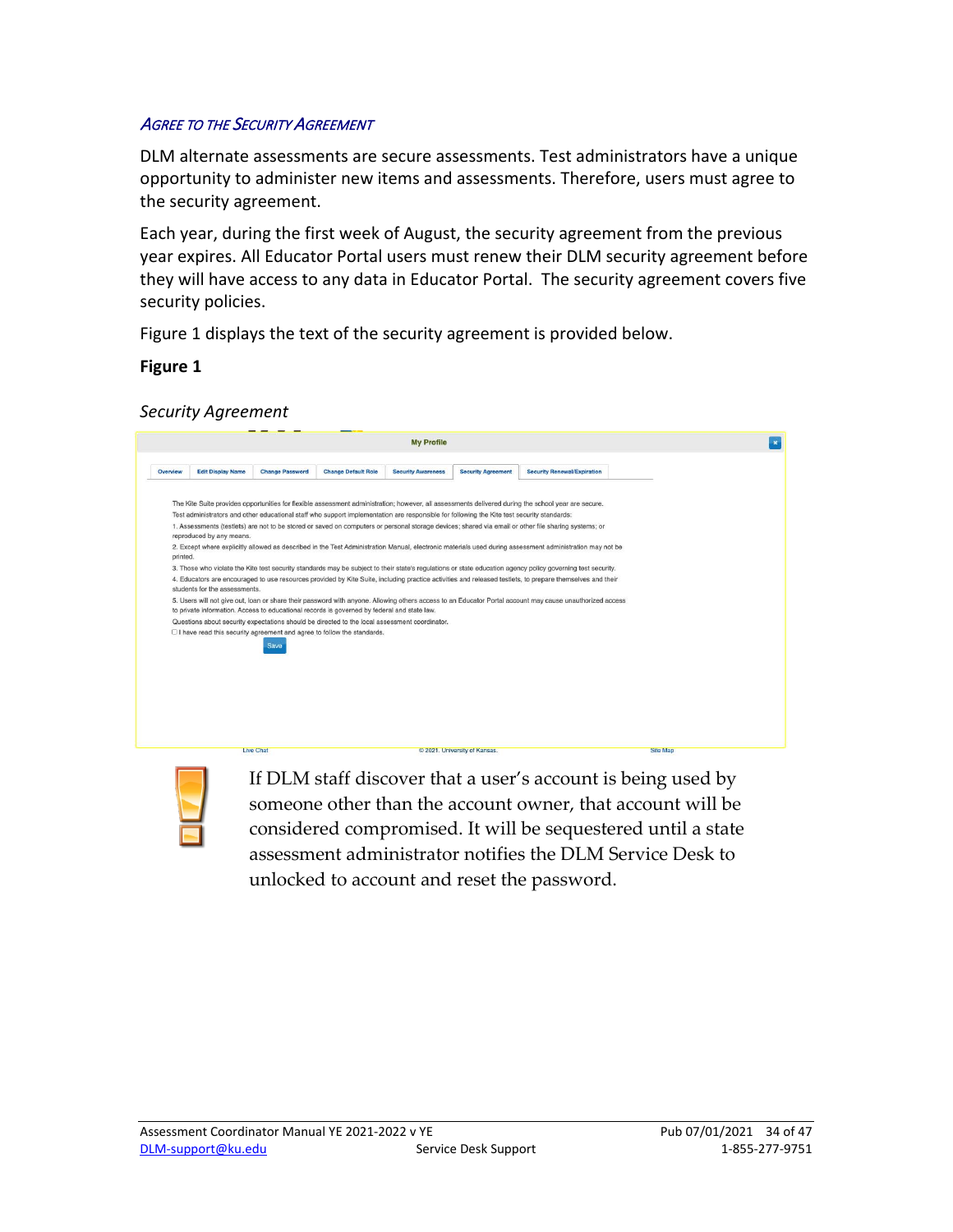HINT: Help test administrators who have students who are leaving or joining the classroom after the spring assessment window has opened. Work with the data manager so these students have accurate records and receive testlets at their current school. A student who has begun testing in one school and transfers to another can continue testing as soon as the student is enrolled and rostered in the new school. The completed testlets follow the student.

#### <span id="page-34-0"></span>RESPONSIBILITIES FOR BRAILLE TEST ADMINISTRATION

 the optional and required windows. Braille forms are available for ELA and mathematics science are available in braille in the spring window. However, braille forms are only for Assessment coordinators monitor and support the administration of braille forms during in the optional instructionally embedded assessment window. ELA, mathematics, and some Essential Elements and only at upper linkage levels. Braille forms are available in

- uncontracted Unified English Braille (UEB) for ELA and science
- uncontracted English Braille American Edition (EBAE) for ELA and science
- Nemeth code for mathematics

The DLM alternate assessment tests the student's knowledge and understanding of the Essential Elements and not the student's ability to use braille. Therefore, braille is not to be selected for emerging braille readers. Test administrators select the braille form in the student's PNP Profile.

 When a braille form is not available, test administrators will need to use other approaches to deliver assessments to students who are blind or have visual impairments. For more information, see the section Testlets for Students Who Are Blind or Have Visual Impairments in the TEST ADMINISTRATION MANUAL. Also, read the ACCESSIBILITY MANUAL for approaches for working with students who are blind or visually impaired.

#### Braille Form Delivery

 By selecting the braille setting in the PNP Profile, the system will assign braille forms to the student whenever possible. For the optional instructionally embedded assessment window, the braille forms and their Testlet Information Pages (TIPs) are in the assessment window, the braille forms and their TIPs for all three subjects are in the Test Management part of Educator Portal. Instruction and Assessment Planner for ELA and mathematics. During the spring

 Ready File in the EDUCATOR PORTAL USER GUIDE. All Braille Ready Files (BRF) are delivered through Educator Portal. All braille forms must be embossed locally. All testlets, including braille testlets, are adaptive in the spring assessment window. Therefore, the time needed for the testlet embossing process must be calculated into the assessment preparation time. See the section Retrieve Braille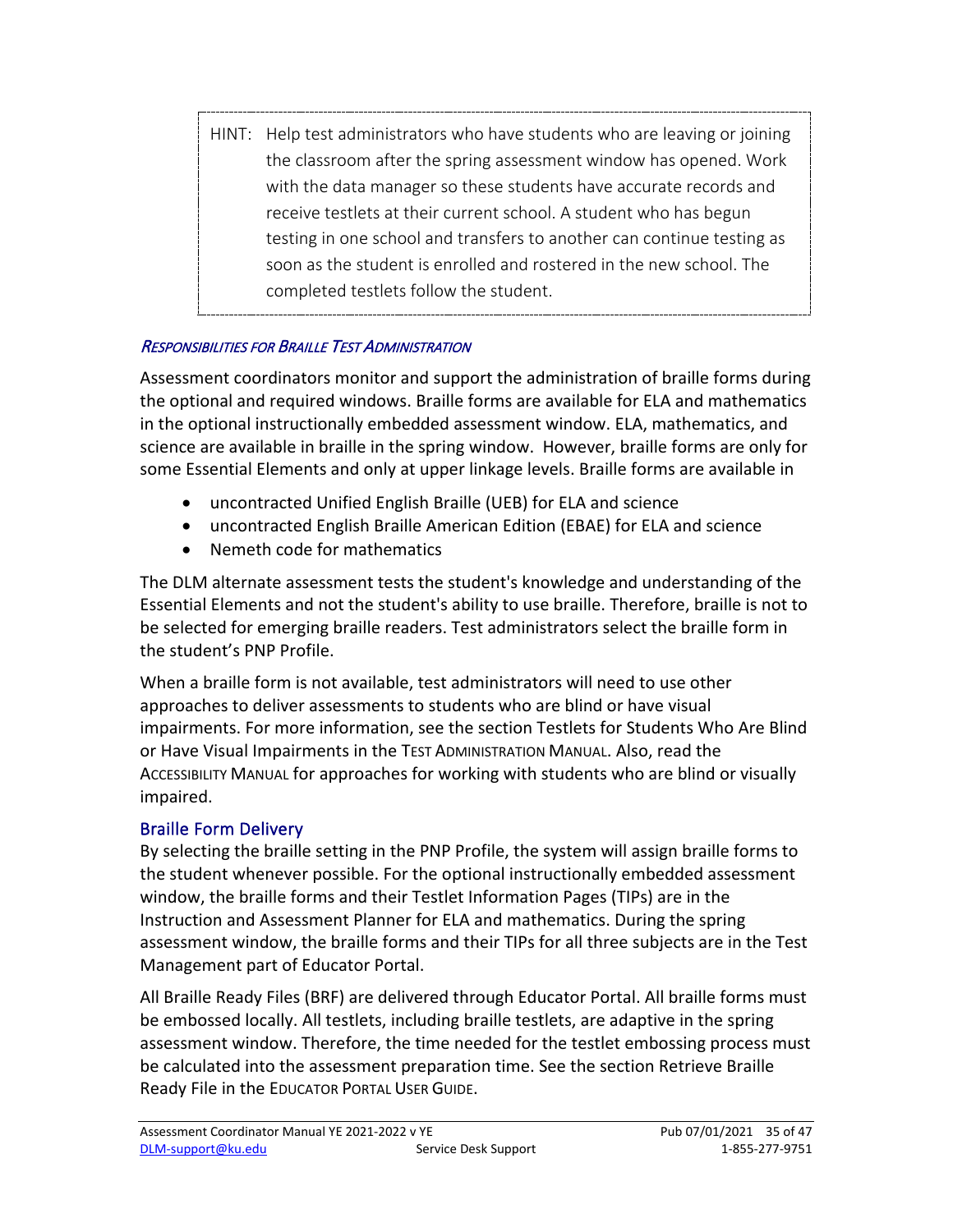[Table 12](#page-35-2) below has information about the potential availability of braille forms for each subject, grade, and linkage level and where the forms are delivered for each window.

#### <span id="page-35-2"></span>**Table 12**

| <b>Subject</b>         | <b>Grades</b>     | <b>Linkage Levels</b>                              | <b>Windows</b>                                                                                         | <b>Where braille</b><br>form is delivered                                                                             |
|------------------------|-------------------|----------------------------------------------------|--------------------------------------------------------------------------------------------------------|-----------------------------------------------------------------------------------------------------------------------|
| ELA and<br>mathematics | $3 - 5$           | Target and<br>Successor                            | The optional<br>instructionally<br>embedded<br>assessment window<br><b>Spring Assessment</b><br>Window | Instruction and<br>Assessment<br>Planner in<br><b>Educator Portal</b><br><b>Test Management</b><br>in Educator Portal |
| ELA and<br>mathematics | $6 - 8$ and<br>НS | Proximal<br>Precursor,<br>Target, and<br>Successor | The optional<br>instructionally<br>embedded<br>assessment window<br><b>Spring Assessment</b><br>Window | Instruction and<br>Assessment<br>Planner in<br><b>Educator Portal</b><br><b>Test Management</b><br>in Educator Portal |
| Science                | $3-8$ and<br>НS   | Target                                             | <b>Spring Assessment</b><br>Window only                                                                | <b>Test Management</b><br>in Educator Portal                                                                          |

#### *Braille Form Delivery by Subject and Grade*

#### Scoring a Student's Response for Braille Testlets

 paper version, the student indicates each response choice to the test administrator as is When the system assigns a braille testlet, the system also assigns a computer-based equivalent version in Student Portal. As the student takes the testlet on the embossed normally done on other braille assignments. The test administrator inputs each student response into the testlet in Student Portal. Responses are then scored by the system in the same way as with non-braille forms.

### <span id="page-35-0"></span>STUDENT REPORTS

#### <span id="page-35-1"></span>INDIVIDUAL STUDENT SCORE REPORTS

 The scoring system for the DLM alternate assessment works differently than scoring for traditional alternate assessments. Students are not given raw scores, percentage correct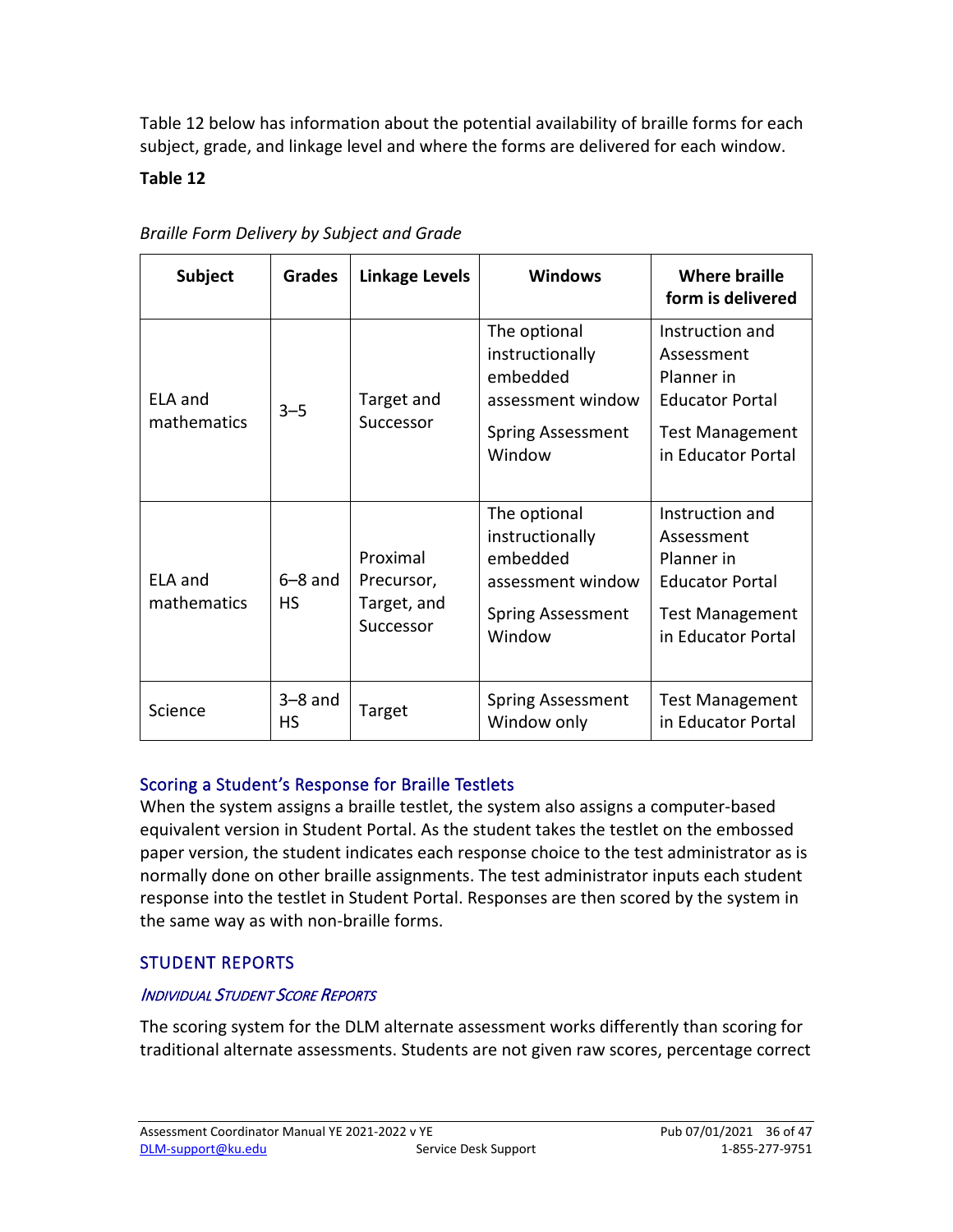scores, or scale scores. Instead, all operational results from the spring assessment window are summarized in the Individual Student Score Reports.

 from the testing blueprint during the spring assessment window. The system combines the DLM learning map models to determine which linkage levels the student has likely mastered during this window. The information about each linkage level leads to a For ELA and mathematics, summative results are based on the tested Essential Elements a student's responses on operational testlets with information about the structure of summary of the student's mastery of skills in each conceptual area for ELA and in each claim for mathematics, and then for each subject overall.

 For science, summative results are also based on the tested Essential Elements from the linkage level leads to a summary of the student's mastery of skills in each science testing blueprint during the spring assessment window. The information about each domain and for then for the subject of science overall.

 Individual Student Score Reports, commonly called ISRs, become available to the state assessment administrator in mid-June to mid-July, depending on when the state's spring access to the ISRs in Educator Portal. In most states, when school begins again in the with the ISRs for the students they tested the past spring. Directions on how to access the ISRs are described in the section Access Reports and Extract of the EDUCATOR PORTAL assessment window closed. Each state will also decide which roles will have direct fall, the building or district assessment coordinators provide their test administrators USER GUIDE.

> HINT: Neither results from testlets taken during the optional instructionally factor into the Individual Student Score Reports. Only results from embedded assessment window nor results from field test testlets operational testlets taken during the spring assessment window are used for the end-of-year Individual Student Score Reports.

#### <span id="page-36-0"></span>DEVELOP A COMMUNICATION PLAN WITH PARENTS/GUARDIANS

The DLM Consortium suggests developing a plan to facilitate communication between parents/guardians and district staff. Schedule meetings, as necessary.

Student Portal may be downloaded on a home computer, and parents/guardians may use it with their student at home. A special resource has been developed so that parents/guardians may see the testlets and practice with their student at home by using the special usernames and passwords. Released Testlets for At-Home Instruction is a resource provided for this purpose.

The DLM Consortium provides a Parent Notification Letter, available in English and Spanish, as an editable Word document. These resources are available to download and edit to fit the needs of a state or district. The DLM Consortium also offers [information](https://dynamiclearningmaps.org/dlm-assessments#parents)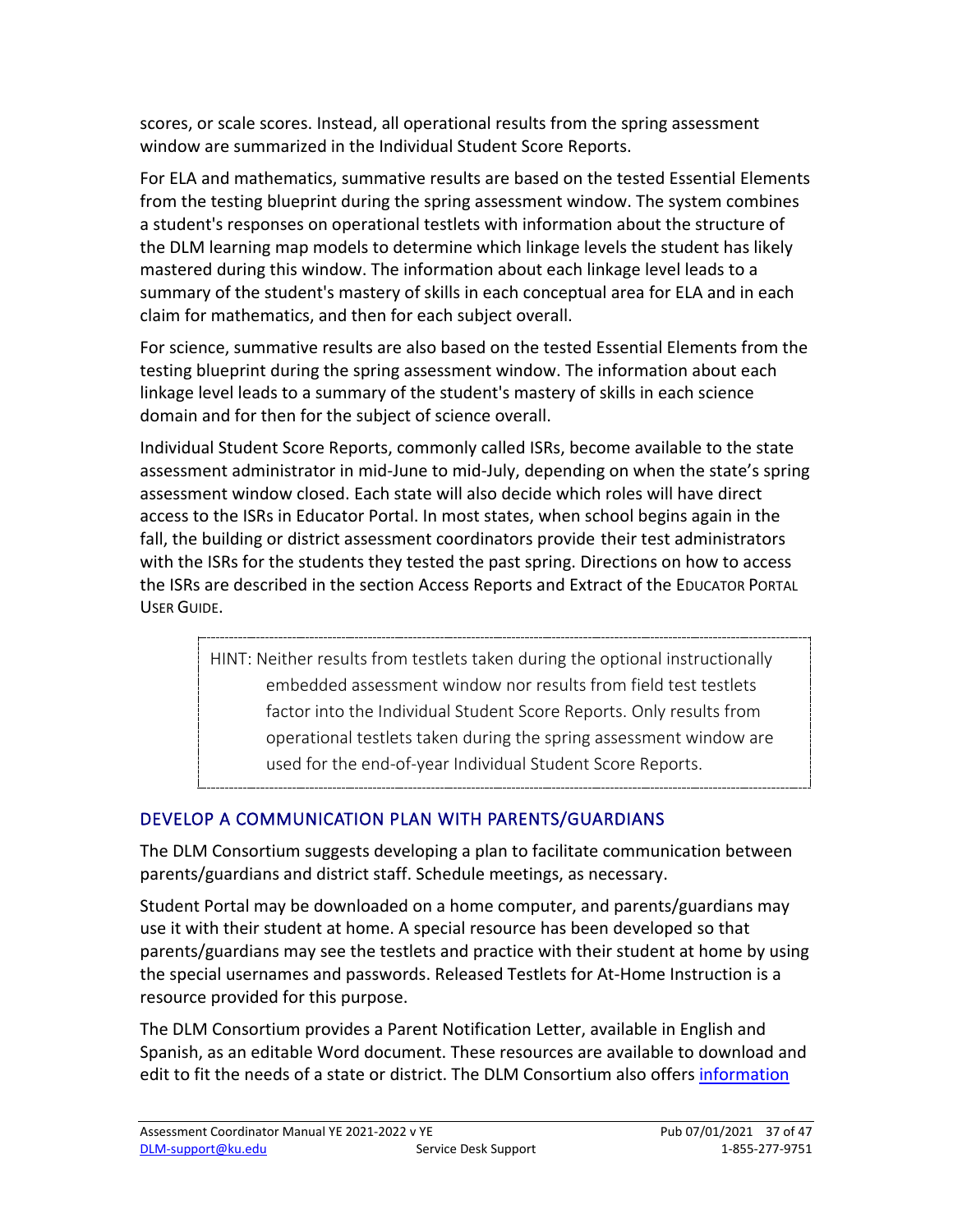[and resources for parents/guardians](https://dynamiclearningmaps.org/dlm-assessments#parents) on the DLM Webpage | About DLM | DLM Assessments | Information for Parents.

#### <span id="page-37-0"></span>DATA EXTRACTS

 Many extracts and files are available in a CSV format in Educator Portal. They can be downloaded, sorted, and the data analyzed. Using the data, a district assessment coordinator can monitor testing readiness before their window opens. During their state's spring assessment window, the assessment coordinator can monitor testing progress and completion.

The following 10 extracts and files are available:

- 1. Current Enrollment extract
- 2. DLM Test Administration Monitoring extract
- 3. First Contact Survey file
- 4. PNP Setting Counts extract
- 5. PNP Setting extract
- 6. Roster extract
- 7. Security Agreement Completion extract
- 8. Student Roster and First Contact Survey Status extract
- 9. Training Status extract
- 10. User extract

 in Educator Portal are described in the Access Reports and Extract section of the EDUCATOR PORTAL USER GUIDE. Information about the extracts and files and detailed directions on how to access them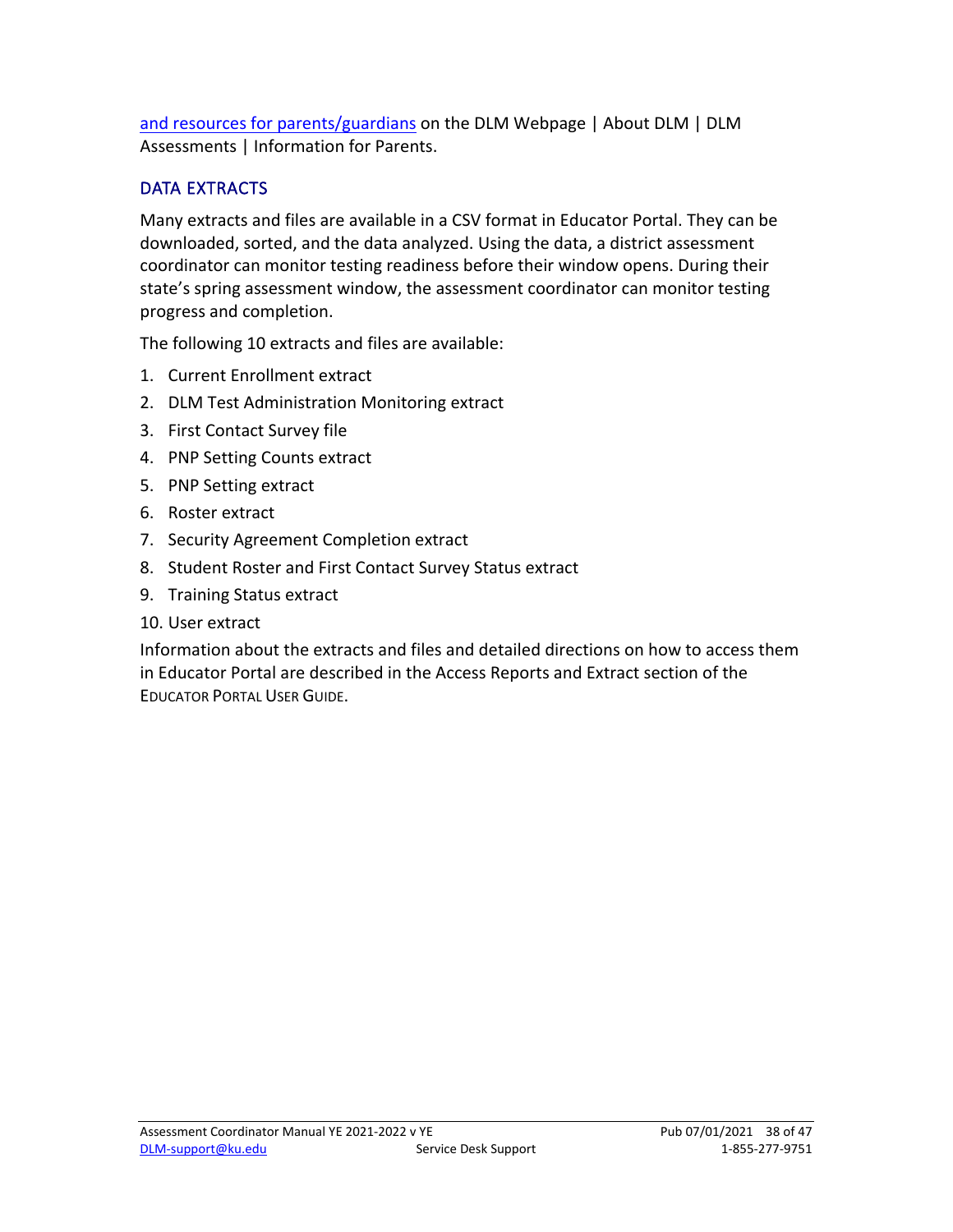# KITE STUDENT PORTAL

#### <span id="page-38-1"></span><span id="page-38-0"></span>SUPPORTED BROWSERS

The [Kite® Requirements](https://dynamiclearningmaps.org/supported-web-browsers-kite-educator-portal) webpage has information about choosing a supported browser that will work well with Educator Portal. For more information on district-specific browsers and technology, contact the technology personnel.

#### <span id="page-38-2"></span>KITE ASSESSMENT DEVICES

 administration of the Dynamic Learning Maps® (DLM®) alternate assessment along with On the [Kite Requirements](https://dynamiclearningmaps.org/supported-web-browsers-kite-educator-portal) webpage, a list of devices can be found that are supported for instructions for downloading Student Portal.

 acceptable. Interactive whiteboards (brand names SMART, Promethean, etc.) may be constraints apply. The projector associated with the interactive whiteboard must project Local devices attached to these machines, such as interactive whiteboards, are also used during assessment. The same hardware, software, and screen resolution the computer screen at a resolution no lower than  $1,024 \times 768$  pixels. For more information on assessment devices, contact the technology personnel.

 device is supported in Student Portal is to test the assistive device in Student Portal, Students can use assistive technology. The best way to ensure a particular assistive using a released testlet. You may also contact the DLM Service Desk.

#### <span id="page-38-3"></span>ENSURE INTERNET CONNECTIVITY

 provide hot spots to use when internet access is not available at a student's home. An internet connection is required to deliver assessments using Student Portal. Test administrators may ask about opportunities available for assessments where an internet connection is not available (e.g., a homebound student). The district or school may Contact the Service Desk for advice when an internet connection will not be available.

#### <span id="page-38-4"></span>**KITE PROCEDURES**

 Use the EDUCATOR PORTAL USER GUIDE for procedures that take place in Educator Portal, i.e., retrieving the Testlet Information Pages.

Use the TEST ADMINISTRATION MANUAL for procedures that take place in Student Portal, such as

- Access Practice Activities and Released Testlets
- Start a Test
- Navigate in Kite Student Portal
- Take a Break During Assessment
- Complete the Test
- Troubleshoot in Kite Student Portal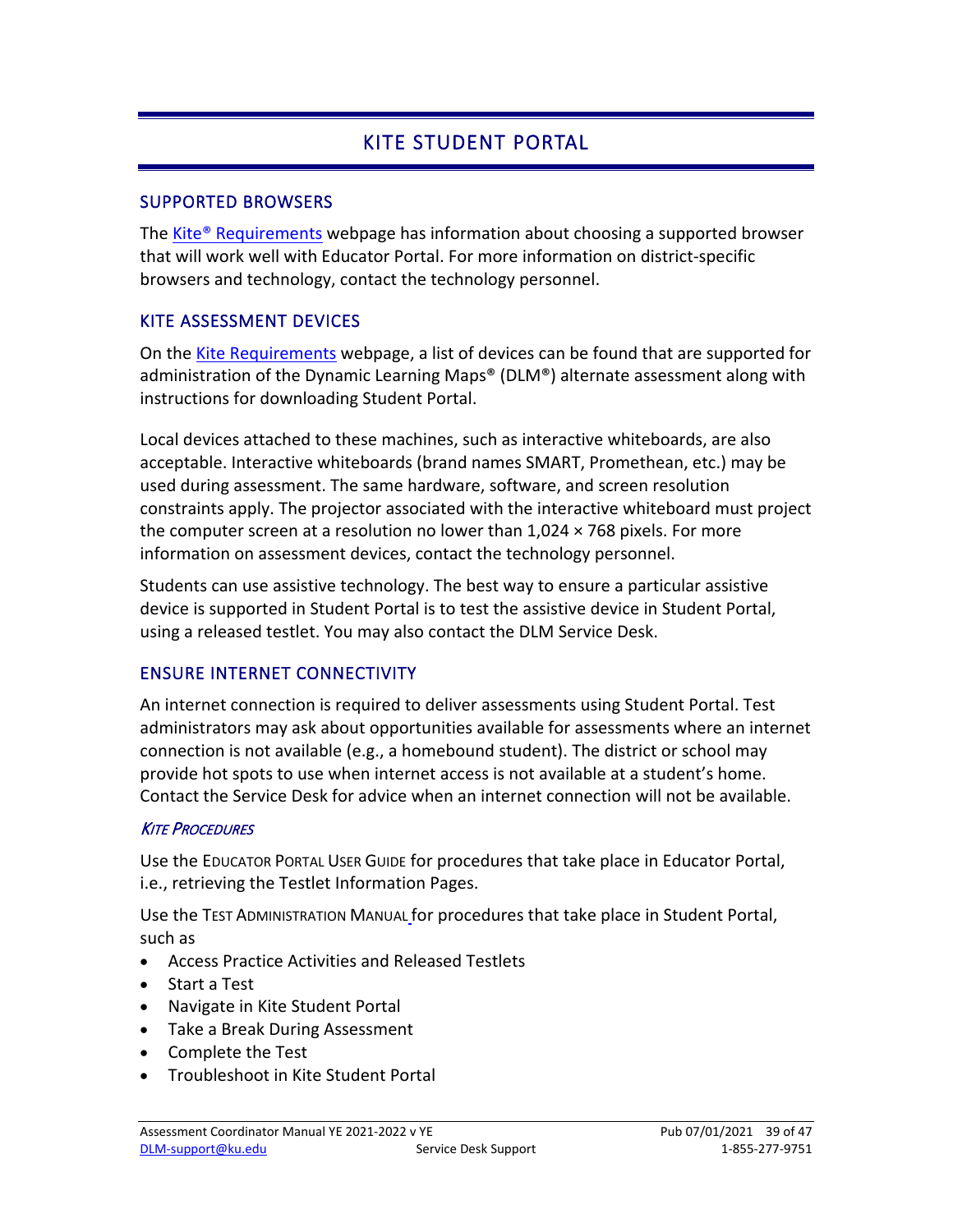# GLOSSARY

<span id="page-39-0"></span>This glossary compiles definitions and acronyms relevant to assessment for the Dynamic Learning Maps® (DLM®) alternate assessment.

| <b>Term</b>             | <b>Definition</b>                                                                                                                                                                                                                                                                                                                                                                                                                                                                                           |
|-------------------------|-------------------------------------------------------------------------------------------------------------------------------------------------------------------------------------------------------------------------------------------------------------------------------------------------------------------------------------------------------------------------------------------------------------------------------------------------------------------------------------------------------------|
| card                    | A cell on the Student View Page in the Instruction and<br>Assessment Planner for each Essential Element and linkage<br>level. Information about the specific Essential Element and the<br>specific linkage level can be accessed when the user selects the<br>card.                                                                                                                                                                                                                                         |
| claim                   | ELA and mathematics: A broad statement about what the DLM<br>Consortium expects students to learn and to be able to<br>demonstrate within English language arts and mathematics.<br>Each claim is subdivided into two or more conceptual areas.                                                                                                                                                                                                                                                             |
| conceptual area         | ELA and mathematics: A region within the DLM learning map<br>containing nodes associated with related Essential Elements,<br>representing concepts and skills that support the learning of the<br>Essential Elements in English language arts and mathematics.<br>Conceptual areas are composed of clusters of connected<br>concepts and skills and serve as models of how students may<br>acquire and organize their content knowledge. Conceptual<br>areas are considered subparts of the overall claims. |
| connection              | ELA and mathematics: The relationship between two nodes in<br>the DLM maps. Connections are illustrated with arrows in the<br>maps.                                                                                                                                                                                                                                                                                                                                                                         |
| core idea               | Science: The key organizing principles in science and are taught<br>and learned over multiple grades at increasing levels of depth<br>and sophistication.                                                                                                                                                                                                                                                                                                                                                   |
|                         | For science, within each domain, three or four core ideas have<br>been selected to use for instruction and assessment. Each of<br>the core ideas is narrowed further into topics.                                                                                                                                                                                                                                                                                                                           |
| display<br>enhancements | Options that change the testlet appearance on the student's<br>device screen, including magnification, overlay color, invert<br>color choice, and contrast color.                                                                                                                                                                                                                                                                                                                                           |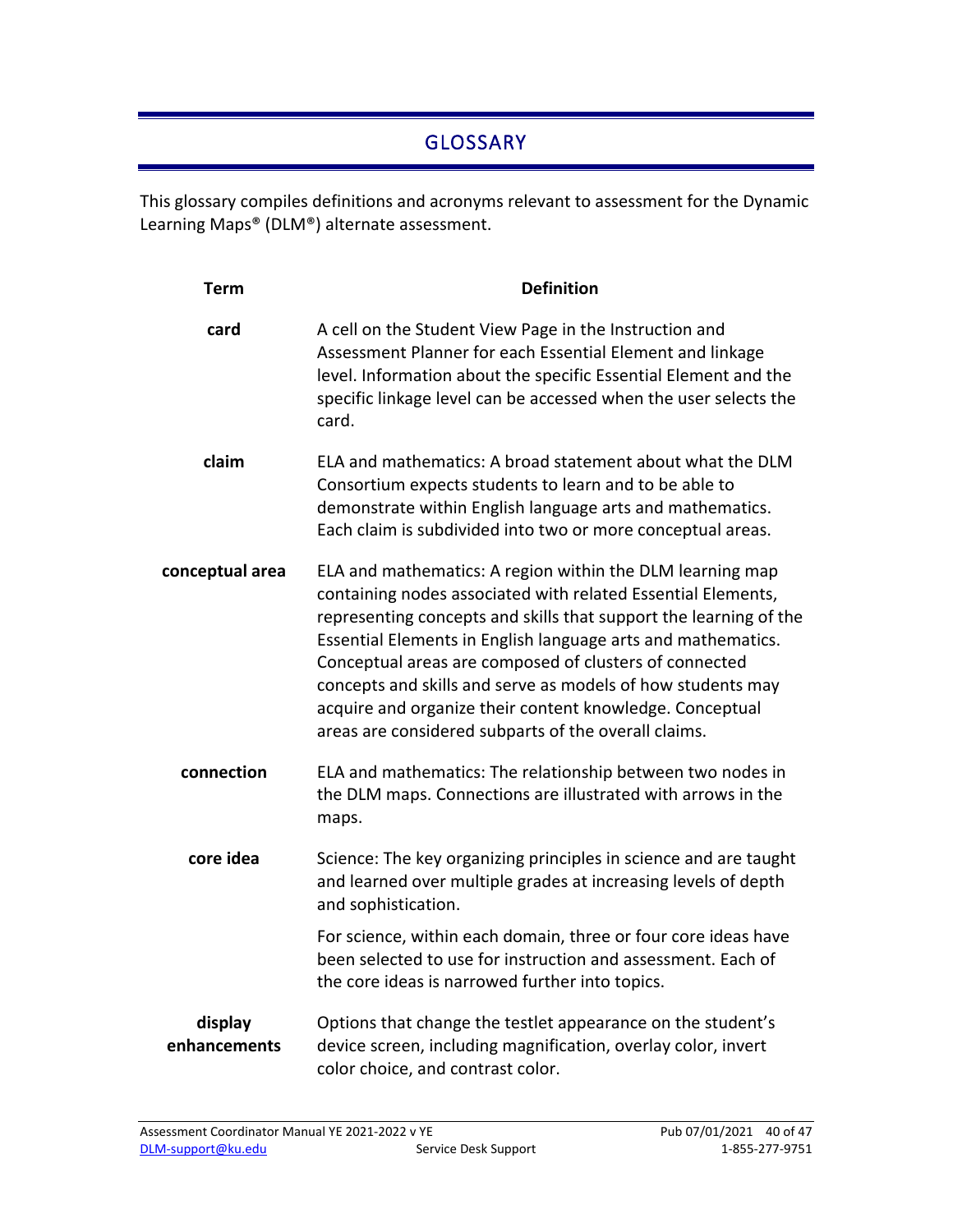- **domain** Science: The major science content areas assessed are domains. The domains assessed across all grade bands are physical science, life science, and Earth and space science.
- assessments, including student enrollment and monitoring or MANAGEMENT MANUAL and the EDUCATOR PORTAL USER GUIDE on the **Educator Portal** Educator Portal is a secure, web-based application designed to aid teachers and administrative users in the administration of tracking results. Users can access Educator Portal using any supported browser via https://educator.kiteaai.org/. For information on working within Educator Portal, access the DATA DLM website.
- **engagement** An activity at the beginning of a testlet that describes a **activity** scenario, taps prior knowledge or experience, or introduces the concept to be addressed. In English language arts reading testlets, the first reading of the text often serves as the engagement activity. In mathematics and science, the engagement activity provides context for the items. The engagement activity for some science testlets at the upper linkage levels include a short video without audio.
- **Essential Elements** Essential Elements are the content standards used for assessment for students with the most significant cognitive disabilities. Essential Elements are reduced in depth, breadth, and the level of complexity, and they build a bridge from the content in the grade-level standards to academic expectations. They are specific statements of knowledge and skills linked to the grade-level expectations identified in K–12 grade-level standards for English language arts and mathematics. Essential Elements in science are linked to the National Research Council's Framework for K–12.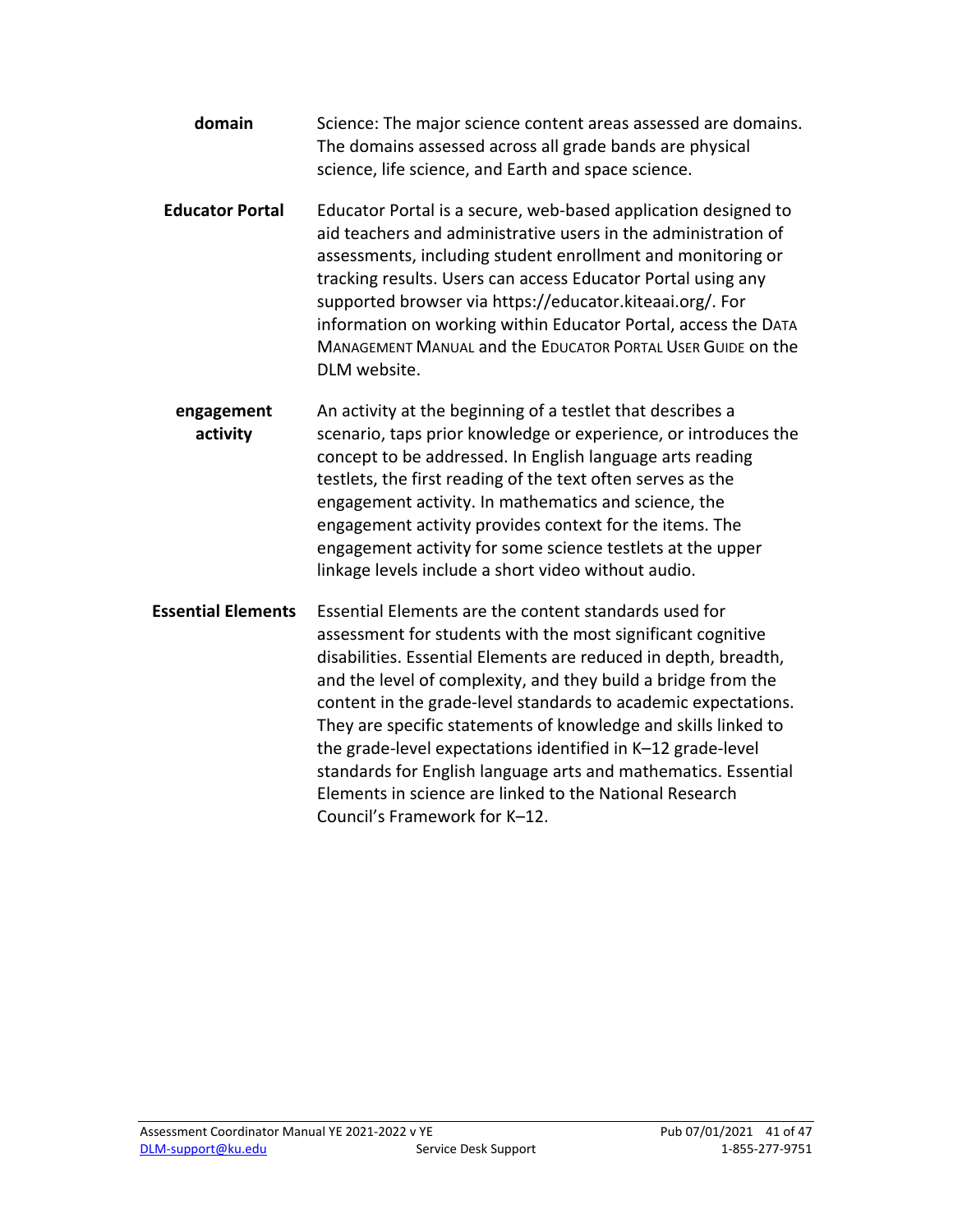| <b>First Contact</b><br><b>Survey</b>                         | A survey used to collect background information about<br>students who are eligible for the DLM alternate assessments.<br>The survey goes beyond basic demographic information and<br>includes questions on communication, assistive technology<br>devices, motor and sensory impairments, and academic<br>performance.                                                                                                                                                                                                                |
|---------------------------------------------------------------|---------------------------------------------------------------------------------------------------------------------------------------------------------------------------------------------------------------------------------------------------------------------------------------------------------------------------------------------------------------------------------------------------------------------------------------------------------------------------------------------------------------------------------------|
|                                                               | In the optional instructionally embedded assessment window,<br>data gathered from the core questions from the survey are<br>used to recommend the linkage level for each ELA and<br>mathematics Essential Element. In addition to the core<br>questions, data gathered from the science questions are used<br>to recommend the linkage level for each science Essential<br>Element. Data gathered from the core questions plus data from<br>the writing questions are used to recommend the linkage level<br>for the writing testlet. |
|                                                               | In the spring assessment window, data gathered from the core<br>questions are used to assign the linkage level for the student's<br>first ELA and mathematics testlets.                                                                                                                                                                                                                                                                                                                                                               |
|                                                               | Data gathered from the core questions plus data from the<br>science questions are used to assign the linkage level of the<br>student's first science testlet.                                                                                                                                                                                                                                                                                                                                                                         |
|                                                               | In the spring window, data gathered from the core questions<br>plus data from the writing questions are used to assign the<br>linkage level for the writing testlet, instead of performance of<br>previously completed testlets.                                                                                                                                                                                                                                                                                                      |
| initialization                                                | The process by which a student's existing information is used to<br>determine the point in the DLM learning map model where the<br>student enters the assessment for the first time.                                                                                                                                                                                                                                                                                                                                                  |
| <b>Instruction and</b><br><b>Assessment</b><br><b>Planner</b> | A part in Educator Portal where test administrators perform<br>assessment functions for a student during the optional<br>instructionally embedded assessment window. Functions<br>include selecting an Essential Element and linkage level for<br>instruction and subsequent testing. Most assessment data<br>about the student is provided in the Instruction and Assessment<br>Planner during this window, including a mastery of a tested<br>Essential Element at a linkage level.                                                 |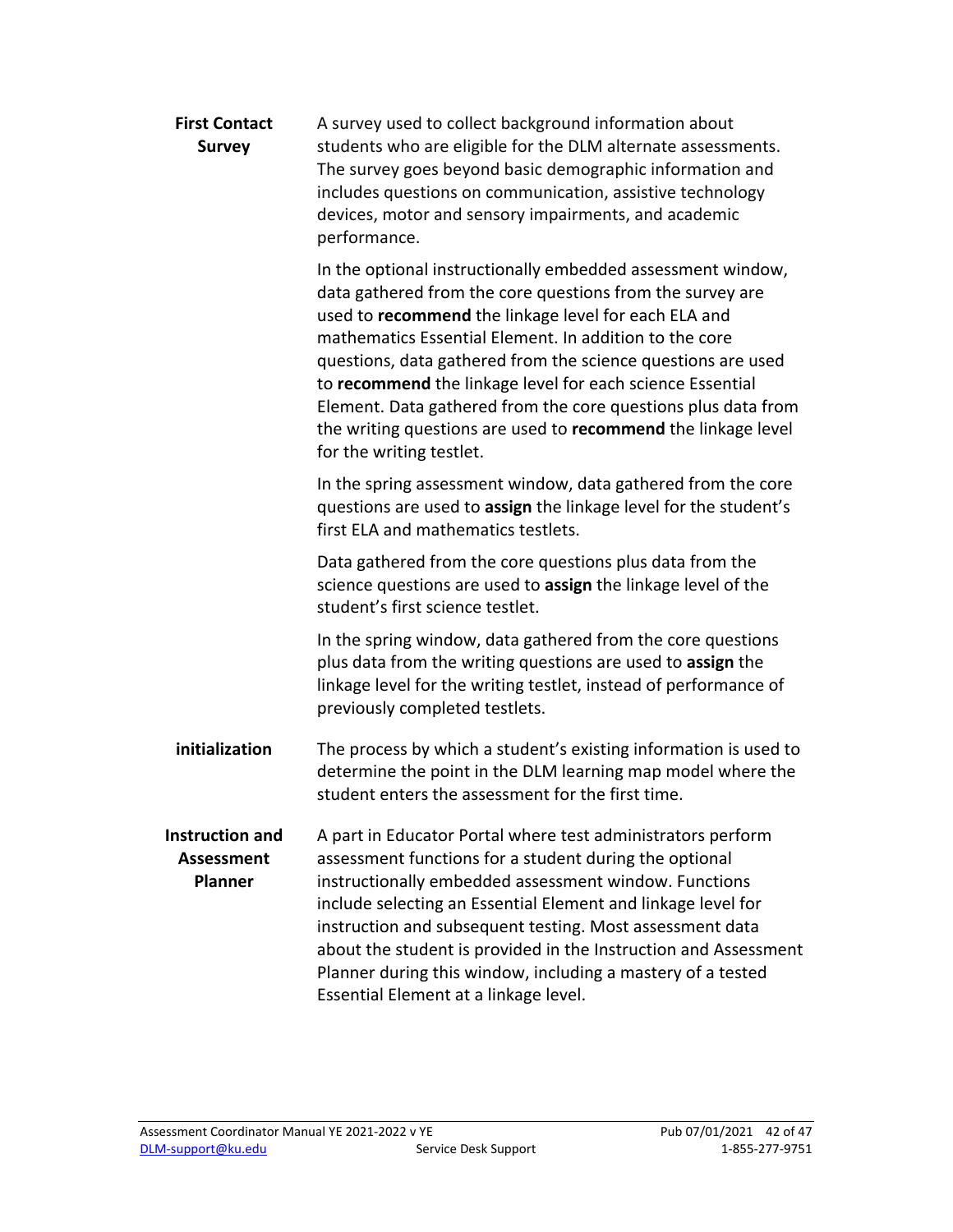| instructionally<br>embedded<br>assessment | Occurs during the optional instructionally embedded<br>assessment window where instruction and assessment are<br>closely integrated with assessment functions being performed<br>throughout instruction. Functions include educator-selected<br>Essential Elements and linkage levels for instruction and<br>subsequent testing. Most assessment data about the student is<br>provided in the Instruction and Assessment Planner during this<br>window, including a mastery indication for a tested Essential<br>Element at a linkage level. |
|-------------------------------------------|----------------------------------------------------------------------------------------------------------------------------------------------------------------------------------------------------------------------------------------------------------------------------------------------------------------------------------------------------------------------------------------------------------------------------------------------------------------------------------------------------------------------------------------------|
| <b>Kite Student Portal</b>                | Student Portal is a secure testing platform used by students to<br>take testlets. Once launched, Student Portal prevents students<br>from accessing unauthorized webpages or applications during<br>testing.                                                                                                                                                                                                                                                                                                                                 |
|                                           | All students taking the DLM alternate assessment will have<br>unique accounts in Kite Student Portal. Test administrators do<br>not have accounts in Student Portal.                                                                                                                                                                                                                                                                                                                                                                         |
|                                           | In addition to operational testing in the Student Portal, practice<br>activities and released testlets can be administered using<br>Student Portal. The login credentials for the practice activities<br>and released testlets are unique to each one. Access the TEST<br>ADMINISTRATION MANUAL for more information about Student<br>Portal.                                                                                                                                                                                                |
| linkage level                             | ELA and mathematics: A small section of the DLM learning map<br>model containing one or more nodes that represent critical<br>concepts or skills needed to learn the Essential Element. ELA<br>and mathematics each have five linkage levels: Initial Precursor,<br>Distal Precursor, Proximal Precursor, Target, and Successor.                                                                                                                                                                                                             |
|                                           | Science: An incremental level of complexity toward the learning<br>target where an assessment was developed for the science<br>Essential Elements. Science has three linkage levels: Initial,<br>Precursor, and Target. Linkage levels are always related directly<br>to grade-level Essential Elements but at different levels of<br>cognitive complexity. The Target level is most closely related to<br>the grade-level expectation.                                                                                                      |
| materials                                 | Any objects, manipulatives, and tools used during an<br>assessment. Materials Collection lists are specific for each<br>subject during each window. The lists are found on each state's<br>DLM website under Educator Resources.                                                                                                                                                                                                                                                                                                             |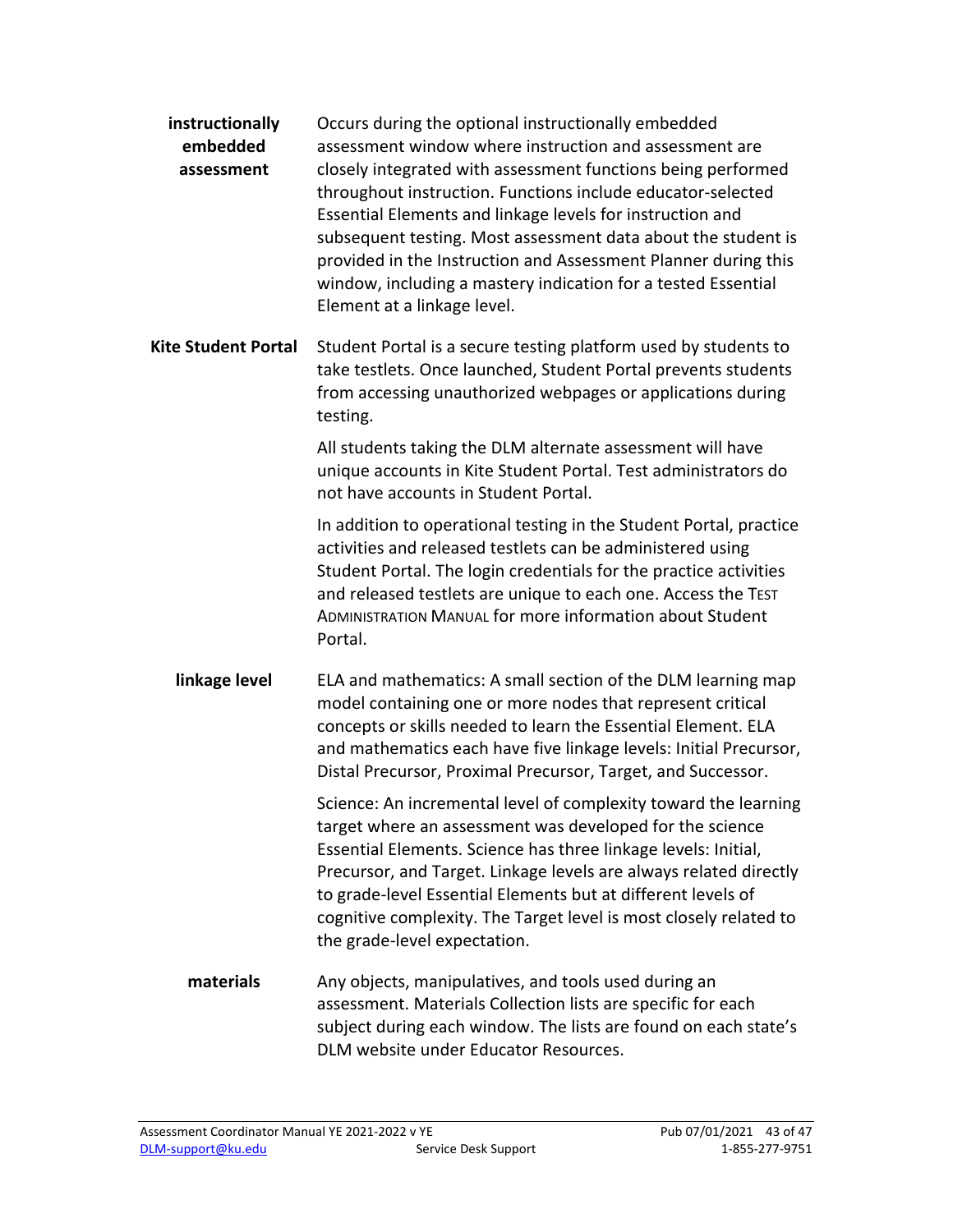**released testlets** A released testlet is a publicly available, sample DLM teachers as examples or opportunities for practice. Released **node** ELA and mathematics: A representation in the DLM learning map model of an individual skill or conceptual understanding identified in the research in ELA and mathematics. **Personal Learning Profile**  A collective term used to describe a student's personal needs and preferences settings entered in the PNP Profile in addition to information about the student entered in the First Contact survey in Educator Portal. **Personal Needs and Preferences (PNP) Profile**  Student-specific information that informs Kite Student Portal about an individual student's personal needs and preferences for each testlet. The PNP Profile includes information the system needs to make the student's user interface in Student Portal compatible with their accessibility needs. The PNP Profile includes information about display enhancements, language and braille, and audio and environmental supports. Educators who know the student provide the information in the profile found in Educator Portal. **plan** A plan is created in the Instruction and Assessment Planner in Educator Portal only during the optional instructionally embedded assessment window. A plan includes the educatorselected Essential Element and educator-selected linkage level and leads to the educator-assigned testlet for ELA, mathematics, and science. assessment. Released testlets may be used by students and testlets are developed using the same standards and methods used to develop testlets that are used in DLM operational assessments. New released testlets are added periodically. **State Assessment Administrator (SAA)**  An Educator Portal role assigned to staff at the state education agency who have the highest level of access and permissions in Kite Educator Portal for an external user. An SAA can transfer students between districts, assign the District Test Coordinator role, inactivate users, and have access to all student reports and extracts. **state education** A state department of education. **agency**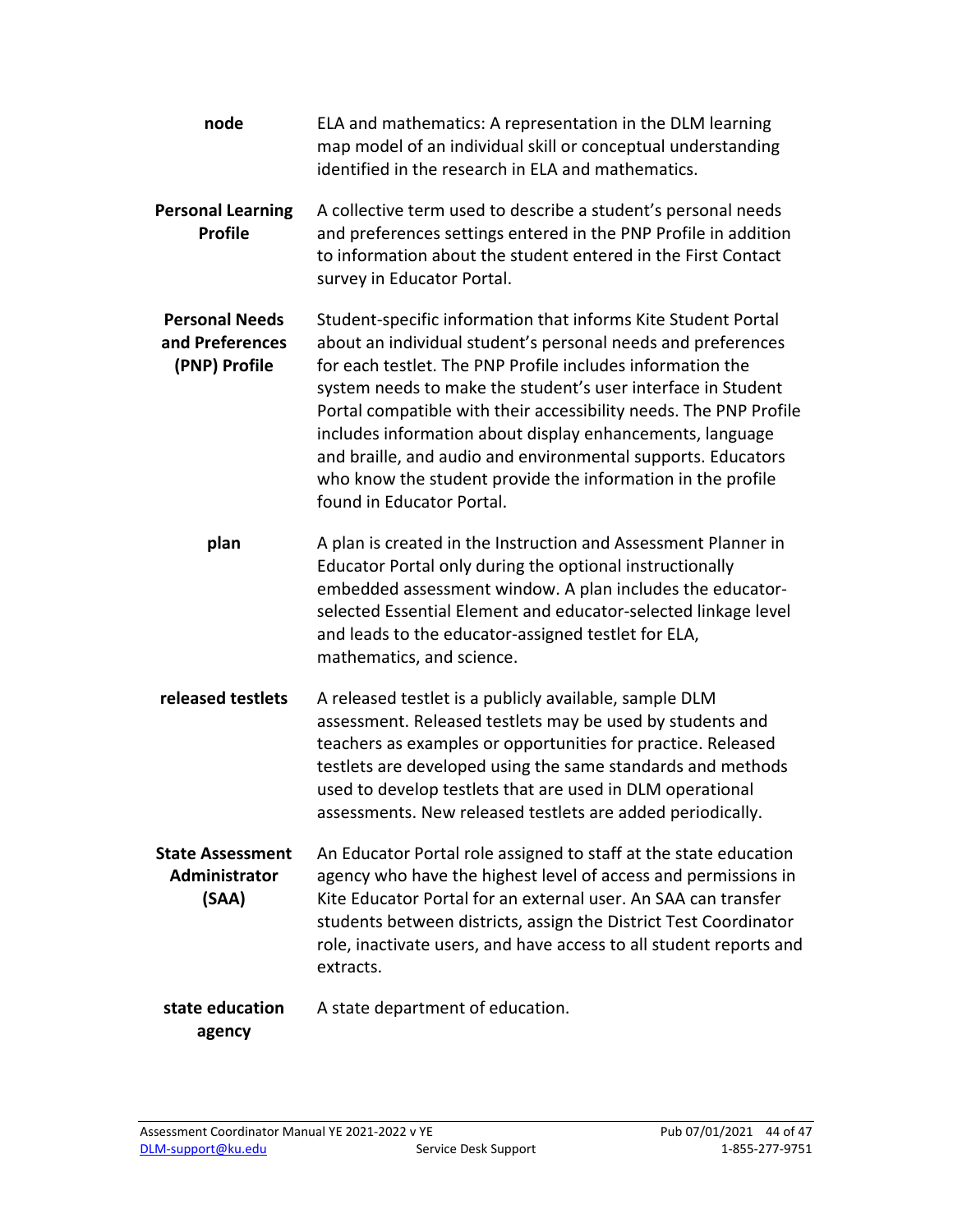| stem                                    | The beginning part of the item that presents a problem to solve<br>or an item to respond to. The stem may also include other<br>relevant information in the item. A multiple-choice item is a<br>common example in the DLM alternate assessment, consisting<br>of a stem and a set of response options from which to choose.                                                                                                                                                                                                                                                                                |
|-----------------------------------------|-------------------------------------------------------------------------------------------------------------------------------------------------------------------------------------------------------------------------------------------------------------------------------------------------------------------------------------------------------------------------------------------------------------------------------------------------------------------------------------------------------------------------------------------------------------------------------------------------------------|
| <b>Student Activity</b><br><b>Table</b> | A page in the Instruction and Assessment Planner in Educator<br>Portal. The Student Activity Table provides an at-a-glance<br>overview for all students rostered to the test administrator in<br>the subjects in which the students are being tested during the<br>optional instructionally embedded assessment window. The<br>data in the Student Activity Table populates based on the test<br>administrator's actions on the Student View Page for each<br>student (i.e., how many testlets were administered).                                                                                          |
|                                         | The table also includes three icons providing easy access to the<br>First Contact survey, PNP Profile, and the student's credentials.                                                                                                                                                                                                                                                                                                                                                                                                                                                                       |
| <b>Student View Page</b>                | A page in the Instruction and Assessment Planner in Educator<br>Portal that displays details about one student at a time for each<br>Essential Element and linkage level. During the optional<br>instructionally embedded assessment window, test<br>administrators use the Student View Page for several<br>instruction and assessment actions for each student, i.e.,<br>creating a plan and assigning a testlet. The system will display<br>information about the student's testing progress, indication<br>whether the student achieved mastery of an Essential Element<br>at the linkage level tested. |
| tactile graphic                         | Tactile graphics are a means of conveying non-textual<br>information to people who are blind or have visual<br>impairments. Tactile graphics may include tactile<br>representation of pictures, maps, graphs, diagrams, and other<br>images. The DLM alternate assessment does not provide tactile<br>graphics with the testlets.                                                                                                                                                                                                                                                                           |
| technology-<br>enhanced items           | Computer-delivered test items that require a specialized<br>interaction, such as select and drag. A technology-enhanced<br>item is any item that is not answered using direct selection.                                                                                                                                                                                                                                                                                                                                                                                                                    |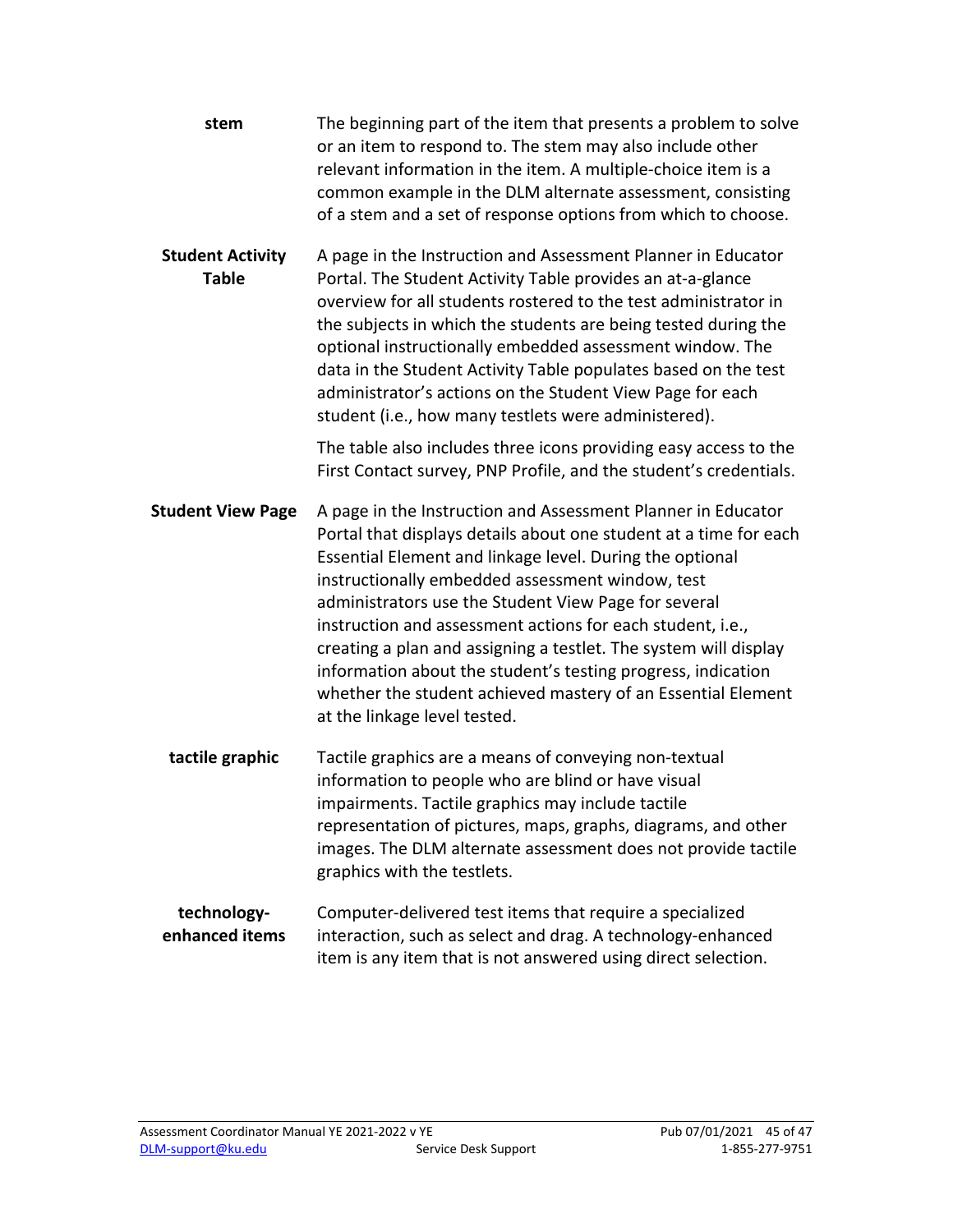| testlet                                            | A short assessment that begins with an engagement activity<br>and include three to nine items, depending on the subject.<br>Together the items increase the instructional relevance of the<br>assessment and provide a better estimate of a student's<br>knowledge, skills, and understandings than can be achieved by<br>a single assessment item. Each testlet assesses only one<br>Essential Element, except for the writing testlet, which assesses<br>all writing Essential Elements together in one testlet. |
|----------------------------------------------------|--------------------------------------------------------------------------------------------------------------------------------------------------------------------------------------------------------------------------------------------------------------------------------------------------------------------------------------------------------------------------------------------------------------------------------------------------------------------------------------------------------------------|
|                                                    | Testlets are delivered one at a time in each subject. They are<br>either teacher-administered or computer-delivered and they<br>are adaptive, except for the writing testlet, which is always<br>delivered last and linkage level assignment is not based on<br>performance of previous testlets. More specific information is<br>found in the TEST ADMINISTRATION MANUAL.                                                                                                                                         |
| <b>Testlet</b><br><b>Information Page</b><br>(TIP) | A PDF that is unique to each testlet and provides specific<br>information to guide the test administrator in delivering the<br>assessment.                                                                                                                                                                                                                                                                                                                                                                         |
|                                                    | The Testlet Information Page (TIP) for each testlet lists the<br>materials needed or describes the attributes of the materials<br>needed specific to a testlet.                                                                                                                                                                                                                                                                                                                                                    |
|                                                    | The materials listed in the TIP are especially needed for the<br>teacher-administered testlets at the Initial and Distal Precursor<br>linkage levels in ELA and mathematics, and the Initial linkage<br>level for science.                                                                                                                                                                                                                                                                                         |
|                                                    | The TIP for testlets at the Initial level for science has picture<br>response cards that must be printed before testing. Best<br>practice is to print them in color.                                                                                                                                                                                                                                                                                                                                               |
|                                                    | Computer-delivered testlets require fewer materials than the<br>teacher administered testlets.                                                                                                                                                                                                                                                                                                                                                                                                                     |